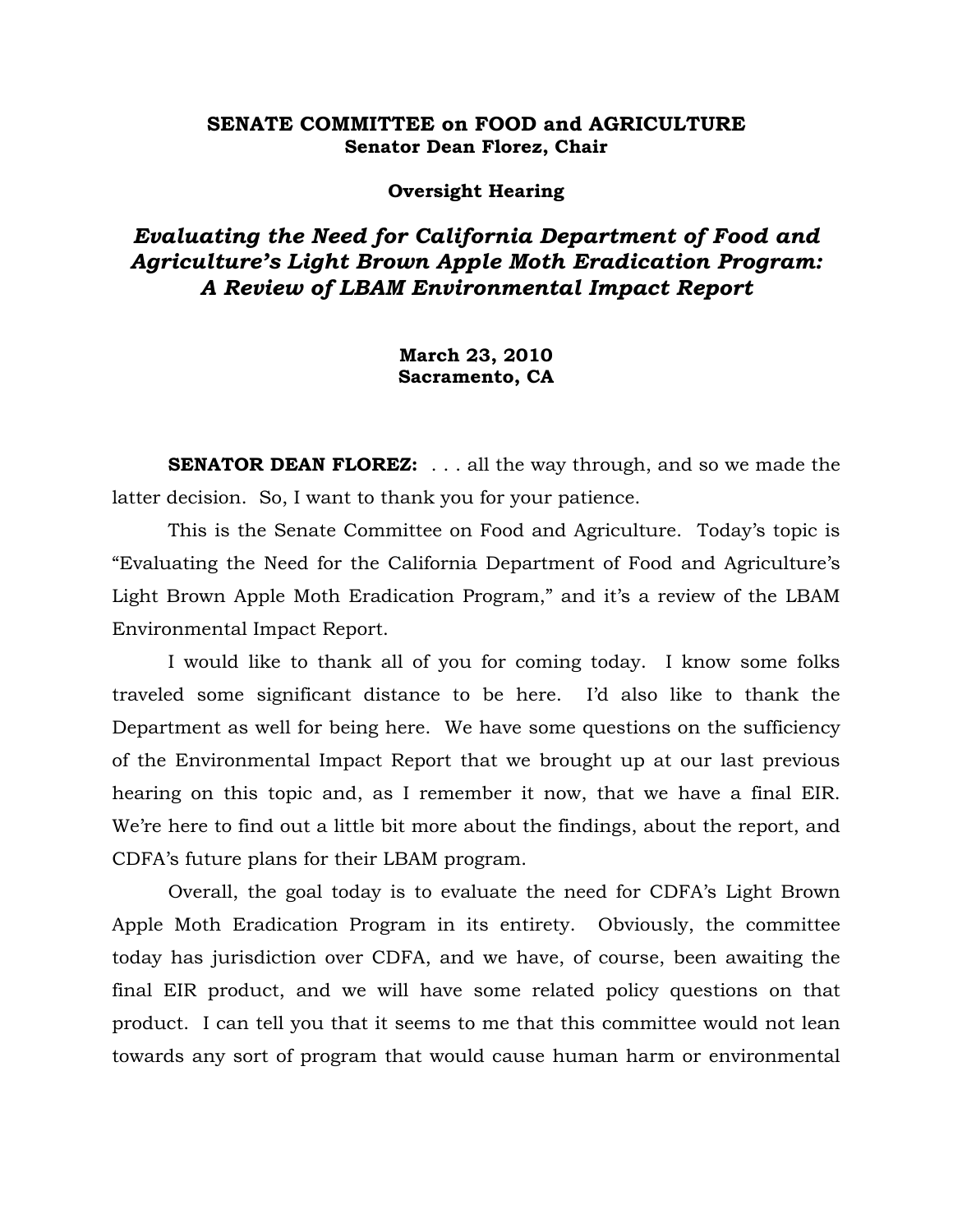damage. This is a new Food and Ag Committee. We're very concerned about these issues.

 I do want to make sure that we have the Department on the record to explain and to talk to us about the evaluating factors that were considered in this particular EIR. It's a goal, obviously, for this committee to be as open and transparent as possible, and we believe that should hold true for the EIR process itself. Obviously, we're going to hear from farmers and constituents who are affected by some of these decisions by CDFA. We'd like to learn more about the impact of these decisions based on the EIR, not only to business operations but to the economy as a whole.

 Clearly, I can tell you that we will continue to monitor CDFA's activities as they relate to the LBAM program. We will not, of course, hesitate to have future hearings on this issue in order to get final actions regarding the EIRs. This won't be the last hearing that we have on this, I'm sure. And of course, we're interested in public comment today, so if anyone would like to make public comment for the record, we'd be very interested in making sure we have that as well.

 So, that being said, we have a revised agenda. Hope everyone got that. We have four panels today, and we're going to start with James Carey, who's a professor at the University of California, Davis; and Erin Morin, who's an avocado grower. So, both of you can come up and we can begin the process.

Thank you for joining us.

 **PROFESSOR JAMES CAREY:** Thank you for inviting us. Erin is actually going to start.

**SENATOR FLOREZ:** Sure, that's fine. Just state your name for the record. As I said, we're building a public record.

 **MS. ERIN MORIN:** My name is Erin Morin. I'm with the G3LLC. We're avocado farmers. I've been in the family business since 1968.

 Just to let you know, I have a few things regarding the medfly. We're currently under quarantine right now and we're finishing up. It's been about 4 to 5 months since we've been under quarantine. When CDFA notified us that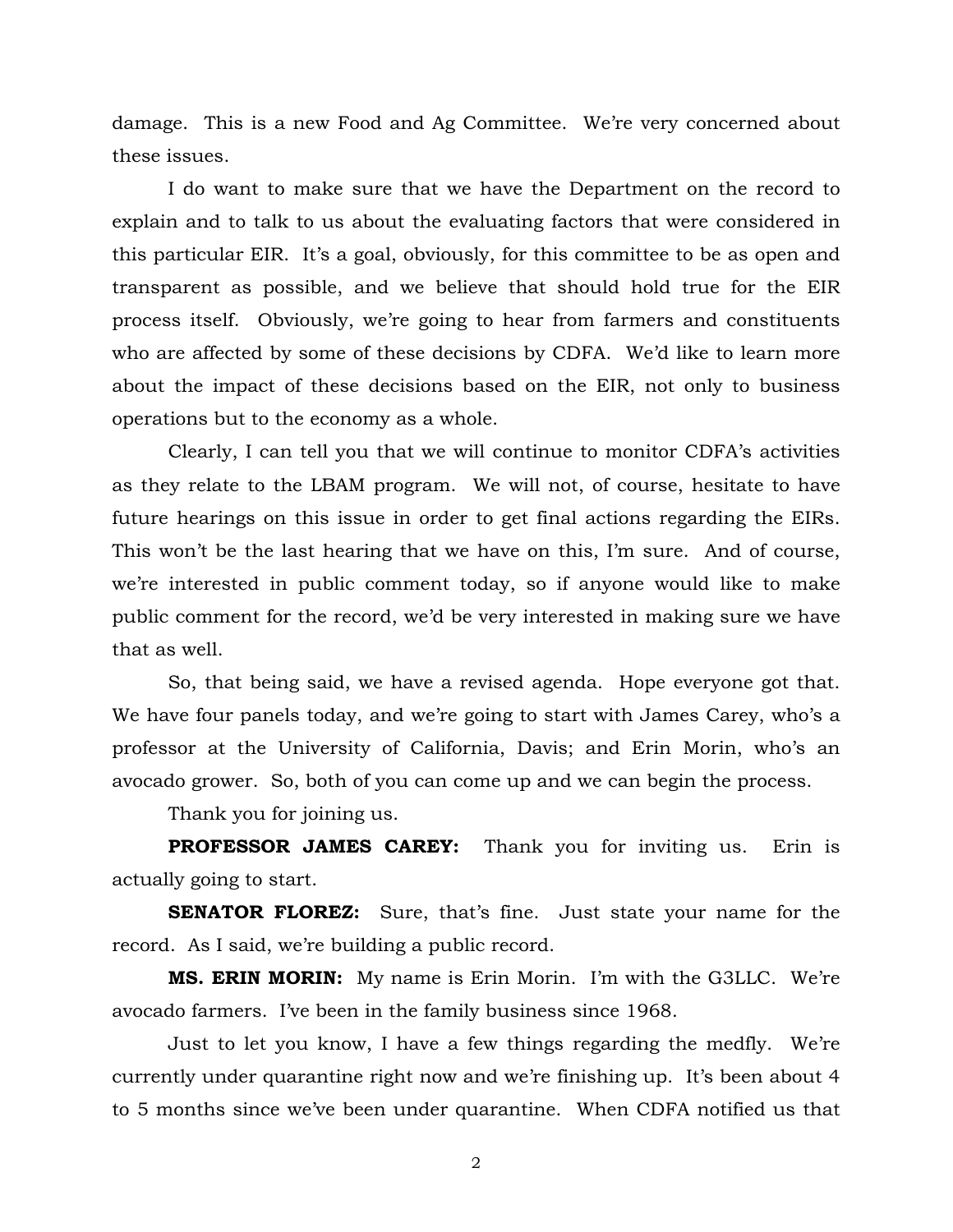we had to come to the meeting, they basically sat us at the Pala Mesa Resort (a hotel) in the lobby, or the area, and they basically had a guy there. I forget his name, but he was for the San Diego County regional area, and their offices are in San Marcos. Basically, all the farmers came in, and they weren't really pleased about this. So, he just stood up and said, *Well, this problem happens to be on your end of the woods*, and said that, *You're going to have to buy the malathion for regular people and the Spinosad for the organic growers.*  Unfortunately, the cost, that I have here, with the treatment of the malathion for 5 applications equals \$60 an acre; 6 applications equals \$72 an acre; 7 applications equals \$84 an acre. So, what they told us, it would be about \$800 a gallon.

 They also told us that they're going to have—we're going to have to set up an appointment with one of the inspections, and the inspector comes out and he will watch the farmer—or the person who is licensed for the pesticides—stir it up. *But if you pre-stir it before they hit your property, you're going to have to dump it; and you're going to have to dump it and then it goes into the water which goes into reservoirs and all other sorts of things. We don't even know where it goes*. Also, they told us, *This is all on you, you got to afford it,* and we were basically just railroaded. I felt we were railroaded. I didn't feel that we had a fair shake in this.

 I was 500 meters away from the hot zone. The hot zone is where they detect the fly. I have maps, I have things with me that I brought. I will tell you that it was just heartbreaking to see a person from the government treat us like that. We're farmer-growers. We're people to supply food for our local areas and from our county. We want to stay in business. We don't want to be railroaded.

 Also, they gave us an option on buying insurance—quarantine insurance. So, what my coworker did, she called our Rural Community Insurance Agency and talked about the quarantine insurance, and unfortunately, the insurance that I have was quoted in 2007. At 50 percent at CAT—the level is 50 percent. It's avocado, it's irrigated, the acres is 270 acres.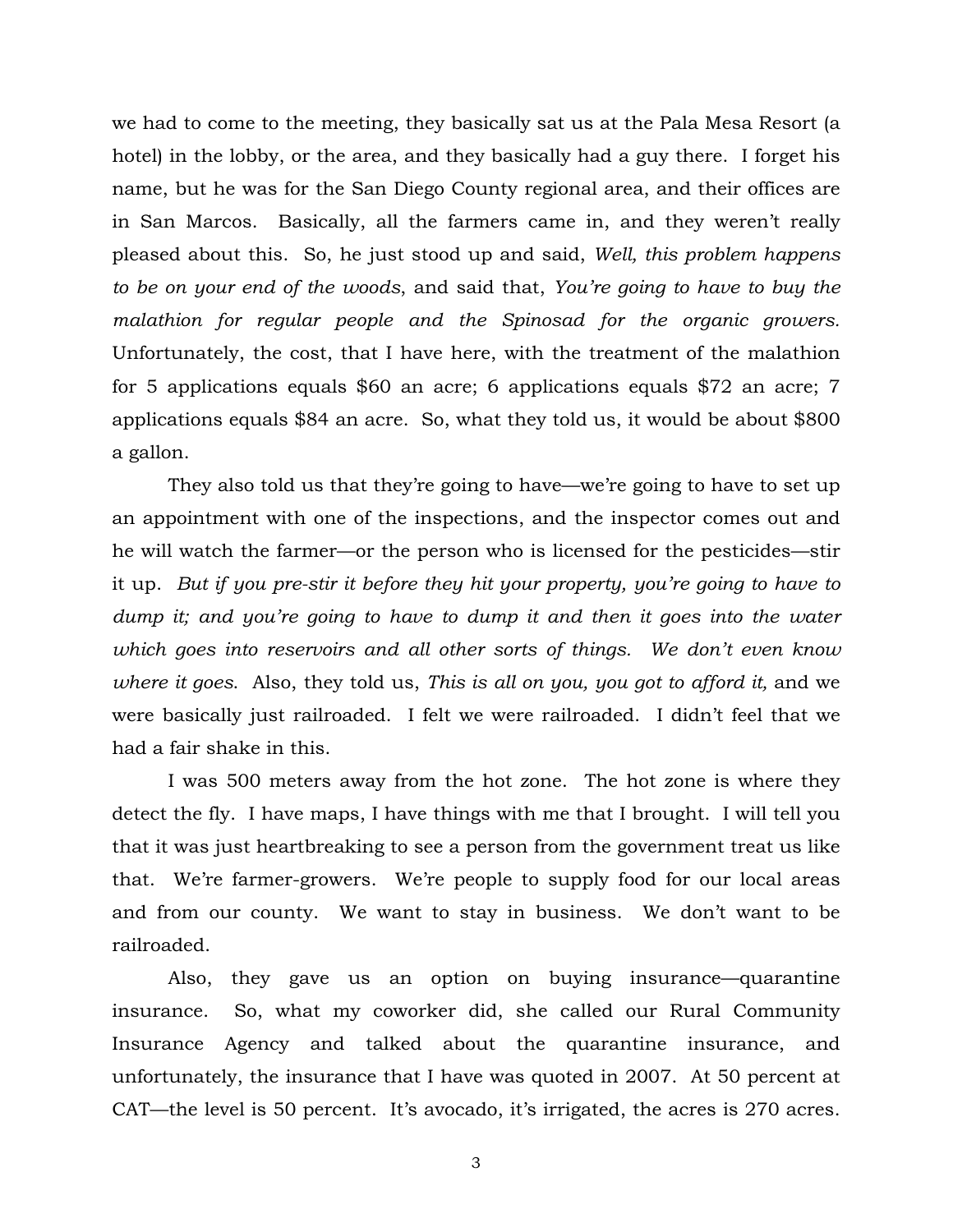The price per acre is \$1,832, and the base premium is \$43,939. If we went up to 60 percent at 270 acres, the base premium for that is \$147,273, and that is just buying the buyout program—the buy-up program. The buy-up program is basically one step to getting to the quarantine insurance, and you can't qualify if you're not detected with that fly, and if you're not detected with the fly, you're out—you're sorry, sucker.

 For my insurance, just for crop insurance itself, is \$300 a year. In case a natural disaster happens, like a fire or flooding or other things that happen, we have to go through that, and the U.S. government gives us the base premium of \$39,000—wait; yeah, this is from the United States government—of \$39,474, and that's what they're going to reimburse you if you had damages to just fire or threat damage; you know, like major catastrophe, but nothing like on this magnitude where we're getting quarantined.

 It's just I feel that this is really hard for us to figure out: where we go or how can we afford this when we've got water issues. We have to supply for fertilizer and feed and just all of that. It's just a catastrophe for us.

 My growth manager has been in the organic business for 34 years, and he says that if we continue on this path, I'm going to be out of business in less than three or four years. And he just feels for them, and he's even spoken to growers that are shaking their head and wondering what happened: "Why are they coming down so hard on us?"

**SENATOR FLOREZ:** Thank you.

[Microphone malfunction]

**PROFESSOR CAREY:** . . . has issues dealing with the medfly. My testimony is framed around this pest. However, I believe that virtually all the concerns I raised on the medfly can also be raised on other pests, including LBAM.

 I would venture to say that the farmer—we just heard Erin Morin—is the only person in this room who faces not just economic hardship from the medfly and LBAM—she didn't mention, by the way, that she might be subject to LBAM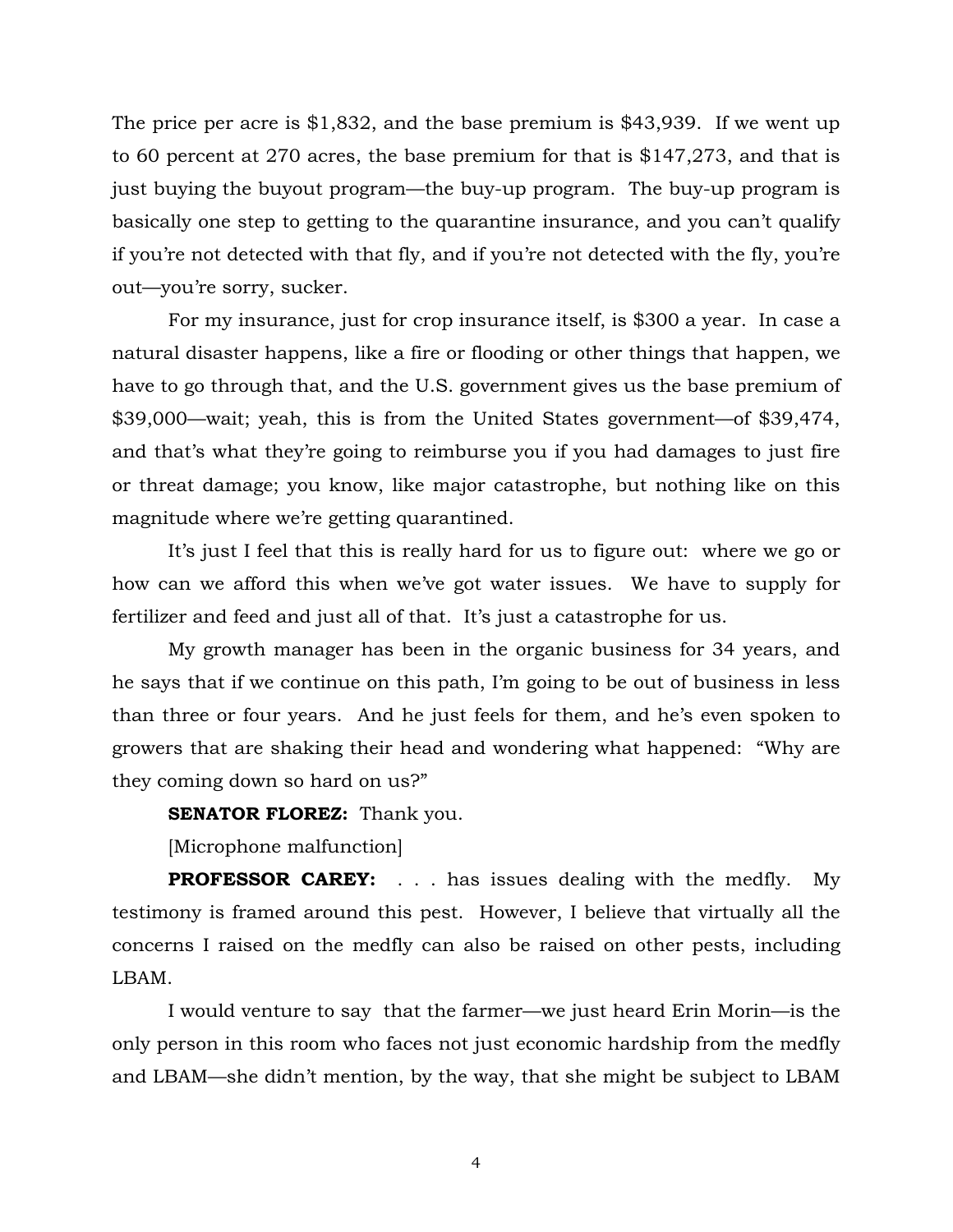quarantine as well—but the real possibility of economic devastation; that is, losing her entire farm and thus her means of livelihood.

 Last week, when I heard that she was going to testify at this hearing, I got contact information since I was interested in what she would say about the medfly. And talking to her on the phone, I learned that she was flying here on her own money, that no one was meeting her at the airport, and she was going to stay with somebody she met on Facebook. She stayed last night with my wife and myself, and I learned the magnitude of this devastation she and her family faces.

What she laid out was really beyond belief. It's like a bolt out of the blue. Two medflies are captured near her avocado farm and her life is turned upside down. There's no economic options, no legal appeals. This is absolute tragedy for the farmers, and there appears to be no one who is concerned with their plight. Indeed, there appears to be either disconnect between the claim by CDFA on the impact of the growers and the reality to the problems on farmers.

 Just this morning, when I was preparing for this testimony, I went to the Web and the CDFA has posted the Medfly Interior Quarantine. They state, "No business has gone out of business due to medfly quarantine." That's not a very high bar, but I would like to know what the data is for that. And also, it'd be interesting to know how many people like Erin had to take out new loans due to economic hardship and so forth.

 Other statements: "Many businesses have benefited from sales of safeguarded material." Regarding vendors: "These businesses may experience a reduction in sales and reduced shelf life, but neither of these reductions would represent a significant economic impact." I have to believe that there's a real disconnect here and that the farmers and vendors and so forth are really suffering.

 So, I would say, at the very least from this hearing, that CDFA and USDA would be encouraged to talk to the farmers and get this directly.

 Now, regarding the exotic pests more generally, I have a problem with many of the policies and programs for the invasive pests because I believe that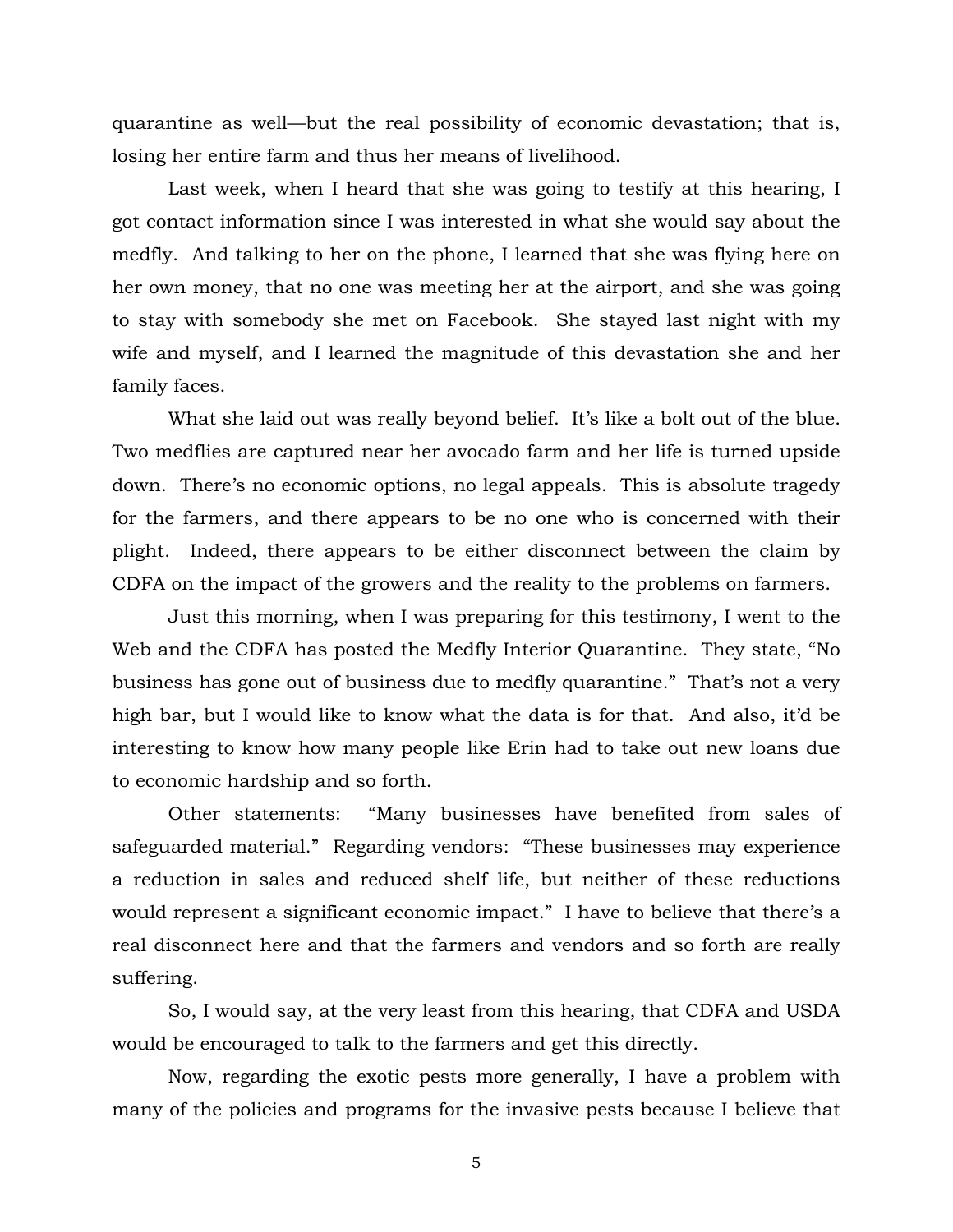they're as outdated as they are scientific. You can even take, for example, the trigger, the two-medfly trigger, that caused Erin's farm to be quarantined. I served on the medfly panel from '87 to '94, and I know that there's no scientific basis for these. It's just sort of a consensus. You've got to have these policies. That would be an example. Another would be the acreage under quarantine and so forth. This is just an assertion, it's just a sort of consensus among panelists, but there's not a scientific basis for this. That would be just one example.

 Now, with respect to the medfly situation—but I also think is a generic to many other pests—I believe that the medfly is permanently established in the state. There's probably many other fruit flies as well. There's five cities just where Erin is in San Diego County: Escondido, Fallbrook, Oceanside, Spring Valley, and Imperial Beach. They've caught medflies over a series of years there. One out of three cities in the state—that is 167 different cities—have had medfly appearances. There's 47 of these cities with multiple appearances. In fact, one with eleven different years in which they caught the medfly; two cities in five to six different years. The medfly was discovered just down the road here in Dixon in '07, raising the disturbing possibility that it spread to the agricultural regions of the state. There's been 60 emergency medfly projects, and thus, 60 eradication declarations; that is, successful declarations, including 17 in the last ten years. There's 300 square miles under quarantine, including Erin's farm.

 Now, what I'd like to do is ask that CDFA and USDA answer in writing through you, Senator Florez, a series of questions. I won't go through all those, but if the claim is that these medflies are being reintroduced into the state but in fact, this does not resonate when you answer these questions—why, for example, did the medfly never appear in the state before 1975? And since then, it has appeared in two out of three years and more recently, virtually every year.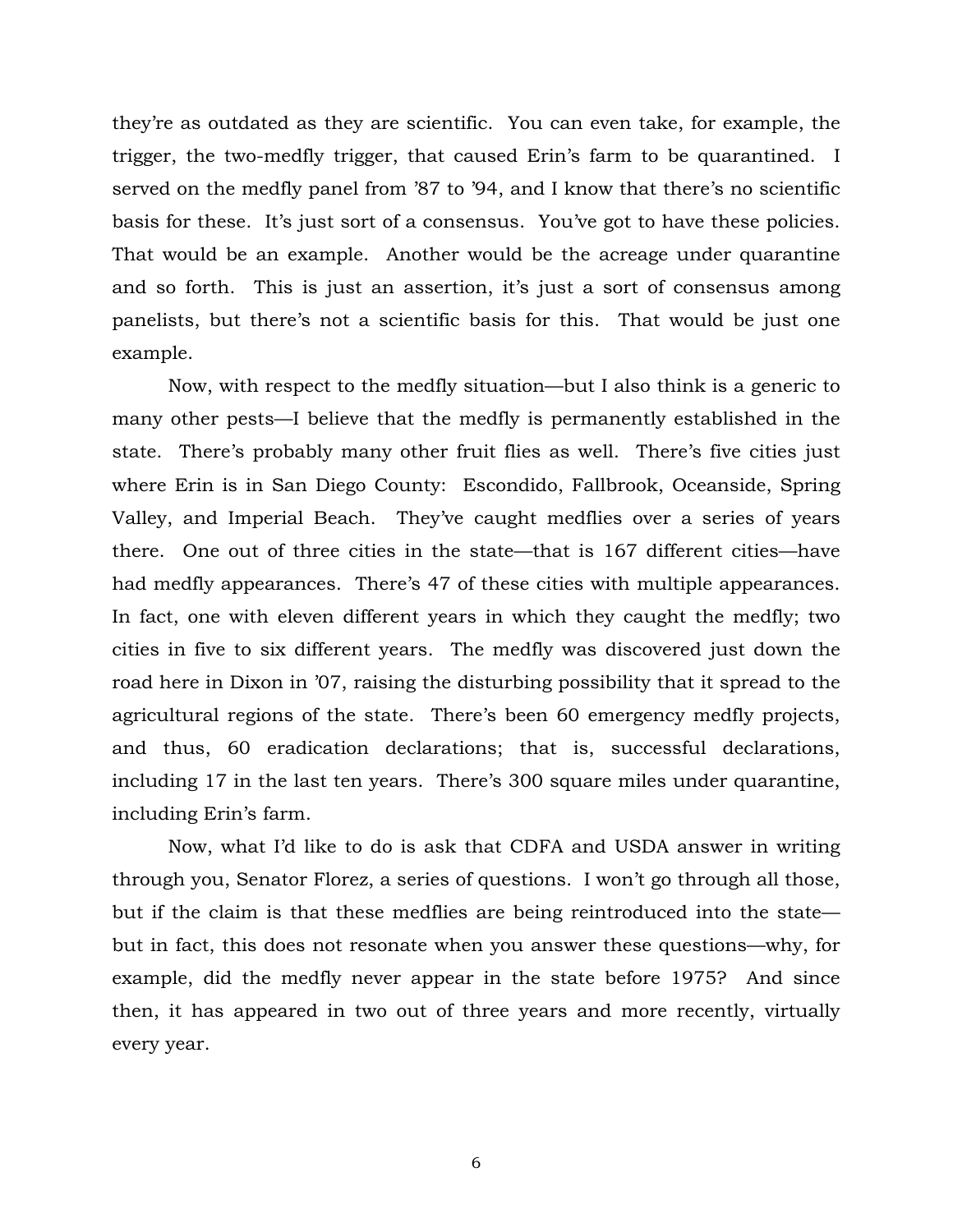Another example: Why are there no medfly outbreaks in other high-risk medfly-friendly states, such as Texas, Arizona and New Mexico? They too have international airports, vacationers from Hawaii, and migrant workers.

 There's a series of questions like this. It simply does not make sense that you'd only find these in California. This is: 100 percent of all medfly outbreaks are in California. This is worldwide, not just in the country.

 Now, I believe what to be done more generally about the exotic pests, I believe that we need a complete overhaul of the exotic pest paradigm. It simply cannot be changed by fine-tuning or tweaking. I believe we need something like a congressional hearing, including the secretary of Agriculture. I also believe that we need involvement of the National Academy of Sciences. You bring the best possible science to bear on this and the most elite scientists become involved. For example, when we talk about paradigm shift, I think every sort of domain within this area needs to be revisited. From the farmer, I believe they need to be in control of their own destiny. You can have a consortium of farmers. It needs to be more in their hands than just in the state's hands tapping into these emergency funds.

 The quarantine, we've got to work with farmers so that the local concerns are taken into consideration in concert with the more global concerns. Right now, Erin is just "thrown under the bus," she was saying last night. Intervention—there's new tools. Where's the molecular biology here? There's just spectacular science available, and this is not being brought to bear on these exotic pests. Monitoring—you should be able to, what they call, "bar code a fly" within 24 or 48 hours and know where that fly came from. Not just in Hawaii but, in fact, where in Hawaii or Guatemala and so forth. Exclusion, trade, all these things need revisit.

 I'll end here with a projection. I did a really rough regression here, and the trend here in terms of emergency projects is about one new emergency project every two years, but there's huge variation: a variation from 5 to 17 over the past 15 years or so. So, in 10 years that means we'd have 16, on average, emergency projects on exotic pests, with an upper limit of maybe 22.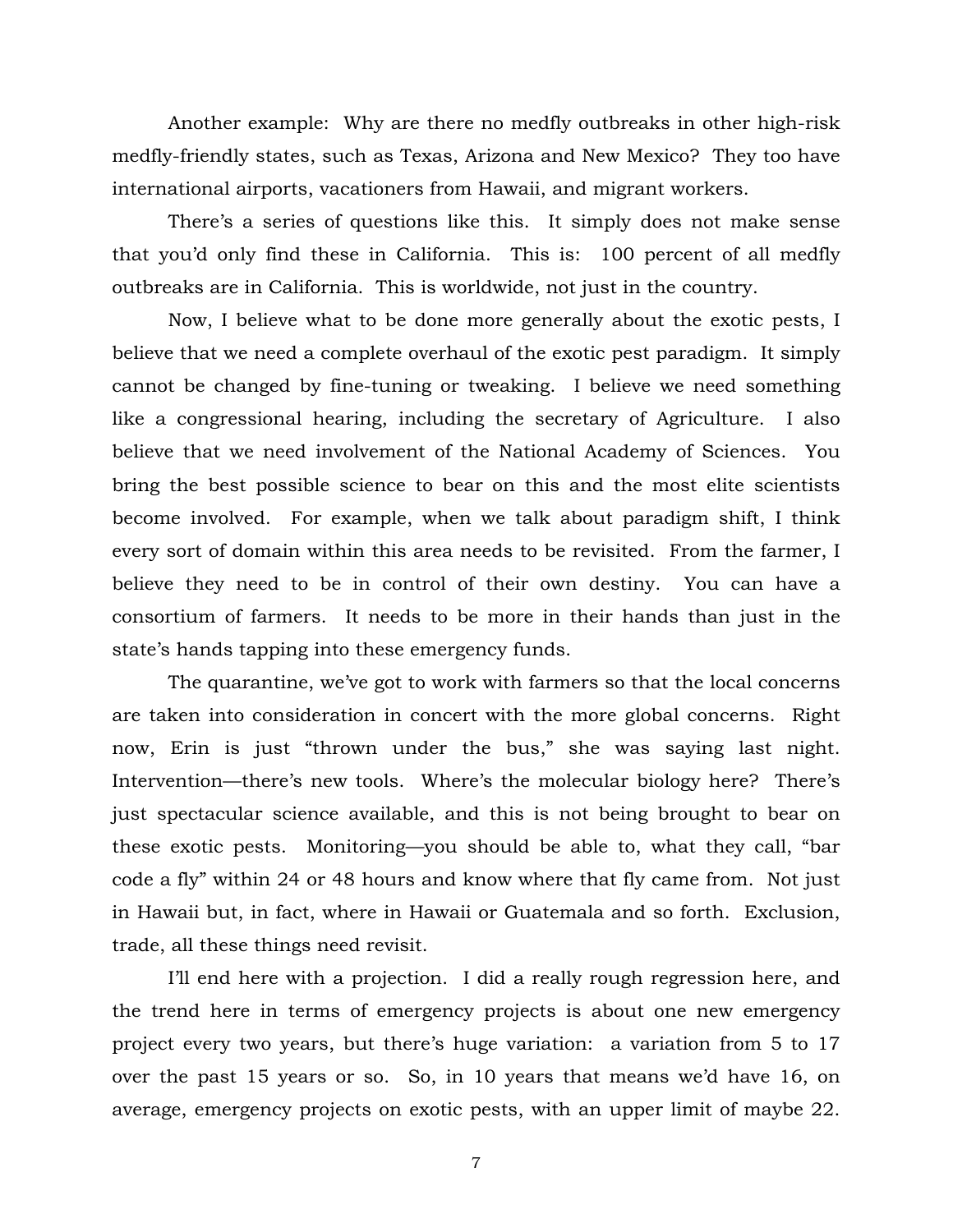In 20 years, we have 21, upper limit of 30; 30 years, we have up to 35 or so. In other words, it's conceivable at some point in the not too distant future we may have 5 or 10 or even 20 percent of all farms in the state under some sort of quarantine, just like with Erin's farm.

 Clearly, we cannot move forward with "business as usual" with exotic pests. It's not just a matter of doing this a little better. We've got to change the whole framework of how we approach this.

Thank you for inviting me.

**SENATOR FLOREZ:** Let's go on to the next panel. Thank you very much.

 Okay, Panel 2, we have Paul Gutierrez, Chris Mittelstaedt, and Mark McAfee.

Thank you. Thanks for joining us. Any order.

**MR. CHRIS MITTELSTAEDT:** Chairman Florez, Vice Chair Maldonado, and esteemed members of the Senate Committee on Food and Agriculture thank you for taking the time to hear testimony today about the light brown apple moth and the implications of the quarantine program.

 My name is Chris Mittelstaedt, and I am the founder and CEO of The FruitGuys. I founded The FruitGuys in 1998 as a way to deliver fresh fruit to offices to replace junk food and help employees eat healthy while at work. We're a privately held family business that remains active not only in the business community but also through service work that includes donations of food to those in need, farm stewardship projects around sustainability, volunteering for organizations such as the California Taskforce on Youth and Workplace Wellness, and Shape Up San Francisco. As a Bay Area based business, we're advocates for locally grown produce and have followed that philosophy throughout our expansion by opening up local operations in places such as Philadelphia and Chicago so that we can buy from farmers in the region by season.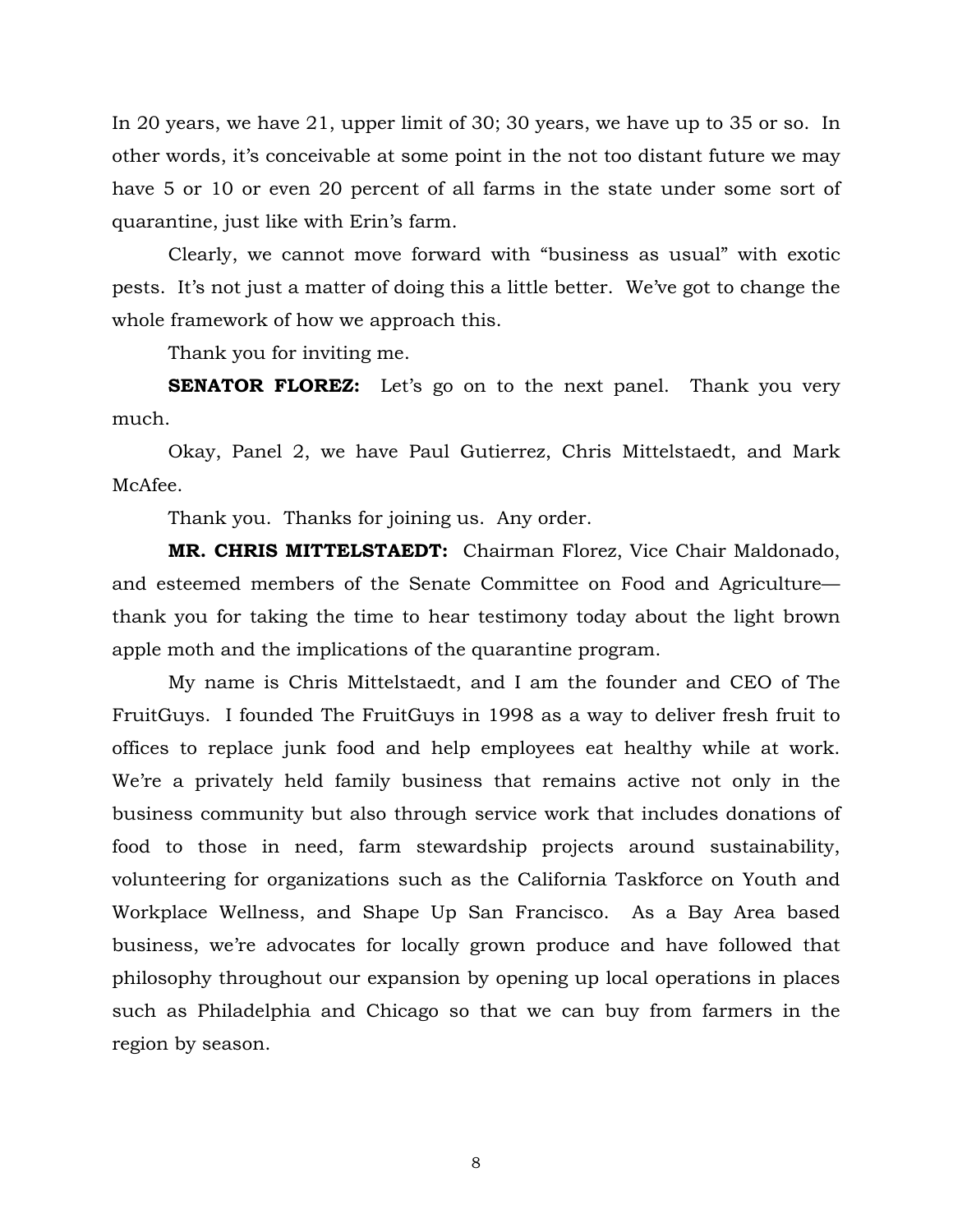Because we buy directly from many small and organic farmers in California, I've been given a view into the impacts of the light brown apple moth quarantine that I would like to share with you today.

 I draw two main conclusions from observing and talking with the small farmers that we work with. The first, as you will hear, is that it is truly the quarantine and not the moth that is most damaging to small California farmers. The second, as I will explain, is that the light brown apple moth quarantine is inadvertently creating international trade policy that benefits international farmers importing product from countries that do not quarantine for the light brown apple moth over our own local California growers who are having to exist under the terms of this quarantine.

 Blue Moon Organics, a small organic farm in Aptos, California, is a provider to The FruitGuys of fresh organic strawberries. Greg Rollings and his wife Amy are the owners, and we have worked with them for a number of years. Greg is one of the farmers we work with who has been quarantined. Greg sells nearly all he grows locally within 150 miles of Aptos. His first quarantine for light brown apple moth came in late June and early July of 2009. State officials found 20 suspected light brown apple moth larva on 3½ acres of his 7-acre strawberry patch. At the time, they told Greg that they would get back to him within 7 to 10 days. His product, and that 3½ acres of land, was under quarantine for 3½ weeks before officials got back to him with an answer that it was not the light brown apple moth but a native leaf roller in his fields.

 Strawberries are, of course, fragile and need to go to market immediately, especially organically grown ones. Thus, during the first quarantine period, Greg not only lost his crop but also had to pay pickers to remove the berries, as they came in during this time, so that they would not fester and ruin his future crops. The payment to workers plus the loss revenue was significant. However, this was not the end of his story.

 As the first quarantine ended, inspectors again came out and now inspected the other 3½ acres of his strawberry patch. This was toward the end of July in 2009. In this section, they found 110 larva and again quarantined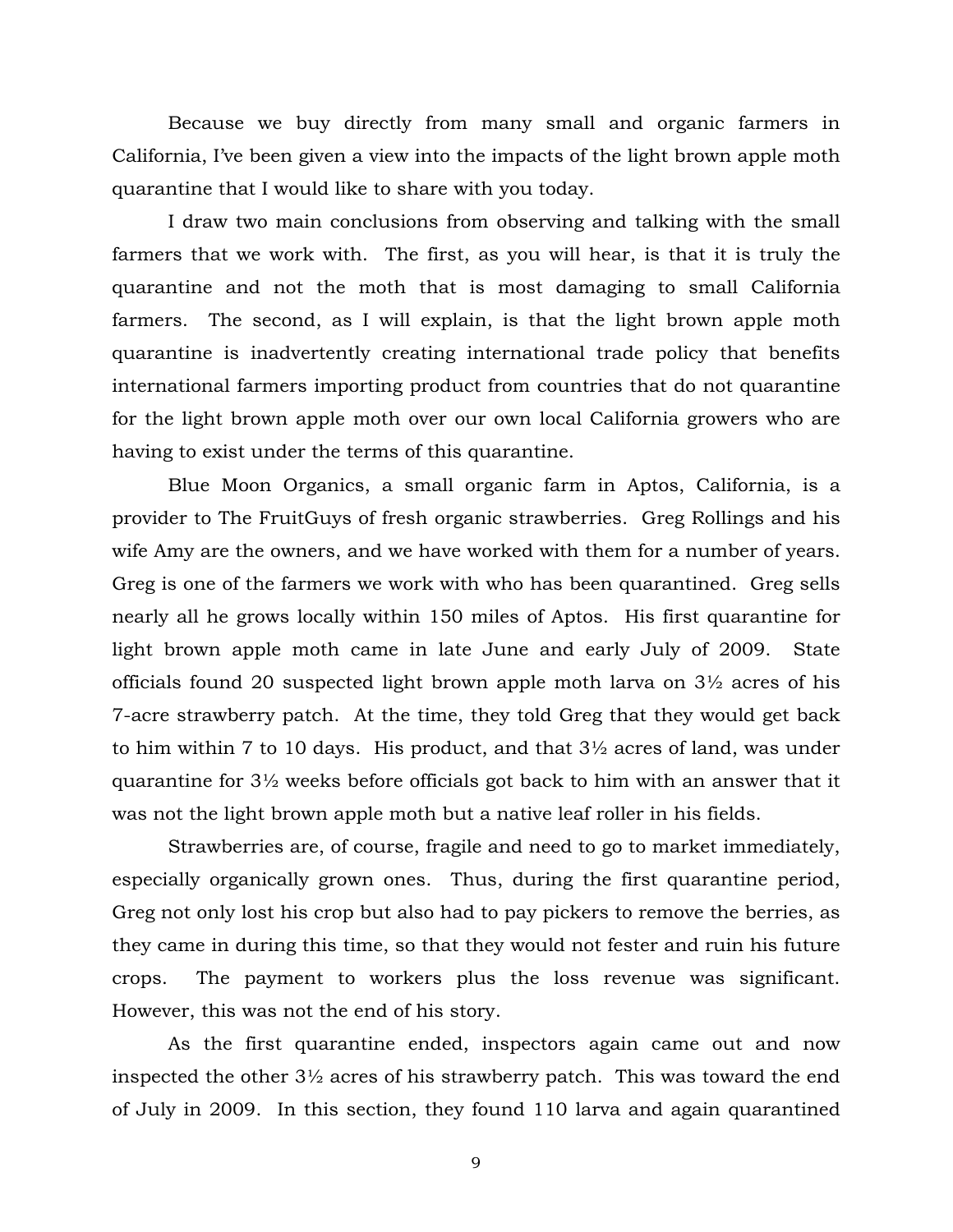Greg and said that they would get back to him within 7 to 10 days. Greg asked them why they would assume that these larva were any different from the others found just a few rows over, and thus, why they would quarantine him when they had just proven that he had had a native non-LBAM leaf roller on his property. Greg did not get a sufficient answer. Twenty-five days later, now into August and now past Greg's June and July prime strawberry growing season, CDFA reported to Greg that again, all 110 larva were in fact native leaf rollers and thus negative for LBAM.

 When Greg, exasperated, asked how he could avoid quarantine in the future, the answer he was given was that he needed to eradicate all caterpillars on his strawberries to be assured that he would not be quarantined. He was told: Otherwise, if they find anything, they will suspect LBAM and immediately quarantine. Greg asked: Since they had found native leaf rollers previously, would this count to any documentation of not having found LBAM and thus alleviate quarantine threat? Again, they said "no."

 As a sustainable and organic farmer, the kind we like to work with, Greg finds value in caterpillars, as they provide food for spiders which are a benefit to Greg and his growing practices.

 In total, in the summer of 2009, Greg lost nearly \$40,000 in revenue and had to pay his workers to pick a crop that was thrown away. He is still trying to recover from a year that includes this unexpected economic damage suffered from a quarantine that wasted his time and money as well as the taxpayers' dollars for a moth that, according to Greg and other farmers we work with, as well as scientists both here and abroad, this is not a threat to a farmer's crop whatsoever.

 Greg's story is not unique, but it is a good example of how we are hurting our local growers.

 I would now like to address how this policy not just hurts these local farmers but also potentially benefits foreign farmers and creates a damaging and unfair trade imbalance. As an example, I would like you to think about two apple orchards exactly the same. Both of them with light brown apple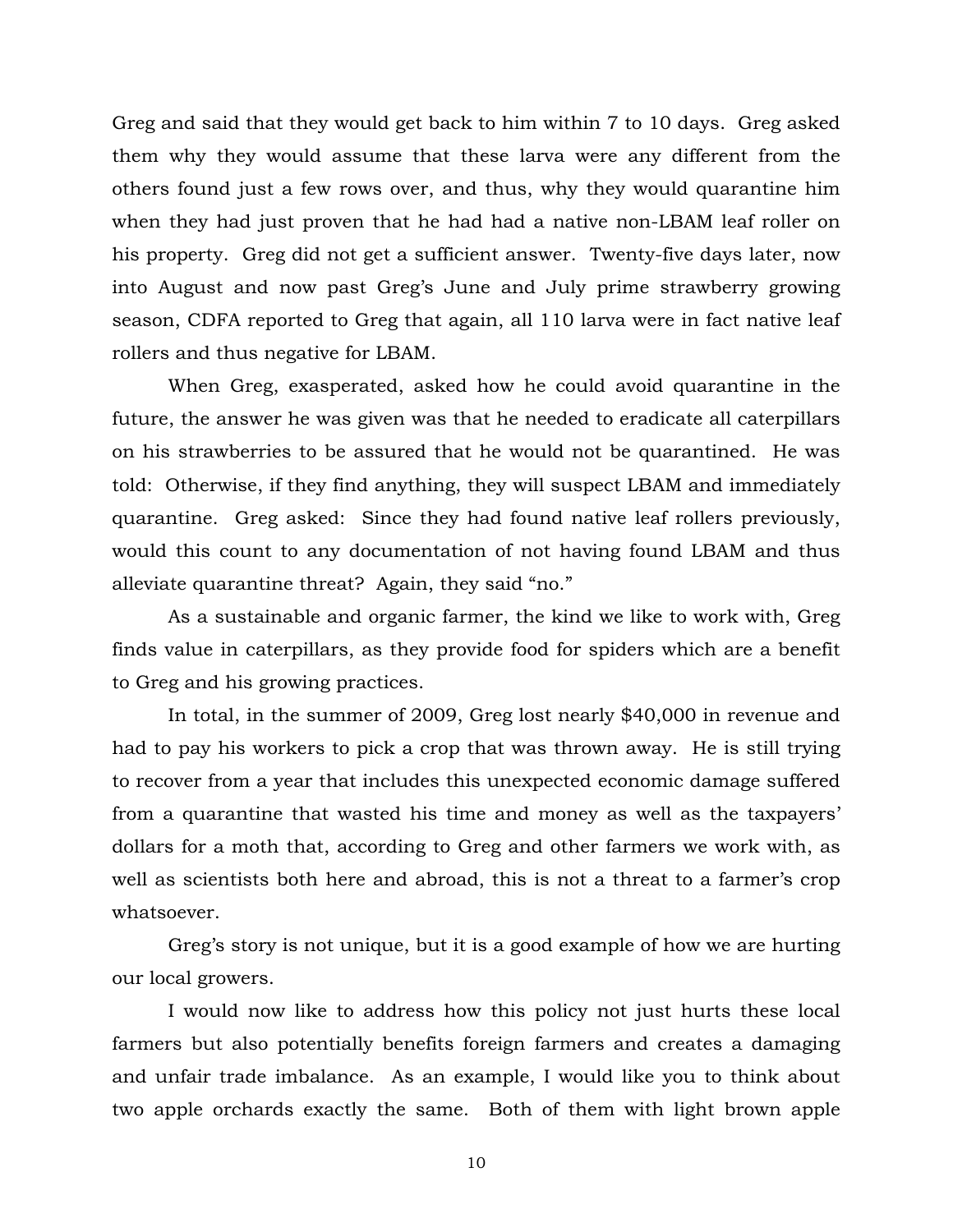moth in them, in equal amounts. One farmer was given a pass from the light brown apple moth quarantine and allowed to sell apples to the grocery store. The other was restricted from sale due to the quarantine. This would seem like a clear case of a policy applied arbitrarily and subjectively that benefited one farmer over another without any legal basis for doing so.

 What could possibly be the difference between these two farms? In this case, an example that I'm giving you, one is in New Zealand and the other is in California. This is exactly what is happening in our relationship with New Zealand farmers who are importing fruit into California. In New Zealand, light brown apple moth is prevalent and farmers are not quarantined. Product can come into this country and state and be sold in our grocery stores. However, our domestic growers, our local growers, our organic growers, who have the most dedication and appreciation for keeping California land healthy and productive, are being restricted from selling their product and earning a living by those entities that are supposed to look after their interests of California farmers.

 I would imagine, as a goal, CDFA would at least want to make sure that there is a level playing field for all, which currently, as a result of this policy in regards to domestic and international trade status, there is not.

 I know that this is a complex and contentious issue, and I appreciate your openness to hearing my arguments against the quarantine and why it is bad from a business perspective for California and for our farmers.

Thank you for your time.

**SENATOR FLOREZ:** Thank you very much.

 **DR. ANDREW PAUL GUTIERREZ:** Thank you very much for the invitation to speak this afternoon. My name is Andrew Paul Gutierrez. I'm a professor at UC Berkeley. I'm now emeritus, and my area of expertise is what I call agroecosystems analysis. It's applying engineering sorts of approaches to the analysis of pests and plants with problems. I was the founder of the University of California IPM program back in 1976.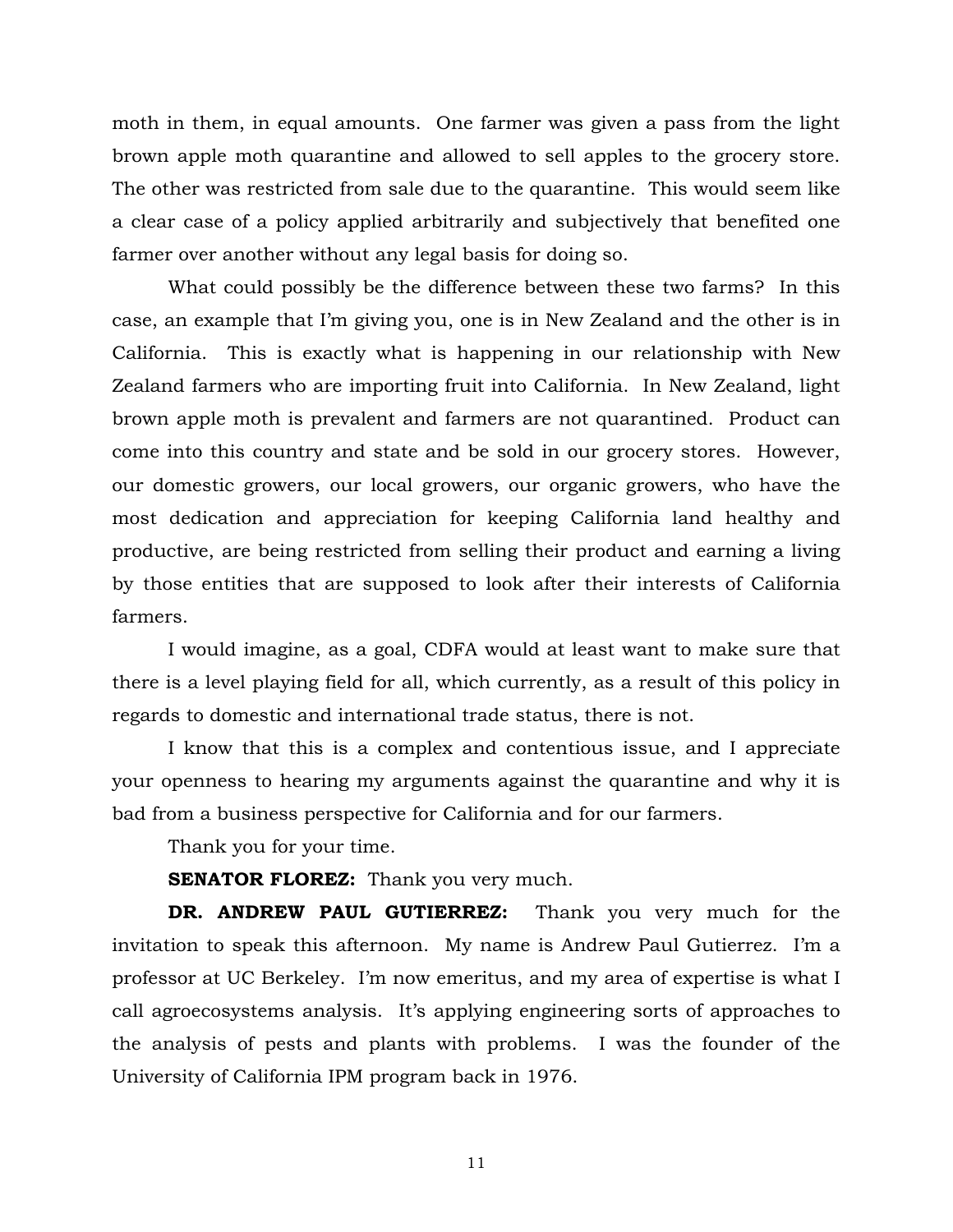I'd been working on LBAM when I realized that they were trying to spend \$100 million to eradicate it, so I started doing an analysis of it. The analysis puts together the biology of the species, drives it with weather. You imbed the model into a GIS program, and then you can map the potential distribution and abundance of that species. And the results that came out were absolutely astonishing. It said that this species would be limited primarily to the coast. That there would be some intrusion into the shadow of the winds coming in from San Francisco Bay and toward Sacramento Valley. And when you look on the ground, light brown apple moth is a very difficult species to find. It's not very common. And if it is such an important pest, why is it so difficult to find?

 Well, I tried giving this information to California Department of Food and Agriculture. Sent a letter to Secretary Kawamura, addressed a conference in Foster City on LBAM, and by and large, the information was ignored. What CDFA's approach has been is to accept a USDA analysis which posits that most of California would be infested by light brown apple moth and the southern half of the United States. To be polite, this analysis is, at best, bogus. It is not very good at all.

 CDFA claims that the hallmark of their eradication success is pink bollworm. When you do exactly the same analysis for pink bollworm, it says that mostly, pink bollworm couldn't exist in the Central Valley of California. So, what are they eradicating? They have eliminated a pest—supposedly because they can't find it. But if you think about it, what's happened is that the introduction of Bt cotton, which is highly effective against pink bollworm in the desert valleys, reduces the populations to very low numbers. So, these anticyclonic winds that would normally bring the pest over the Tehachapis during late summer bring very, very few to nondetectable levels.

 I've done a similar analysis on medfly, and the predictions for medfly are basically that it's Southern California, San Diego, Orange County, Los Angeles Basin, and a bit of Santa Barbara. On an annual basis you might get patches of favorability elsewhere, but for something to be established, it must have continuous lifecycles. Done the same thing for glassy-winged sharpshooter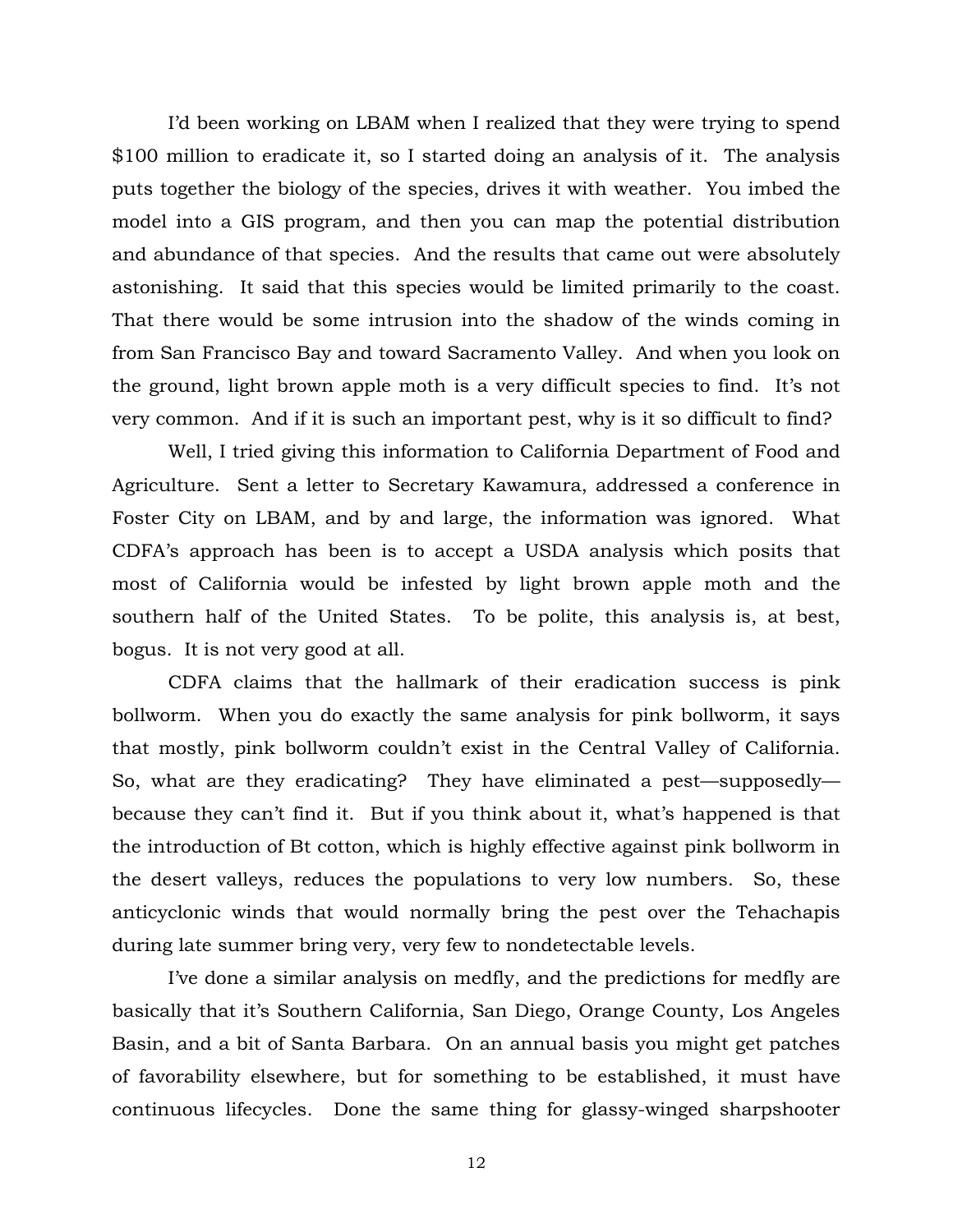and Pierce's disease, and I'm now doing the grape berry moth, which has been reported from Napa County.

 All of this work was done without any funding from within the state of California. It comes mostly by working with European colleagues. Why? Because it's difficult to get funding from CDFA unless you're doing things that would tend to enhance how the bureaucracy is operating. CDFA has basically refused to listen to science, or at least have a discussion or argument about the soundness of the science, and that does not bode well for the future, as Jim Carey said. We're going to have an abundance of new invasive species coming in.

 So, my recommendation would be the following: The biology of species are not idiosyncratic. If you understand the biology and you can describe it in a simulation model, or a mathematical model, and you can drive it with weather, then you can start predicting the kind of performance that it's going to be having in a particular area, and you can start mapping of where it can be most destructive. In the state of California, this does not exist. This was the original goal of UCIPM: to develop systems models for all the major crops in California. It failed because as soon as the monies became permanent, it became a mini-grants program, and we never got there.

 So, my recommendation would be is that we start getting back to science and not the politics and not the bureaucracy that drives a funding request, say, within the state of California.

Thank you.

**SENATOR FLOREZ:** Thank you very much.

Mr. McAfee.

 **MR. MARK McAFEE:** Honorable Chairman and members of the board thank you for having me here today and putting me on the board. I don't want to spend a lot of time saying the same things that were said in the last few minutes between James Carey and Erin and Paul—Dr. Paul Gutierrez—as well as Chris, as I would say exactly the same thing vehemently and repeatedly. I'm in total support of what they've said here in commentary.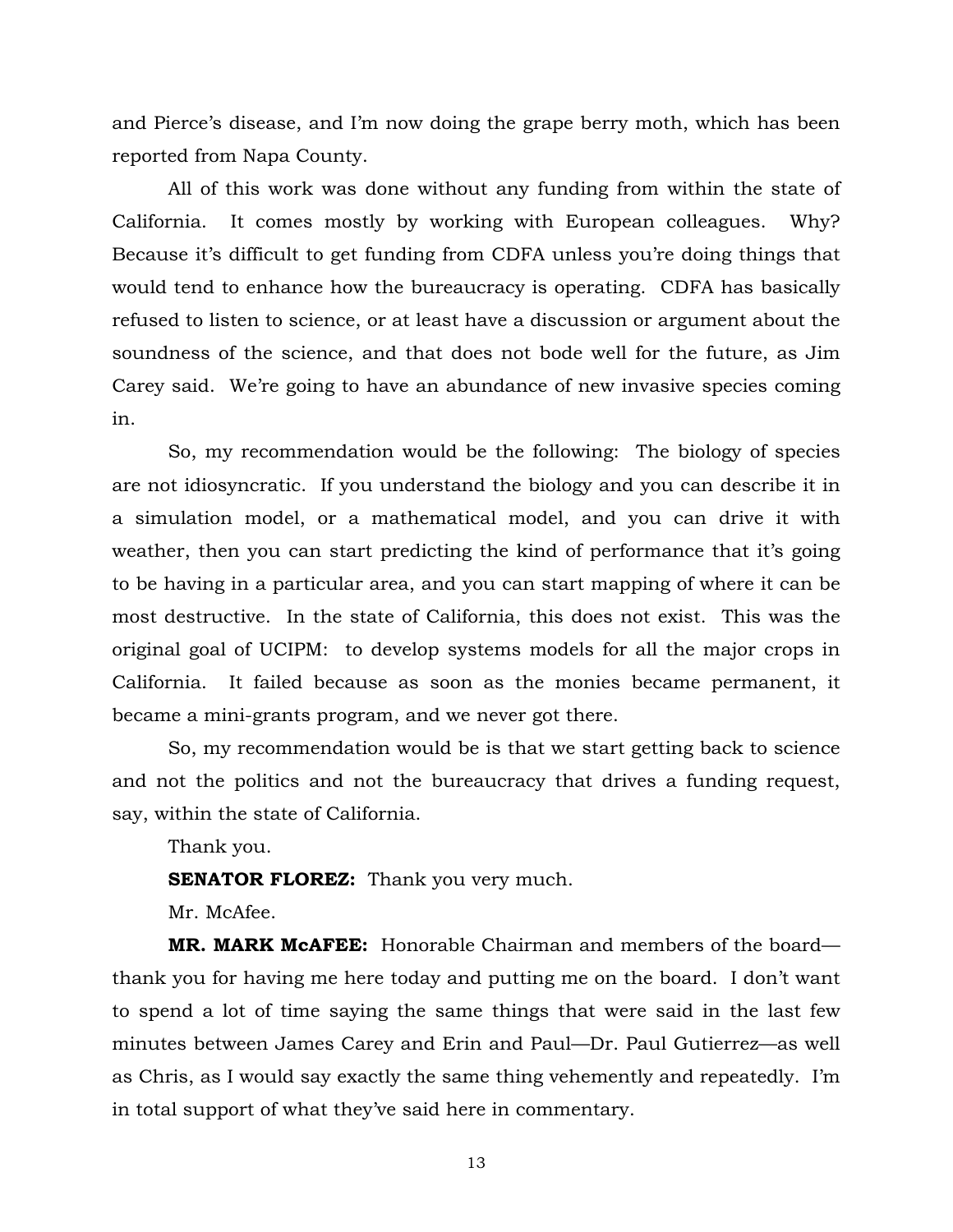I want to bring up something that probably won't be spoken about today, and that is the general culture of the farmer in the complex. You don't see a lot of farmers here today, and I would say that's the big reason I was asked to come speak is because their voices aren't being heard. There is a culture of fear, and these farmers are petrified to show their faces and their voices in front of a forum which will be critical of them or measuring what they say.

 I participate at Organic Pastures Dairy—I'm the founder of Organic Pastures Dairy in Fresno—selling our organic products. I have almonds and various different things, raw dairy products, so on and so forth, throughout farmers markets in California, and we repeatedly hear from other farmers pear growers, apple growers, strawberry growers—that these kinds of actions are done as—they're not included in the process, and they're fearful to speak up in opposition to the processor and contribution to perhaps a better remedy in the process.

 And I would just repeat that I completely support what's been said before. However, I want to put an additional tangent to this discussion; that is, the fear factor of the farmers—not be encouraged to be a full partner in the discussions because they're just scared to death. The organic farmers are very fearful because of their certifications and their inability to go to a farmers market, whether they be under quarantine or the required pesticides or inhibition or suppression measures that they're being asked to do.

 So, I would just add, the other tangent to this is the fear from the farmer, being scared to participate in the process.

Thank you very much for your time.

**SENATOR FLOREZ:** Thank all of you. Just for this panel, you've used some words that I've kind of written down: fear and the politics, the issue of whether or not the studies are actually valid. Is the bottom line, from all of your perspective, that this is something that we're never going to eradicate anyway? I'd like to hear just your opinion.

Doctor, if you could pull the microphone, please.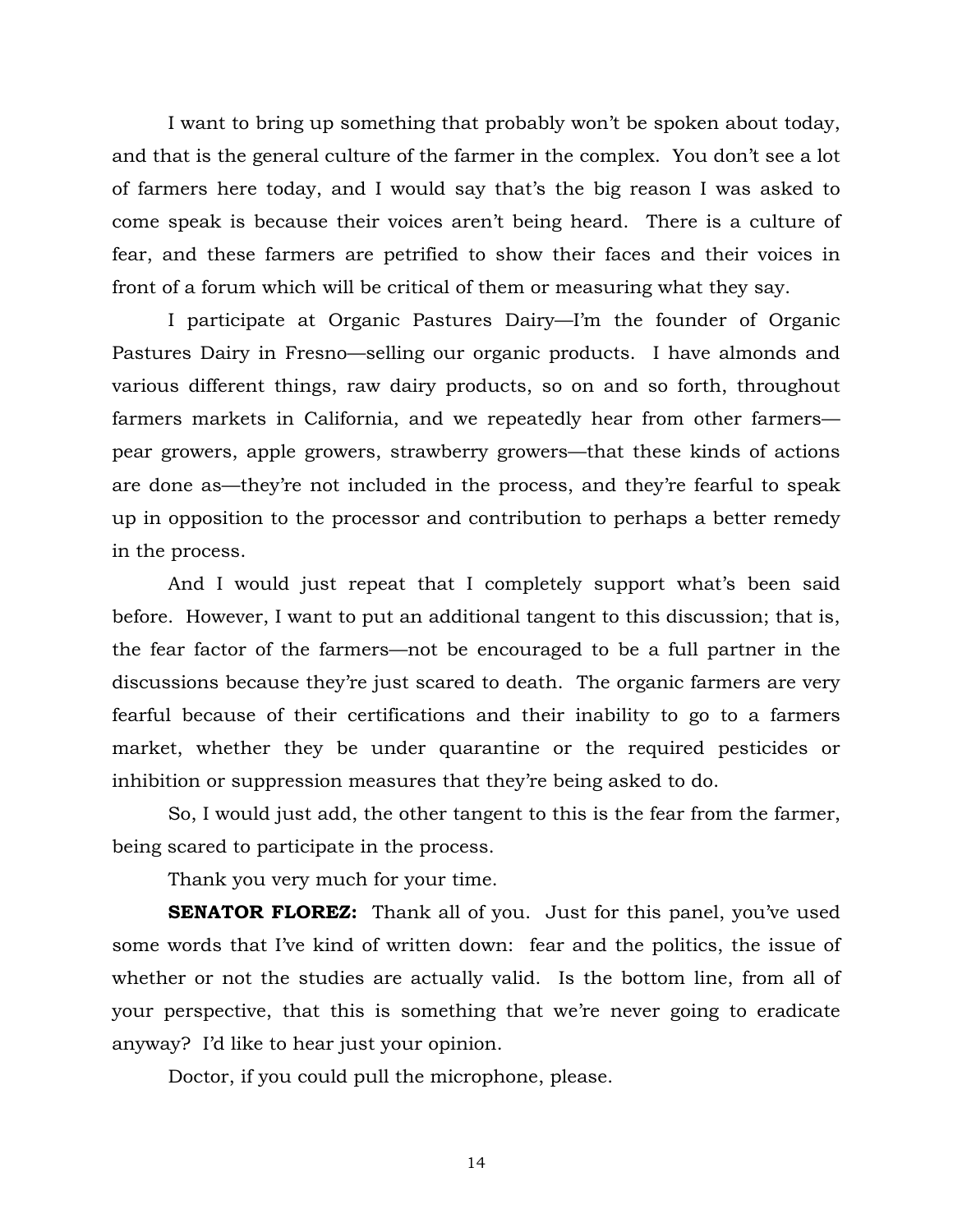**DR. GUTIERREZ:** I don't think so, and I think Jim Carey is on record as having said the same thing. It's probably been here for quite some time. Populations are low. They're being controlled mostly by natural enemies. So, they're just going to become part of the background. They feed on all kinds of things.

#### **SENATOR FLOREZ:** Okay.

Yes.

 **MR. MITTELSTAEDT:** I'd also add, too, that the farmers that we work with, I think—again, talking about the culture of farmers—that they would like to handle these things to some degree on their own and make decisions, especially the organic ones, about their organic farms autonomously about how they're going to handle their pest programs. The ones we talk about when we brought up—we did a survey of 20 farmers in northern California we worked with to get this data about who's been affected by the apple moth, and they laughed when we said the "apple moth" because they said, *Gosh, that's so far*  down on the totem pole of things that we worry about that that's just not *something that is even considered dangerous to our farm*.

 **MR. McAFEE:** If I could just add one more thing. The world's an immune system and it lives and breaths, and as we create opportunities and voids where we get rid of the biodiversity, we start inviting things to occupy our space that could be a problem, could be a pathogen for us. That goes for anything: inside of a creamery environment, a pasture, your guts—you know, in environments where we're worried about invasive exotic species. We have an immune system microscopically, the whole entire world. We have them also in our backyard; in our children's guts. We are one huge immune system. We have to work with Mother Nature or else we're going to be tangling with her forever. So, it's very important to work with her.

 **DR. GUTIERREZ:** The other thing is that you have to look at these species almost one by one. They have different potential. For example, the recently discovered European grape berry moth. When you look at the perimeters of that one, that one gives cause for concern, and that's something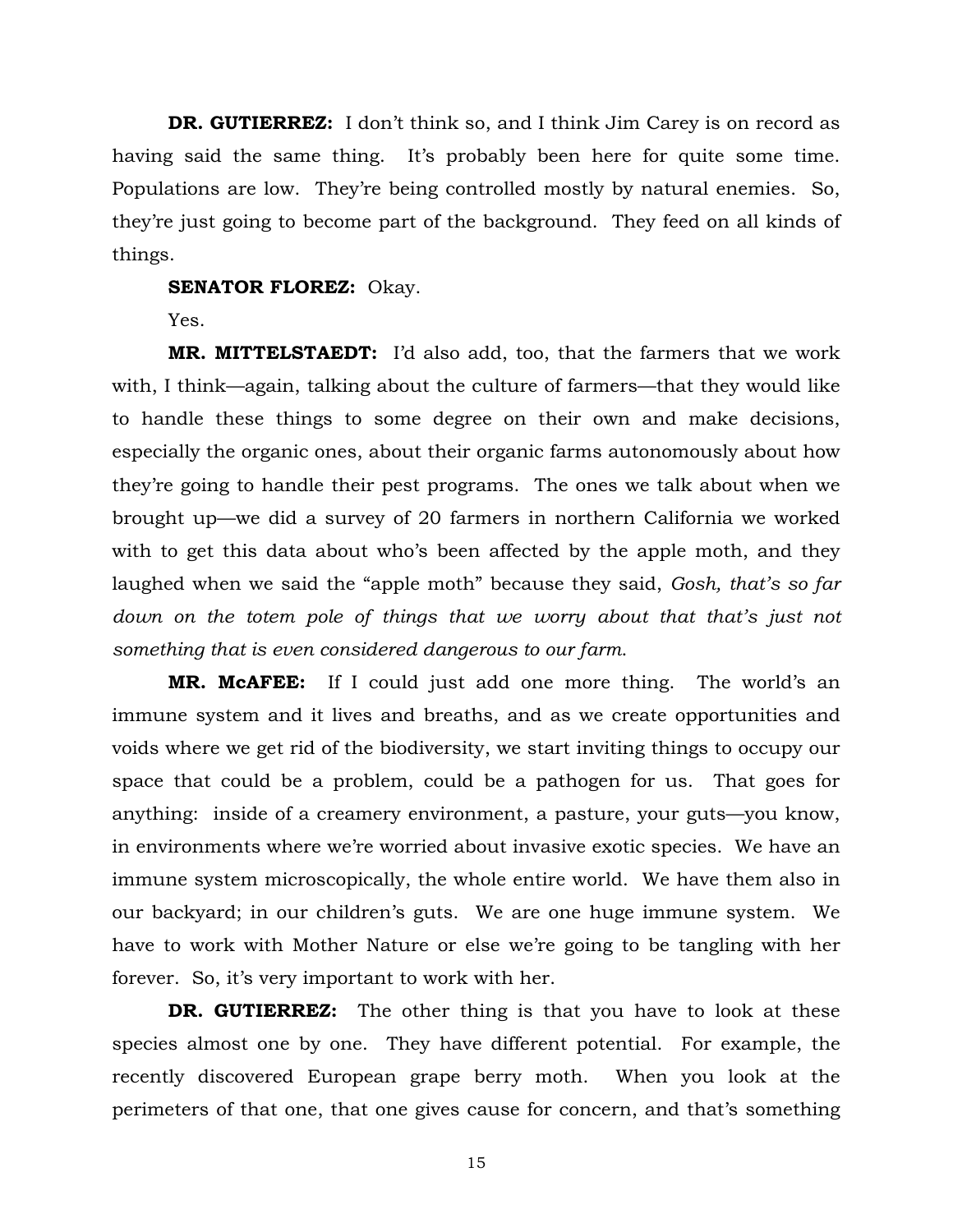that monies could be better addressed in terms of how to deal with that, and yet, I don't think that anybody, to my knowledge, is approaching that one yet.

**SENATOR FLOREZ:** And this opinion on the trade policy you mentioned earlier in terms of Canada, Mexico, other countries, Europe, what could you tell me?

 **MR. MITTELSTAEDT:** I'm sorry, I'm not . . .

**SENATOR FLOREZ:** What can you tell me about those other countries and their dealings with LBAM?

 **MR. MITTELSTAEDT:** You know, I'm not quite sure. I've really looked at the New Zealand issue because New Zealand, I think, is so akin to California in terms of having the light brown apple moth, having it established for a long period of time. And again, the concern we have there, that I don't think really has been addressed, at least sort of publicly in the media and just out in discussion, is that there is this sort of accidental consequence of this policy that is creating an international trade issue that needs to be discussed and talked about. And I think it's a very important one because when, I think, domestic California farmers realize it and understand that, it's going to cause challenges.

**SENATOR FLOREZ:** Okay. I want to thank the panel, and Mr. McAfee, you mentioned the cycle within the body. Can you just go a little further than that?

 **MR. McAFEE:** It's one of my favorite subjects.

**SENATOR FLOREZ:** I know it is, so maybe we can get it on the record.

 **MR. McAFEE:** Well, Dean, I appreciate the invitation to discuss this briefly.

 Probably the most dangerous thing we can do in America, as a living, breathing organism, is to walk around with a weakened immune system. We've created challenges in our CAFO dairy systems, in pigs, and chickens. If you've seen Food, Inc., you know that we're creating superbugs with antibiotic abuse, and now they're killing tens of thousands of Americans every year because of the fact we've got superbugs—the MRSAs and the VRAs and all the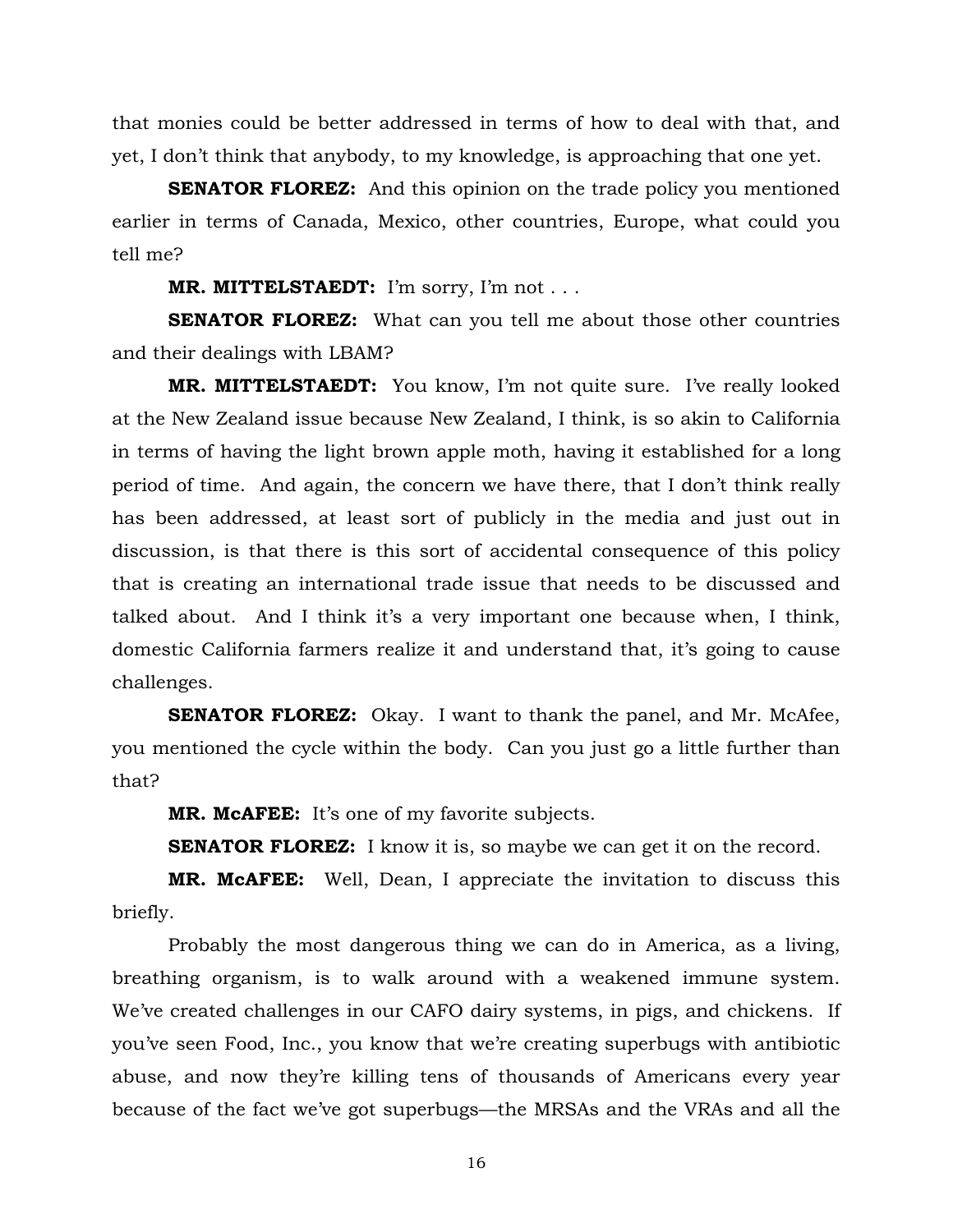other \_\_\_\_\_\_\_\_\_\_\_ and everything. When you have a depressed immune system in the human organism, that's a welcome mat for this superbug to come get you.

 So, we have to be thinking about how we manage our ecosystems externally in terms of not creating superbugs and monocultures, but rather, polycultures and diversity that is strong; and yet, at the same time, building our inner ecosystems in our bodies so that we are not subject to them or any other pathogen out there as a welcome mat.

 That's why we always talk about raw milk, because of the biodiversity, but it's also other whole foods that are unprocessed and whole that help us keep that strong inner immune system. That's why you see this whole food movement going on and people saying "prevention, prevention," "immune system, immune system," because it's not talked about.

 But that's just a little pitch that I thought I'd throw in. Thank you for asking.

**SENATOR FLOREZ:** Well, I just wanted to make sure, and if we wanted to get more information on this, we can go to your booth out on the CDFA Ag Day.

 **MR. McAFEE:** Unfortunately, we're not there today. We were not allowed to present our booth. Hopefully, maybe next year we will. But I've been politically correct in shaking everybody's hands today, and hopefully, we'll be invited. But I think it's important to have everybody at the table because some of the best markets we have are the niche markets, and they need to be addressed as well.

Thank you very much for your time.

**SENATOR FLOREZ:** Thank you, Mr. McAfee. We appreciate it. Thank you for putting that latter part on the record as well.

 **MR. McAFEE:** I appreciate it. Thank you.

**SENATOR FLOREZ:** Let's go ahead and have Panel 3. The deputy director for the U.S. Department of Agriculture. And I will state as you're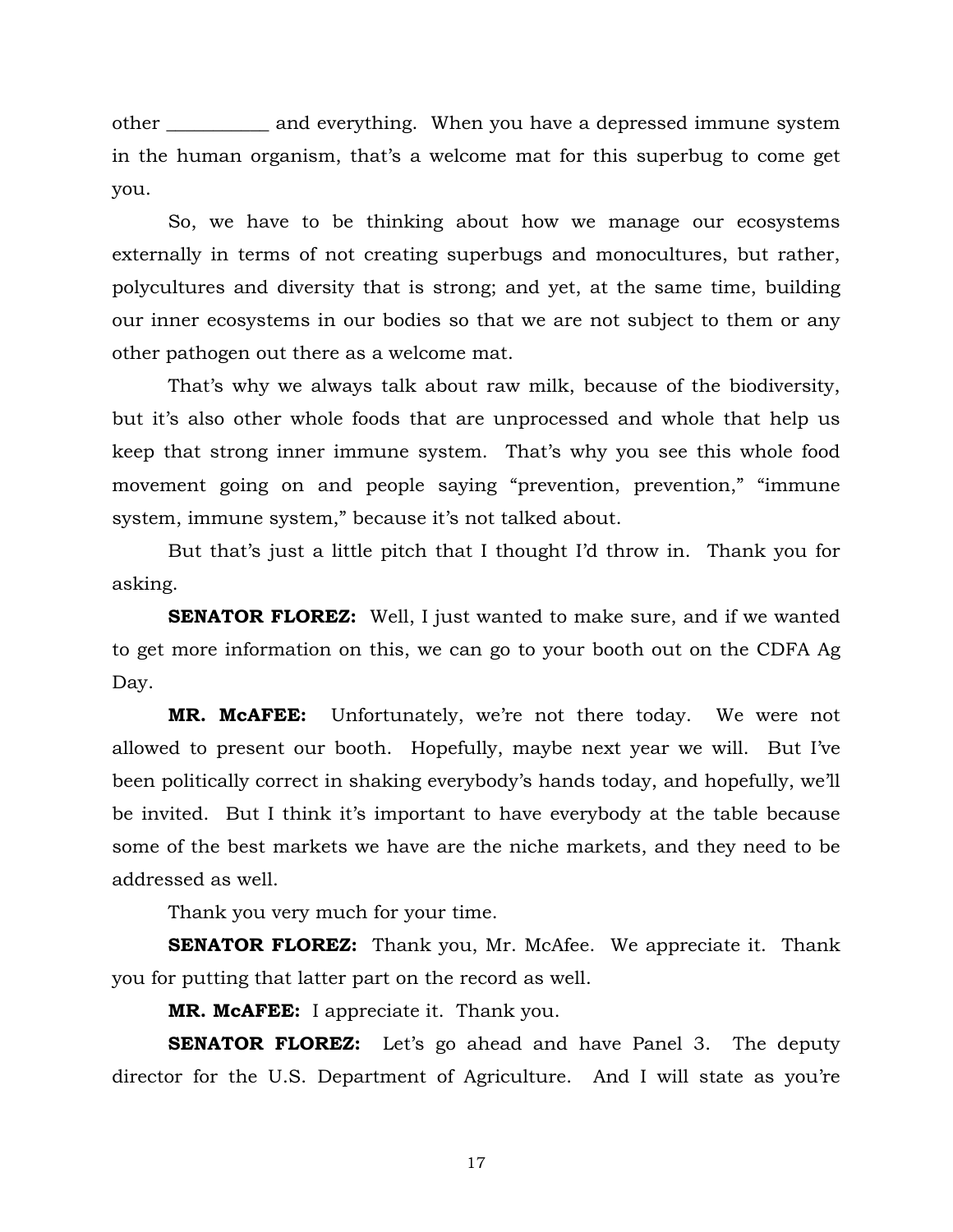coming up that you have not been cleared to provide testimony to the committee, but we appreciate your ability to answer some questions.

 **MR. MICHAEL GUIDICIPIETRO:** I'll certainly give it a try, Chairman.

**SENATOR FLOREZ:** Just maybe some broader, general, big picture questions. I think I asked the last panel earlier about U.S., Canada, Mexico. They have LBAM populations in those countries?

 **MR. GUIDICIPIETRO:** Mexico and Canada do not. New Zealand and Australia—it's believed to originate in Australia, but both Australia and New Zealand do have established populations of light brown apple moth.

**SENATOR FLOREZ:** They do. Have they reached any different scientific conclusions than we have through our particular EIR?

**MR. GUIDICIPIETRO:** To be honest with you, I have not read the EIR, so I can't really say one way or the other on that, but I could speak to the trade component, that whole . . .

## **SENATOR FLOREZ:** Please.

 **MR. GUIDICIPIETRO:** The gentleman previously mentioned a legitimate point. I think, though, it's important to remember that in the specific case that was mentioned—and that was the apples from New Zealand—in the case of the U.S., there is a mandatory IPM program specific to light brown apple moth that's required and a very, very intensive inspection regime.

 The other part of this component, Chairman, that I think is important to keep in mind is that the international arena is becoming smaller and smaller, and by that, what I mean is, we export a lot of produce to Mexico and Canada—two biggest trading partners for California. For New Zealand to ship to those countries, the LBAM host either have to be treated or come from free areas. I can see a situation where, under different circumstances in California, I could see those two trading partners, in particular, requiring the same import conditions. Under discrimination within the IPPC, they have to create equivalent import conditions. So, I could see that as a potential side effect.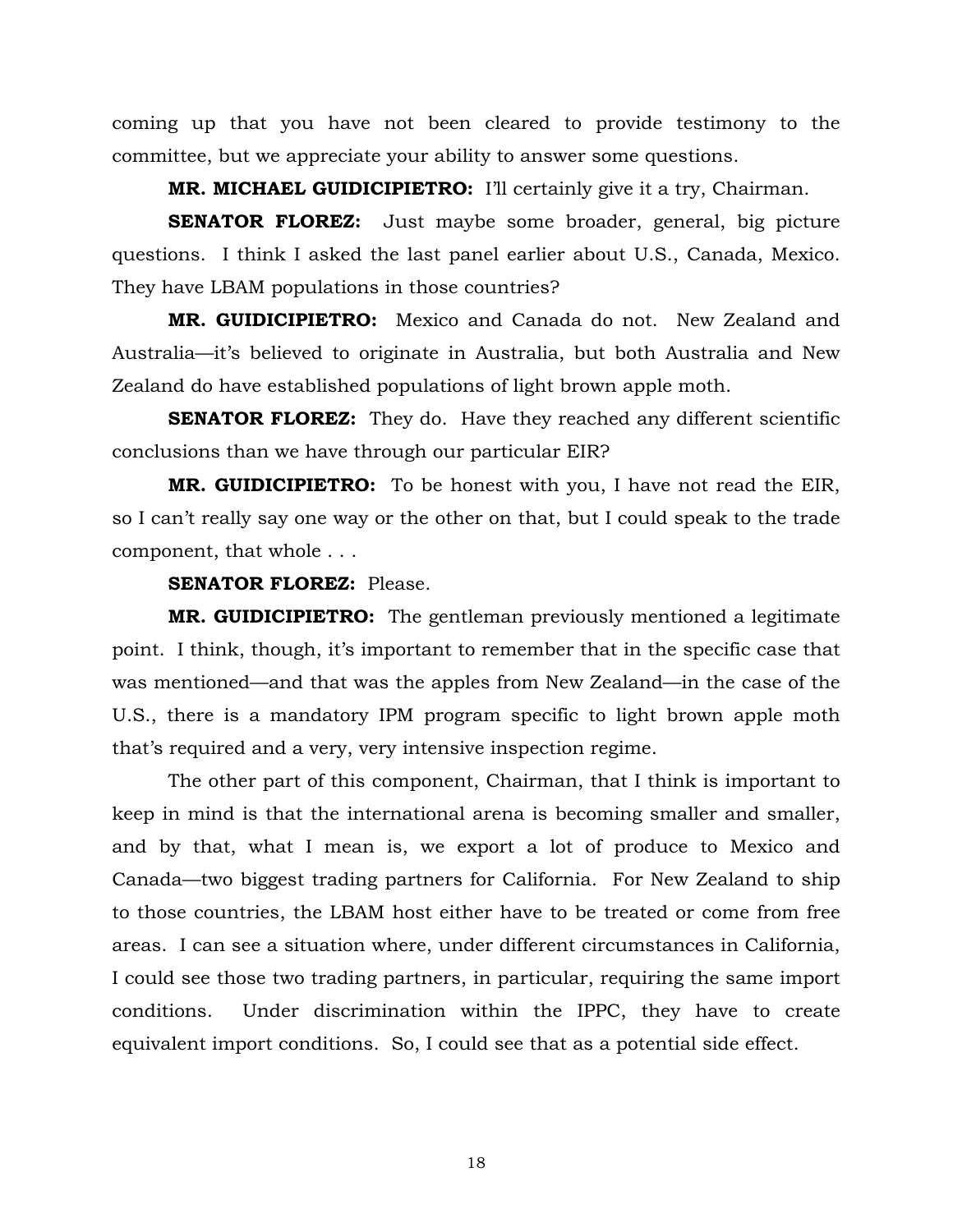**SENATOR FLOREZ:** And if we were to declassify our particular LBAM issue from a Class A threat to something minor—a nonactionable pest—would that cause other countries to follow suit, in your opinion?

 **MR. GUIDICIPIETRO:** I've heard that. I guess my feeling is this: the trade arena internationally has become a lot more sophisticated, and I think that, by and large, through training—sometimes by the U.S. themselves, other developed countries like Japan and Australia—the plant protection authorities of most of our trading partners become pretty sophisticated. And I think that, by and large, anybody that thinks that if the U.S. was to deregulate, that necessarily some of the other trading partners would sort of fall in line, I don't see that. I see examples historically, that have just happened recently, that indicate that that would not be the case.

 **SENATOR FLOREZ:** And in terms of the international trade issues that have been mentioned by some of our farmers in the last panel, are there stateto-state distinctions in the way that we do things—Florida-California—when it comes to LBAM?

 **MR. GUIDICIPIETRO:** I'm not sure I understand the question.

**SENATOR FLOREZ:** Well, I mean, we have a state-control issue through CDFA here on LBAM. Is there any difference in what we do in other states, let's say Florida, for example?

 **MR. GUIDICIPIETRO:** I want to make sure I understand the question. Is Florida—what would happen, if we deregulated, what would happen in the case of interstate movement?

# **SENATOR FLOREZ:** Right.

 **MR. GUIDICIPIETRO:** Well, two things could happen. The states could petition us, the U.S. government, to impose restrictions. If none of that happened, then I could see a scenario where trading partners would consider not only California generally infested but probably the United States generally infested; and so, they would impose requirements likely for light brown apple moth hosts from those states.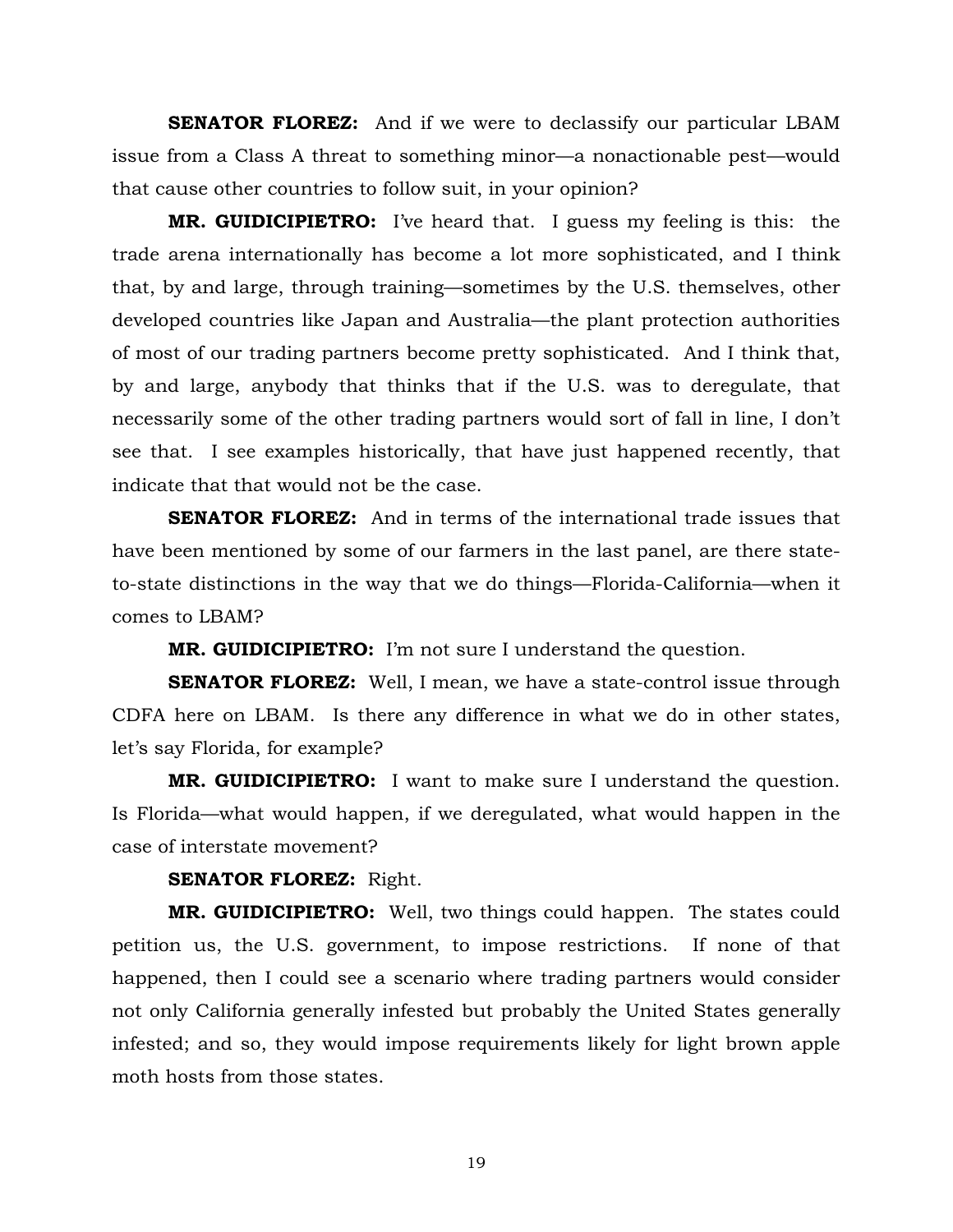**SENATOR FLOREZ:** And when we negotiate, is LBAM one of those items we negotiate about, or is it something that's a hard, fast issue with other countries? Is it something to negotiate with, or is it just one of those things that's off the table?

 **MR. GUIDICIPIETRO:** No. In fact, we spent quite a bit of time on, I would say, rather substantive negotiations, particularly with Canada and Mexico, a little bit with Chile, and some of the other trading partners. It's roughly about 11 that have it listed as a quarantine pest. Some of them fairly major. But certainly, Canada and Mexico rise to the top, and we've had, I would say, rather substantive negotiations in trying to—the knee-jerk reactions sometimes by trading partners is just prohibit, but we were able to at least keep product moving under specified conditions.

**SENATOR FLOREZ:** Thanks. All the questions I have. Thank you.

 **MR. GUIDICIPIETRO:** You're welcome.

**SENATOR FLOREZ:** Thanks for your time.

 Let's have Panel 4 from CDFA: John Hewitt and Dr. Robert Leavitt. Thank you both for joining us. I don't know if you have statements. I have some questions. I don't know how you want to start. I guess, you know, what I'm really more interested in, as I said at the beginning of the hearing, is maybe just getting a quick outline on the history of the EIR would be good to get on the record, and kind of what triggered the EIR, and was it necessary, did it add value, and ultimately, who wrote it, and those types of big-picture questions.

 **MR. JOHN HEWITT:** Certainly, Senator, and good afternoon. John Hewitt, general counsel with the Department of Food and Agriculture, and accompanying me is Dr. Robert Leavitt, acting director of Planned Health and Pest Prevention Division.

 I'd like to thank the Senator, the committee, and also the other guests for their continued interest in invasive species. Quite a bit of information. I know you have quite a bit of questions, so I'll jump right to the timeliest information for the committee.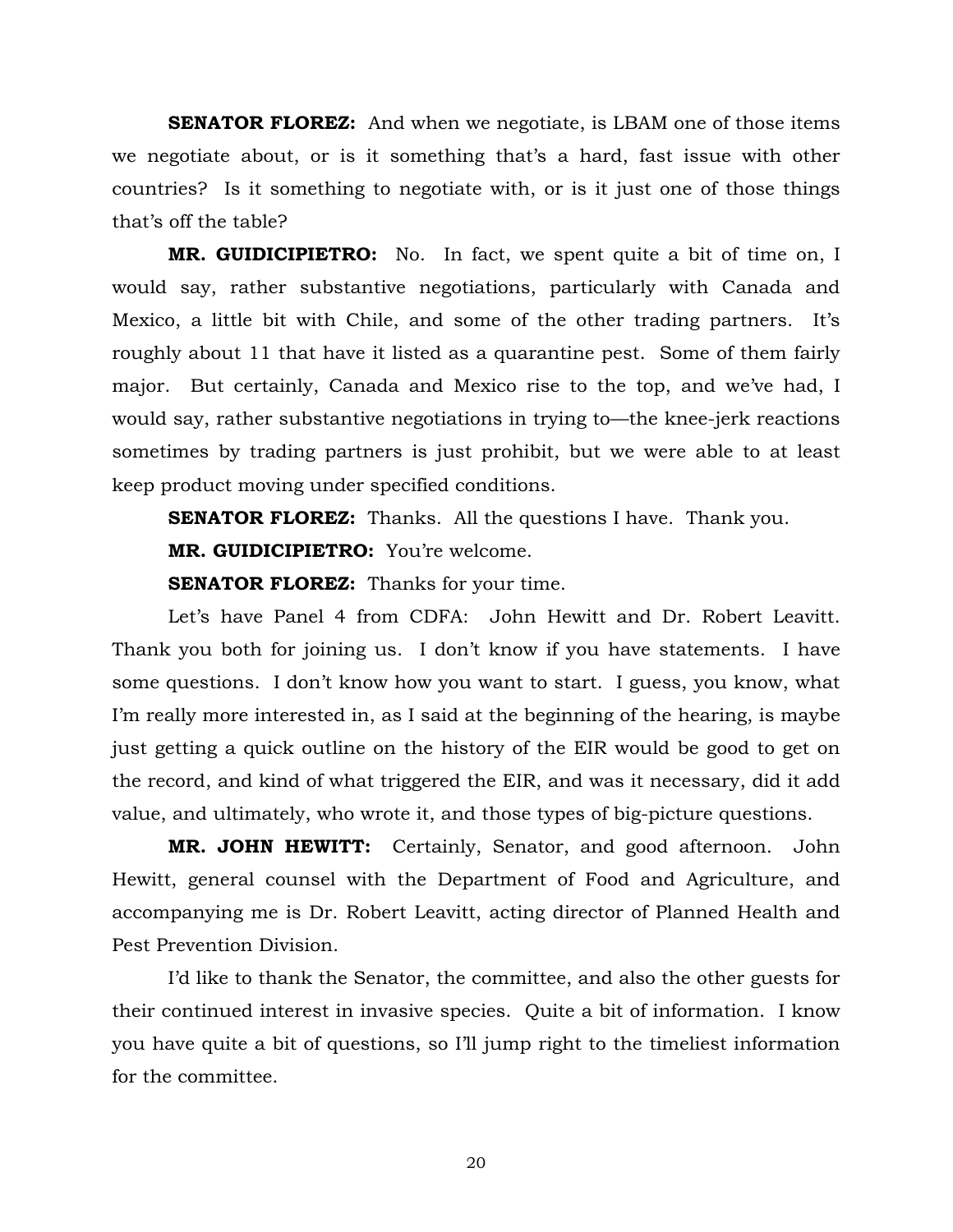After nearly two years of work, CDFA certified its light brown apple moth Programmatic Environmental Impact Report. It brought purposes and objectives of the Environmental Impact Report, our protecting California agriculture and the environment from damage by the light brown apple moth, and the use of tools to accomplish this in an environmentally safe and responsible manner. I'd also like to highlight a couple of minor program revisions and clarifications that are contained in the Programmatic Environmental Impact Report.

 In summary, the light brown apple moth program will focus its resources on control and suppression where possible, and it will eradicate small outlying, indiscreet infestations. Initially, this will occur through the deployment of twist ties and supplemented or superseded in the near future by the sterile insect technology as soon as it is practical. And CDFA will not be making any aerial releases of insect pheromone as a management strategy for the light brown apple moth program.

**SENATOR FLOREZ:** Is the latter item, is that spraying?

 **MR. HEWITT:** The eradication tool for . . .

**SENATOR FLOREZ:** You just mentioned.

 **MR. HEWITT:** Correct. I think that's more commonly referred to as the aerial spraying. Aerial application of pheromones has been removed as a management tool for the light brown apple moth program. That is correct, Senator.

 **SENATOR FLOREZ:** Okay. And is that a firm, solid, not-to-go-back-to policy?

 **MR. HEWITT:** Correct, that is firm, solid. It is discussed in the findings that are accompanying the Environmental Impact Report. Correct, Senator.

**SENATOR FLOREZ:** And is that to say that maybe we were too quick on the draw to start that process? The Governor moving through, I believe, executive order to do that? If it wasn't good now, was it good then? I'm trying to get an understanding how we make these decisions.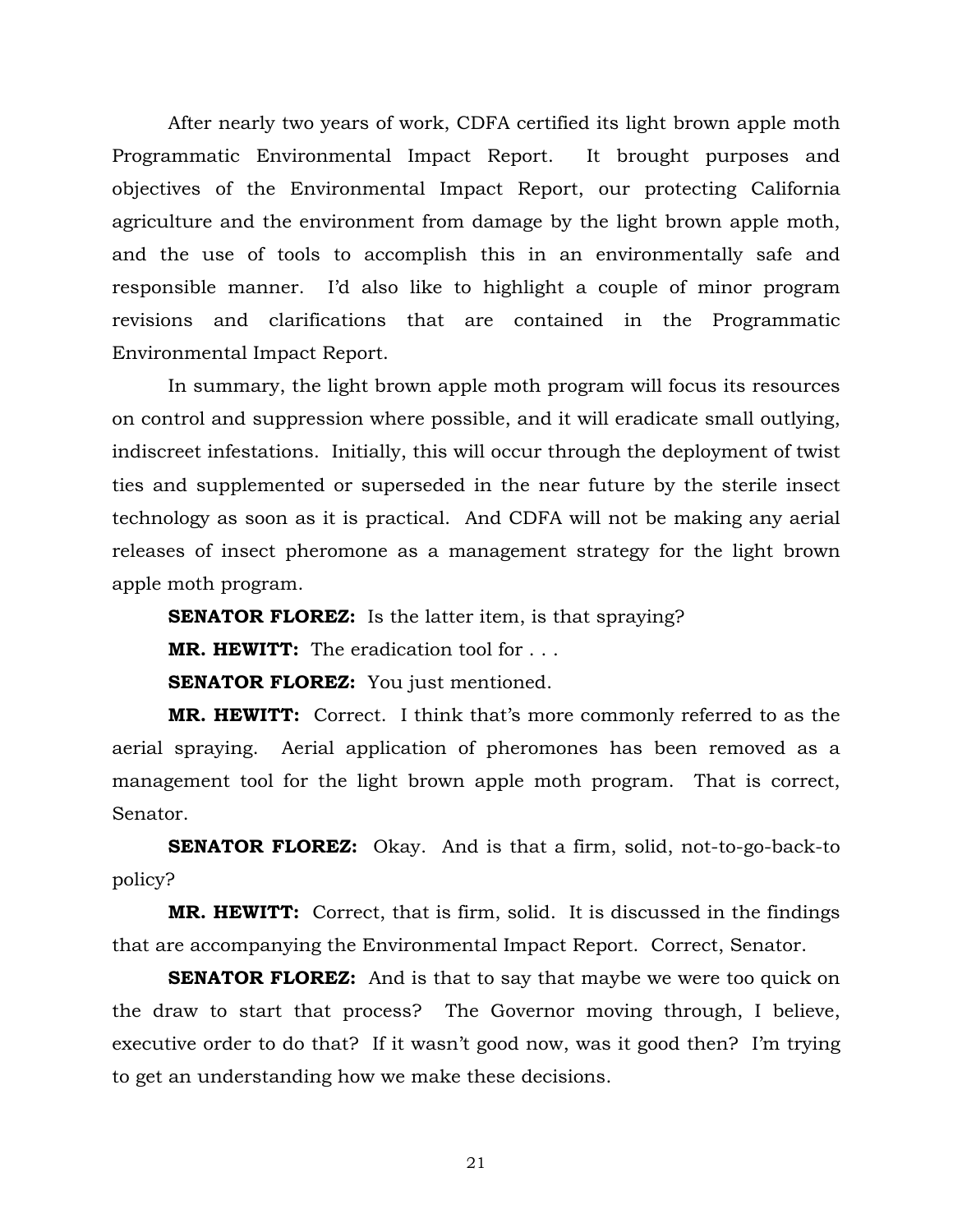**MR. HEWITT:** Certainly, Senator. I'm having a little bit of difficulty following you. I apologize.

**SENATOR FLOREZ:** Well, the EIR probably tells you we're not going to do any spraying, correct?

 **MR. HEWITT:** Actually, the Environmental Impact Report evaluated the aerial application of pheromones as a management tool, as well as a number of other management tools. It was concluded through that process that it is not going to be the most efficacious tool for the current strategies that we wish to deploy.

**SENATOR FLOREZ:** But we did deploy it at the beginning of this process. Is that correct?

 **MR. HEWITT:** Correct. The Department of Food and Agriculture did utilize aerial application of pheromones in a couple of instances back in 2007. However, if I could clarify Senator, the goals of the program were substantially different at that time, as well as our legislative mandate was different as well.

**SENATOR FLOREZ:** What were the goals of the program then as opposed to now?

 **MR. HEWITT:** The goal of the program at that point.

 **SENATOR FLOREZ:** Yeah.

 **MR. HEWITT:** In 2007, as Food and Ag Code Section 6050.1—excuse me, recently repealed Food and Ag Code Section 6050.1 required us to eradicate the light brown apple moth. However, as is discussed in the Environmental Impact Report, there have been a number of changes, including the development of sterile insect technology as well as an exponential increase of the apple moth population, which have contributed to the decision not to use it as a management tool.

**SENATOR FLOREZ:** Got it. Is there a change not only in that section, as you've mentioned, but in philosophy at the Department? Are you now saying that we are not going to eradicate under the EIR? Is this still full eradication, or is this some sort of management tool?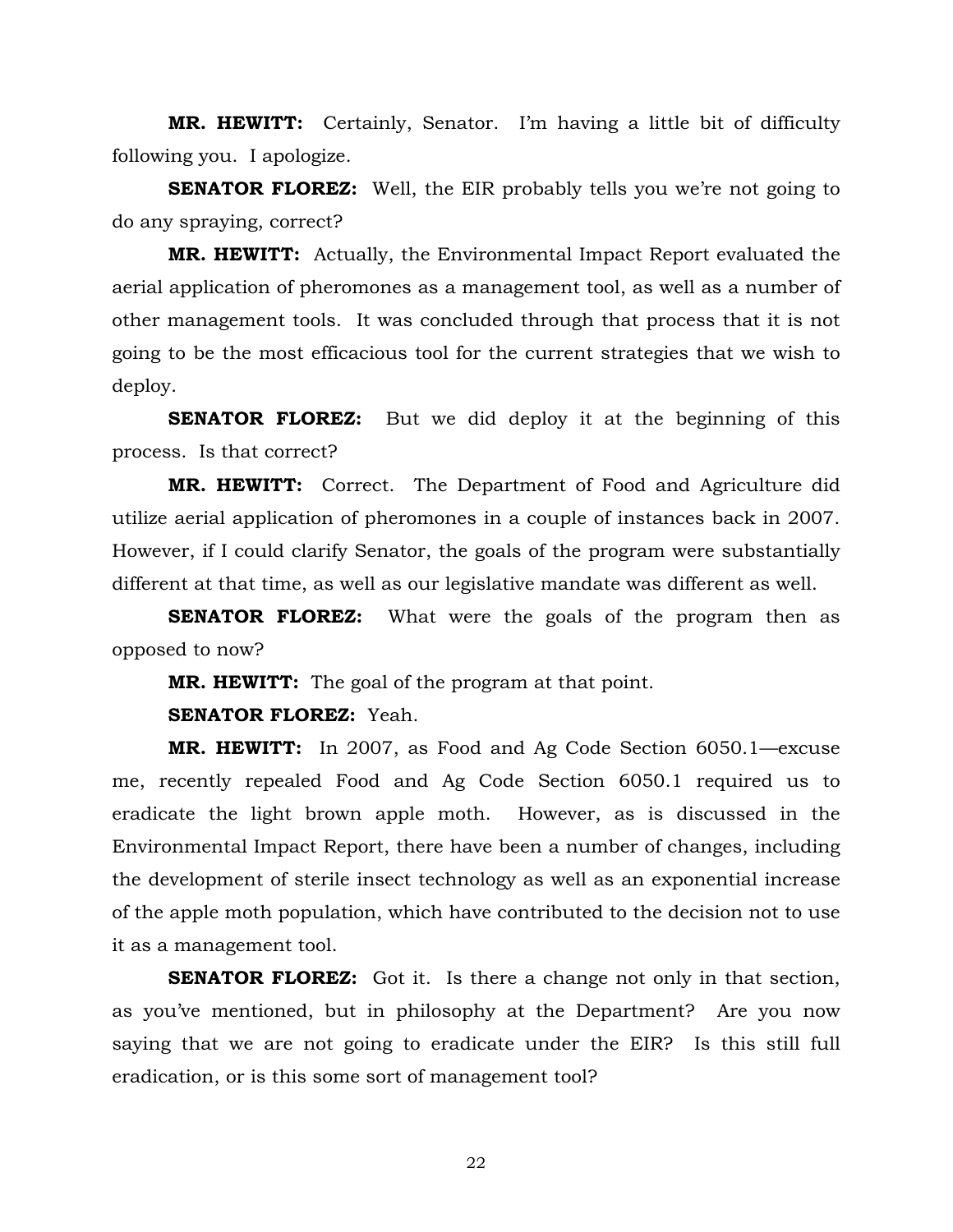**MR. HEWITT:** If I'm not clearly responsive, just jump right in, but I think I understand what you're getting at. The goals and objectives of the program now are to control and suppress the light brown apple moth program, and in those outlying areas would be to eradicate those small and discreet populations of the apple moth.

**SENATOR FLOREZ:** Okay. And what percentage of the small and discreet populations are we trying to eradicate, and which percentage are we leaving alone or just managing? If we had a pie and the outer areas are little pieces we're trying to eradicate, what percentage of the program is kind of geared towards that?

 **MR. HEWITT:** I'm personally not sure about the percentages and numbers, but I'll defer to Dr. Leavitt.

 **SENATOR FLOREZ:** Sure, we can back-forth.

 **MR. HEWITT:** Dr. Leavitt can talk a little bit about successes of eradication in those outlying areas; where we've successfully taken those discreet populations and already eradicated them. And then also the plans going forward . . .

**SENATOR FLOREZ:** Let's do that, but I'll bounce back between you both. But big picture question: Have we ever eradicated any pest in California? I mean absolutely 100 percent.

**DR. ROBERT LEAVITT:** If I may, Senator. The first question about the percentages, most of the light brown apple moth are in what we call a "generally infested area." That would be in, roughly, Marin down to Santa Cruz, including the western sides of Alameda County and Contra Costa County. In that area, we are adapting a contain and suppress strategy.

#### **SENATOR FLOREZ:** Okay.

**DR. LEAVITT:** We are planning on doing local eradication in the small, localized outlier populations, and right now those would include areas in which we have one or two moths more than five miles away from the generally infested area. In particular, we're looking at Davis, Tracy, Manteca, Los Osos, Arroyo Grande, a few places like that, and I believe we're doing delimitation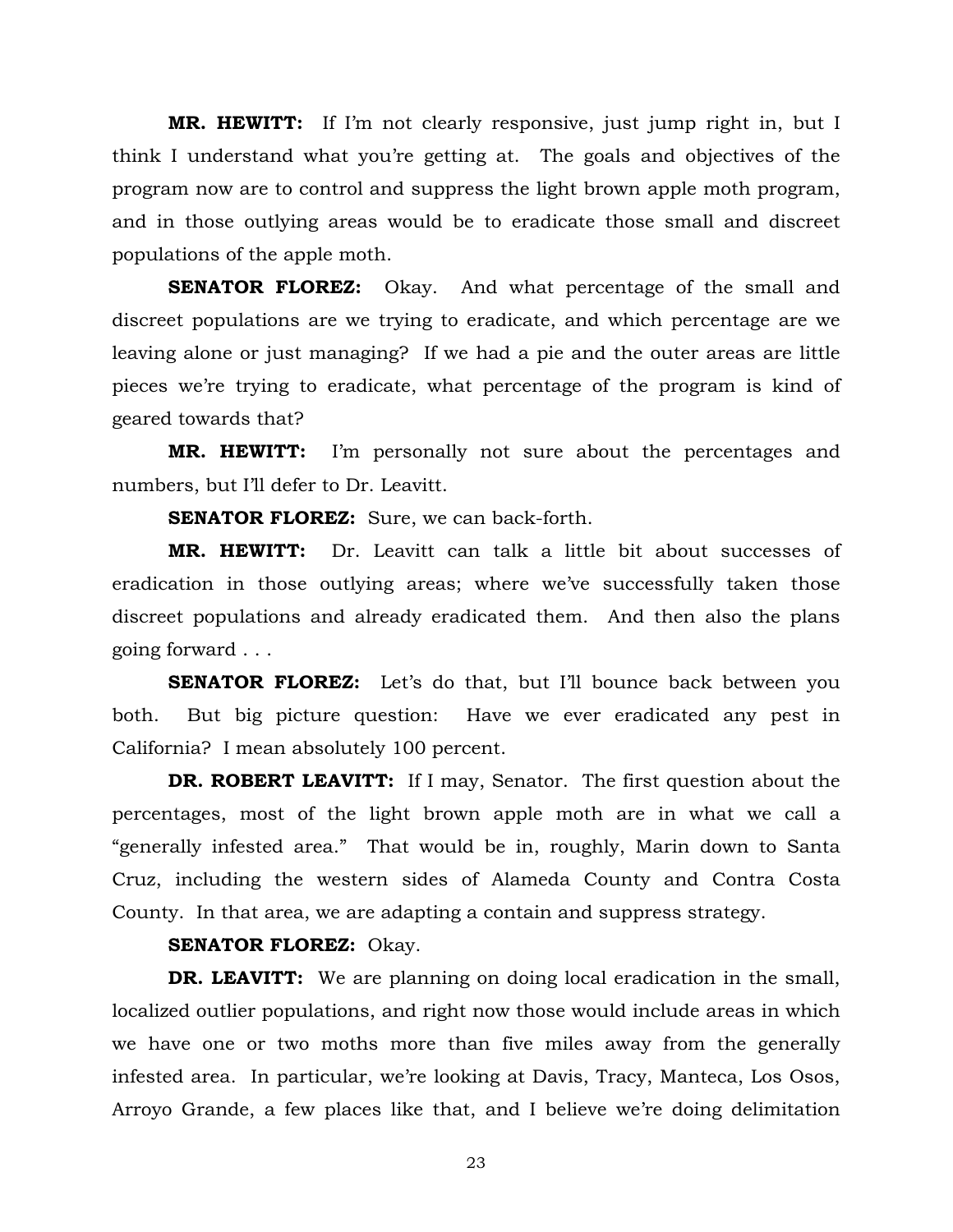right now in San Diego, and we're waiting, also, results from Stockton and Woodland. So, they're very small outlying—the goal of that is to keep agricultural produce and products from the Central Valley moving to foreign and domestic markets. And we have eradicated previous small outlier infestations with the pheromone twist ties—and in one case with Bt—in Napa and at Treasure Island, Sherman Oaks, San Jose. I think there was a couple other locations. So, we do know that pheromone twist tie technology works.

**SENATOR FLOREZ:** So, what is the difference in the program 2007 to now, as you've given that area, given what you call the outlier areas where we have eradication, given the Marin, Santa Cruz area, what we now call contain and suppress? What's the difference in this policy as opposed to what it has been in the past years?

 **MR. HEWITT:** Are you specifically asking about the difference between an eradication program and a contained control?

**SENATOR FLOREZ:** I just want to know—you did an EIR—what did you learn from the EIR that's changed your approach and your opinion of this particular problem, this light brown apple moth issue? What's changed since the EIR that, you know, you didn't do or apply in years past?

 **MR. HEWITT:** Well, I'll speak broadly and then defer to Dr. Leavitt, but the difference between eradication and control and suppression program isn't necessarily in the tools that are used but in the frequency and the density in which they're used. That's the general difference between the control and an eradication program.

Dr. Leavitt?

 **DR. LEAVITT:** Thank you, John. Yes, Senator—again, I want to stress that the goal of the light brown apple moth program is to keep California agriculture or produce moving into foreign and domestic markets, and that's always been the overarching goal from the beginning.

 Now, I also want to clarify that in the Environmental Impact Report, several alternatives were evaluated as being available to the program. I'd like to stress that all of those alternatives were found to be adequately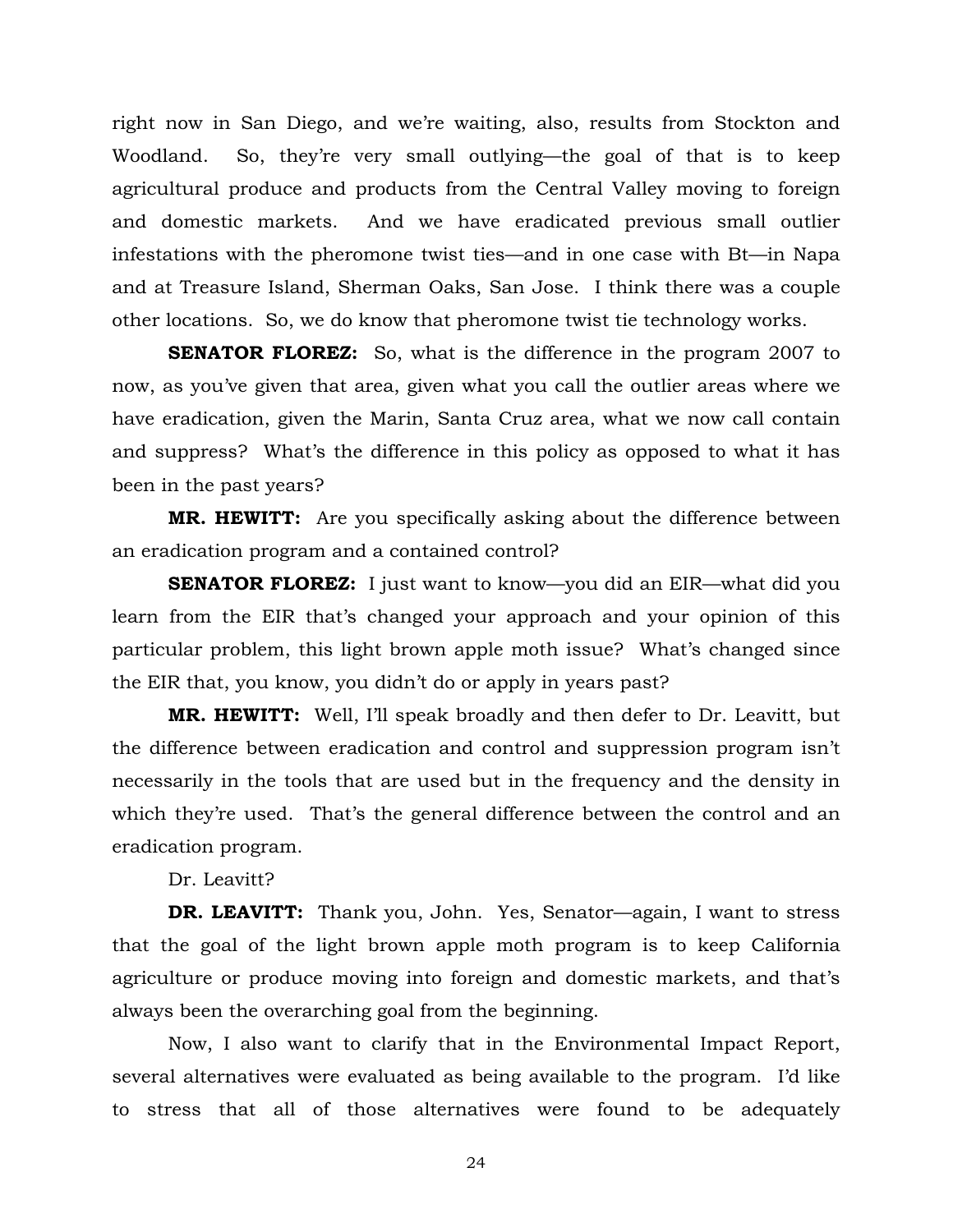environmentally safe; that is, the five alternatives that were in the final draft. And I'd also like to stress that the aerial release alternative in the EIR was different than what was actually done in 2007. That said, yes, the program has changed direction, and that's based upon the survey and trapping data. On March 15th, the USDA made an announcement that based upon the extent of the infestation of light brown apple moth here in California, that in their judgment, eradication was no longer feasible. And the CDFA, of course, has the same data, and we concur with that conclusion.

**SENATOR FLOREZ:** Was that conclusion different than what you started with in 2007?

**DR. LEAVITT:** In 2007, the USDA convened a technical working group of world-class experts on the light brown apple moth, and given the trapping and infestation data at that time, the USDA and the CDFA believed that the infestation could be eradicated.

 **SENATOR FLOREZ:** And what is the opinion now of CDFA? Has the population increased since that time, or has it actually gotten smaller? Have we eradicated control? What's the big picture in terms of the population?

**MR. HEWITT:** The big picture, Senator, is that the population of the light brown apple moth has increased in the generally infested areas exponentially. The numbers are contained in the Environmental Impact Report. But from the nonscientist perspective, I can tell you that in those heavily infested urban areas, the densities are growing rapidly.

**SENATOR FLOREZ:** And how do these populations move?

**DR. LEAVITT:** Senator, the populations can move two ways essentially. One is through natural spread, and we believe that to be actually quite slow. The main way that the populations of any invasive species would spread, including the light brown apple moth, is through artificial human assisted movement, and particularly on, you know, nursery stock, plants given to your grandmother—some way being carried from one location to another by people.

**SENATOR FLOREZ:** So, they're being moved by people like us, then.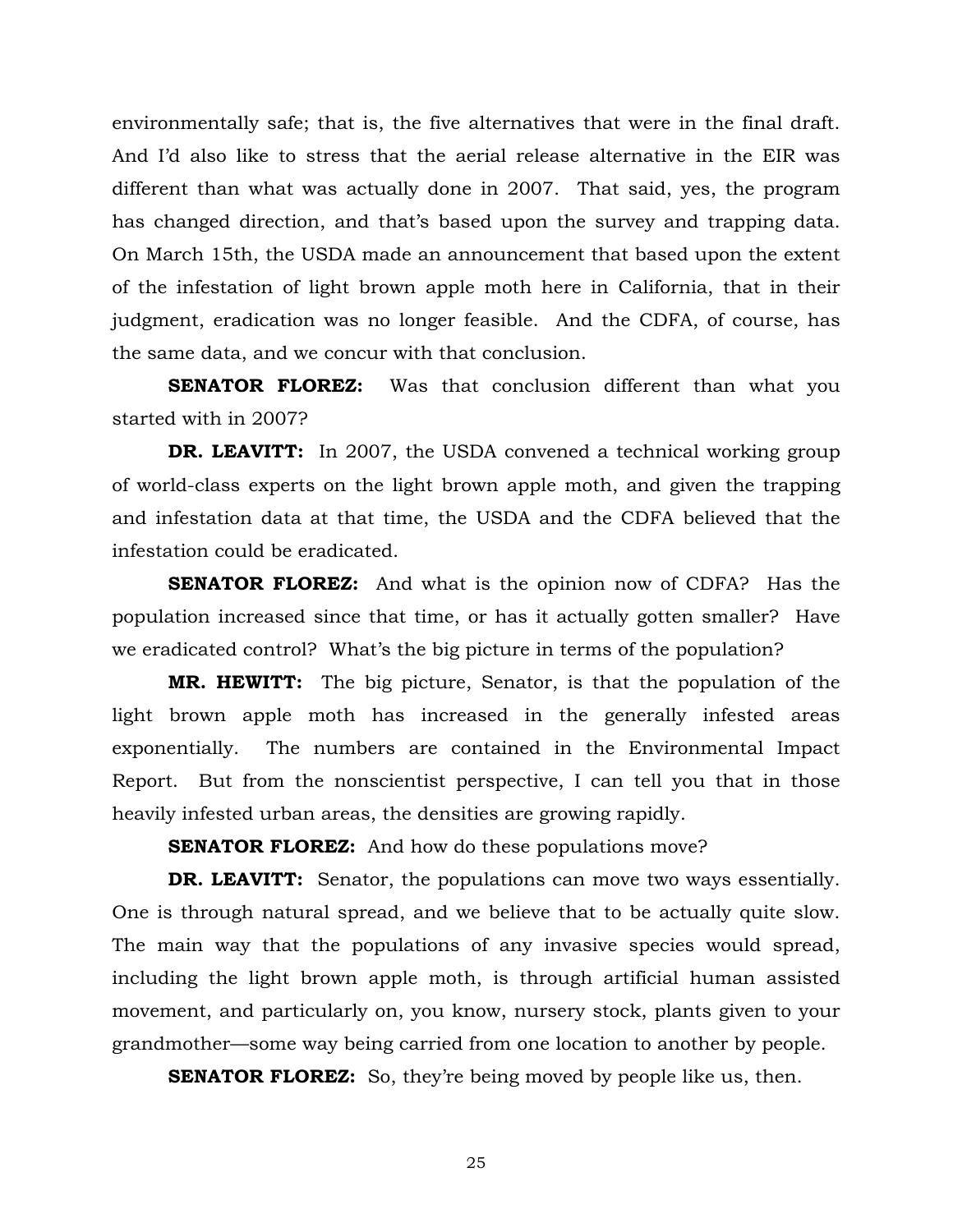**DR. LEAVITT:** Well, I mean, everybody doesn't go to the store or look in their backyard for invasive pests necessarily when they give a plant to their daughter or something, so it does move inadvertently, yes.

**SENATOR FLOREZ:** Do these predators have any natural—does the LBAM, the moth, have any natural predators? Would we have enough of these natural predators to actually inhibit the spread versus something that we're not . . .

**DR. LEAVITT:** Yes, Senator. The CDFA actually started a program to track natural enemies, natural predators, from the very beginning, back in 2007, and we know that they are at least some way effective in other countries—New Zealand and Australia. What our researchers say so far is that the number of natural predators here in California are few and that the effect so far is minimal. But we do track that because it would be an important part of decreasing the population.

**SENATOR FLOREZ:** And just so I'm clear on what the Department's position is at this point—we've been bantering it a little bit, eradication versus control, and you've given me some examples of Santa Maria—excuse me, Santa Cruz and Marin as a control and suppress area and some of the smaller outlier areas as being eradication. So, what's the goal? Is it both? Is it one? Is it the overall picture, control and suppress? What would you term. . .?

**MR. HEWITT:** As Dr. Leavitt mentioned earlier, the overarching goal is to allow agricultural products to continue to be able to move domestically as well as internationally, and to protect the existing environment of the light brown apple moth. I think somebody mentioned earlier, it could feed on potentially more than 2,000 plants in California. Specifically to achieve that goal, as I mentioned in my opening comments, the Department will focus its resources on control and suppression where possible, and in those small and in those erratic outlying areas, the goal would be to eradicate and keep the pests from moving.

**SENATOR FLOREZ:** And I guess keep bantering this, but you had a process that said eradicate, at one point, by 2015. Is that no longer the goal?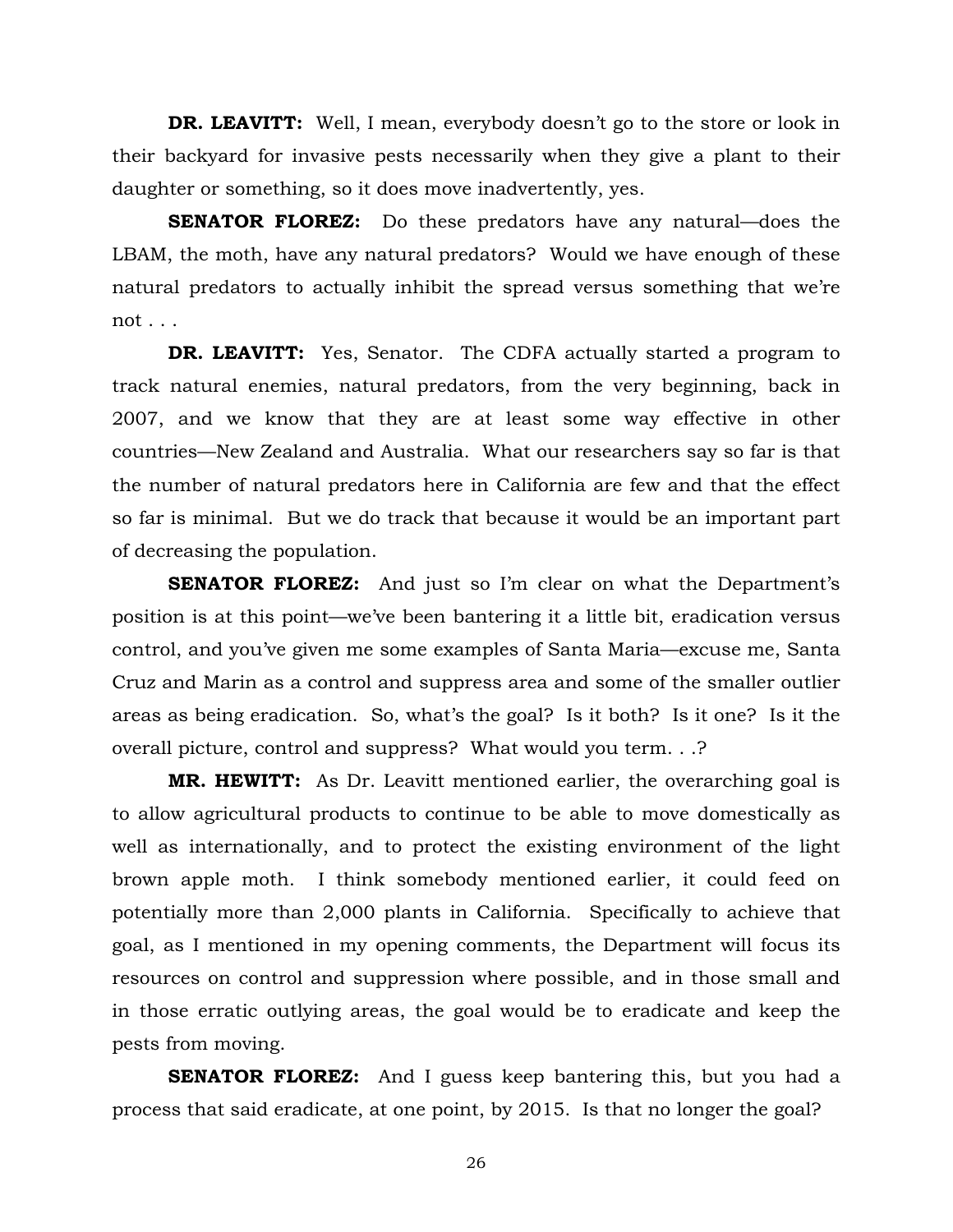**MR. HEWITT:** That is correct. The findings that accompany the EIR certification made a moderate revision to that, and that is focusing from eradication to control and suppression.

**SENATOR FLOREZ:** I've been trying to get you to say that sentence for the last ten minutes. So, we're clear: we've gone from an eradication program to a control and suppress program, with goals no longer set at 2015 of total eradication. Correct?

**MR. HEWITT:** That is correct. As I mentioned before, primary reasons for that was the exponential increase in the apple moth population as well as the sunsetting of Food and Ag Code Section 6050.1, Senator.

**SENATOR FLOREZ:** Right. No, I get it. It just brings to mind for future reference, I guess to CDFA, from our vantage point—from my vantage point, I should say; the rest of the committee isn't here—that we, in late 2007, just began to utilize an aerial treatment that was hell bent on eradication, and it took us an EIR to recognize that control and suppression of a population that's natural in its habitat, that is always going to be with us and has always been with us, was probably not the best course of action. That's what the EIR tells me.

**MR. HEWITT:** Senator, I think—you know, my reading of the EIR would indicate that over the course of two-plus years of preparing that Environmental Impact Report, the one thing we couldn't do was freeze the population numbers at their current levels. So, it was a bit of a moving target, I guess you could say, in that instance. As we continue . . .

**SENATOR FLOREZ:** But you just told me earlier that the population has gotten bigger, right?

**MR. HEWITT:** Absolutely.

**SENATOR FLOREZ:** So, the 2007 spraying was kind of a worthless endeavor then, right?

**MR. HEWITT:** Well, I disagree, Senator. We were looking to fulfill our statutory obligation, which was to eradicate the light brown apple moth at that time, based on the population numbers of 2007.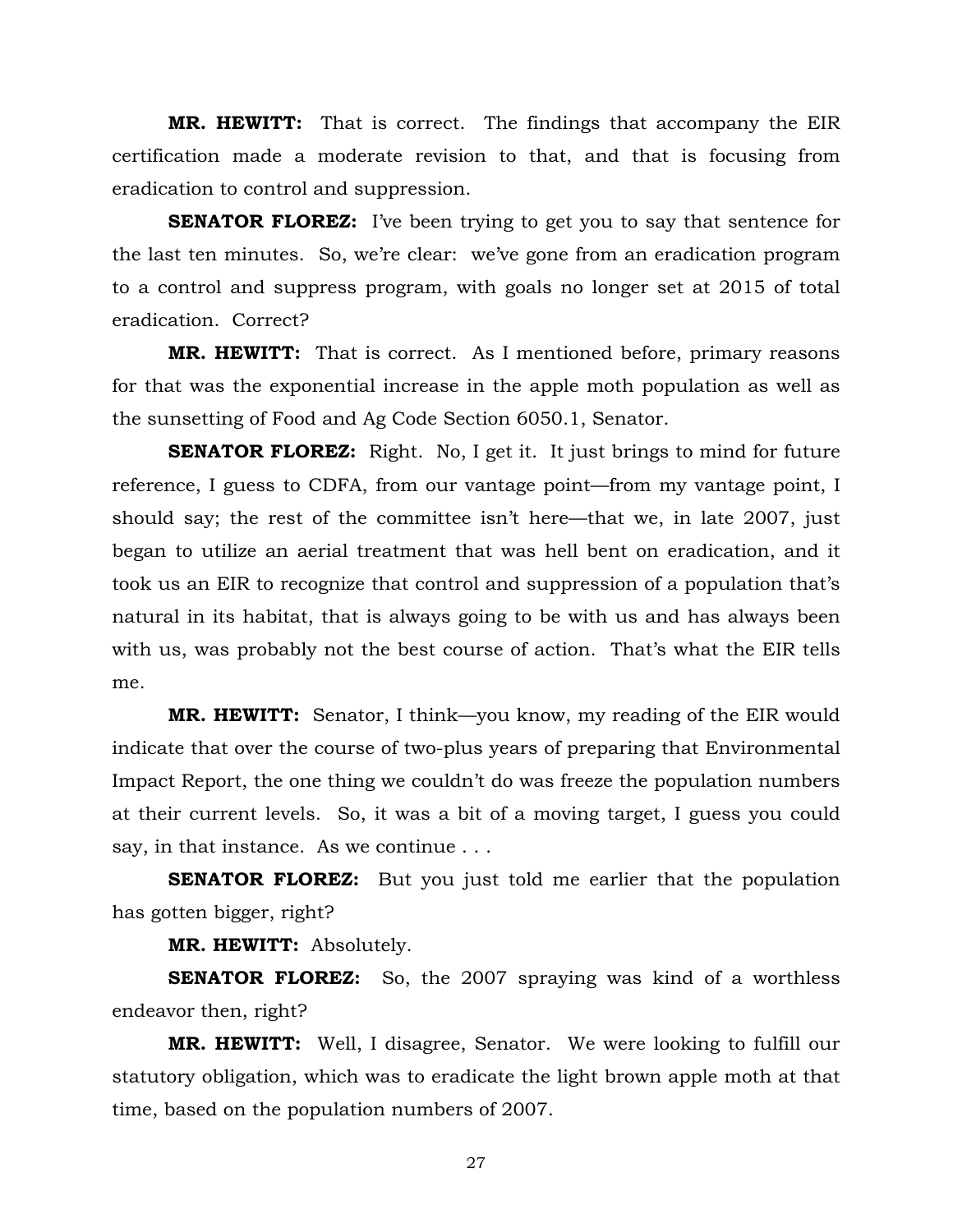**SENATOR FLOREZ:** No, no, I get it. It just seems to me that it was and the Governor took that action via executive order, is that correct? So, when you say to meet the statutes or to meet the charge was to eradicate them, I thought the Governor went so far as to utilize an executive order in order to call this an emergency so that his emergency powers would allow for swift action on this—or was that not the way it proceeded?

**MR. HEWITT:** To be honest with you, Senator, I wasn't with the Department at that time in 2007, but my understanding of the Governor's emergency powers—and I don't want to purport to be an expert by any means on this—is that that would've been the tool to achieve eradication; that actually, Food and Ag Code Section 6050.1 specifically laid out eradication as the Department's direction for the program at that time.

**SENATOR FLOREZ:** So, the EIR, from your perspective then, has changed the policy absolutely on its head in terms of your program today for LBAM, as opposed to where we started in 2007?

**DR. LEAVITT:** Senator, I would respectfully disagree that the EIR itself changed the program. The EIR just provided alternatives to the program, which were evaluated and all were accepted in the EIR. There was originally six; we went to five. All five were accepted. It's the program itself that changed, and it was a policy decision at the Department of Food and Agriculture and at, I believe, the USDA that would bind their decision that it's just no longer feasible because the populations of LBAM, according to . . .

**SENATOR FLOREZ:** Right. USDA came out and told us in January that eradication was no longer feasible. Correct?

**DR. LEAVITT:** March 15th.

**SENATOR FLOREZ:** By 2015. What was the general cost of the eradication effort? Do you know how much we spent on this?

**MR. HEWITT:** Year to date throughout the entire process? **SENATOR FLOREZ:** How about just the process so far. **MR. HEWITT:** The process in total, Dr. Leavitt?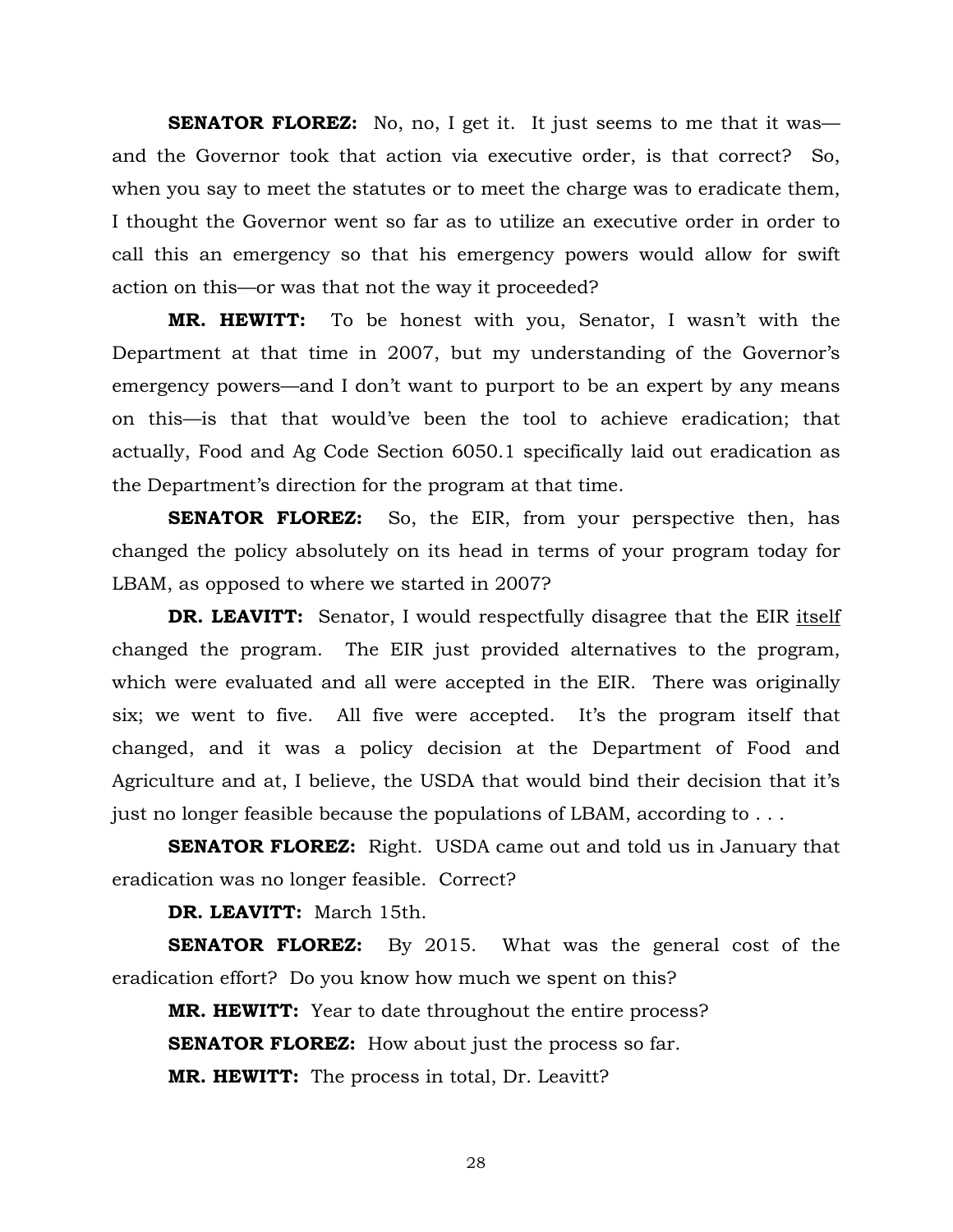**DR. LEAVITT:** Yes, thank you, John. I can tell you what the state of California—or what the CDFA has spent, and that is, through January of this year, which is the latest numbers that I have, from the beginning of the program we spent approximately \$39 million of federal funds and approximately \$4.5 million of state funds. The USDA spent, of course, more on their own behalf.

**SENATOR FLOREZ:** Let me ask—we're at the close of my legislative career here in the Legislature, and the Governor's as well. Depending on what side you're on, it could be a positive day for either. But I think the issue I have leaving this place is how do we know the program won't change when we're gone? That we won't go back to spraying? I mean, how does this EIR get placed in some sort of stone that people refer to it as—I just said to you, will we ever spray again? and I think the answer was—what was the answer actually?

**MR. HEWITT:** The answer with respect to the eradication or the control and suppression?

**SENATOR FLOREZ:** The spraying.

**MR. HEWITT:** The Department will not be using aerial application of pheromones to treat the light brown apple moth.

**SENATOR FLOREZ:** Do I need to put that in statute before I leave so that all of us leave here with some sort of sense that we made—I'm mean, I'm just wondering because, you know, things change. Or does that hamper the Department, from your perspective, in terms of some sort of future view of the apple moth? I mean, the EIR gave us an indication of what should be done, USDA told us its opinion, but if we were to put a bill in and say, *This will end this for good*, based on an EIR that I think people look to and say, *Okay, this says contain and suppress*, would that be something that the Administration or CDFA would support?

**MR. HEWITT:** Senator, I can't speak on behalf of the Administration with respect to prospective legislation, but if I may explain a little bit about the significance of the findings documented as it relates to the Environmental Impact Report, because I think the short answer is "no." I don't think, Senator,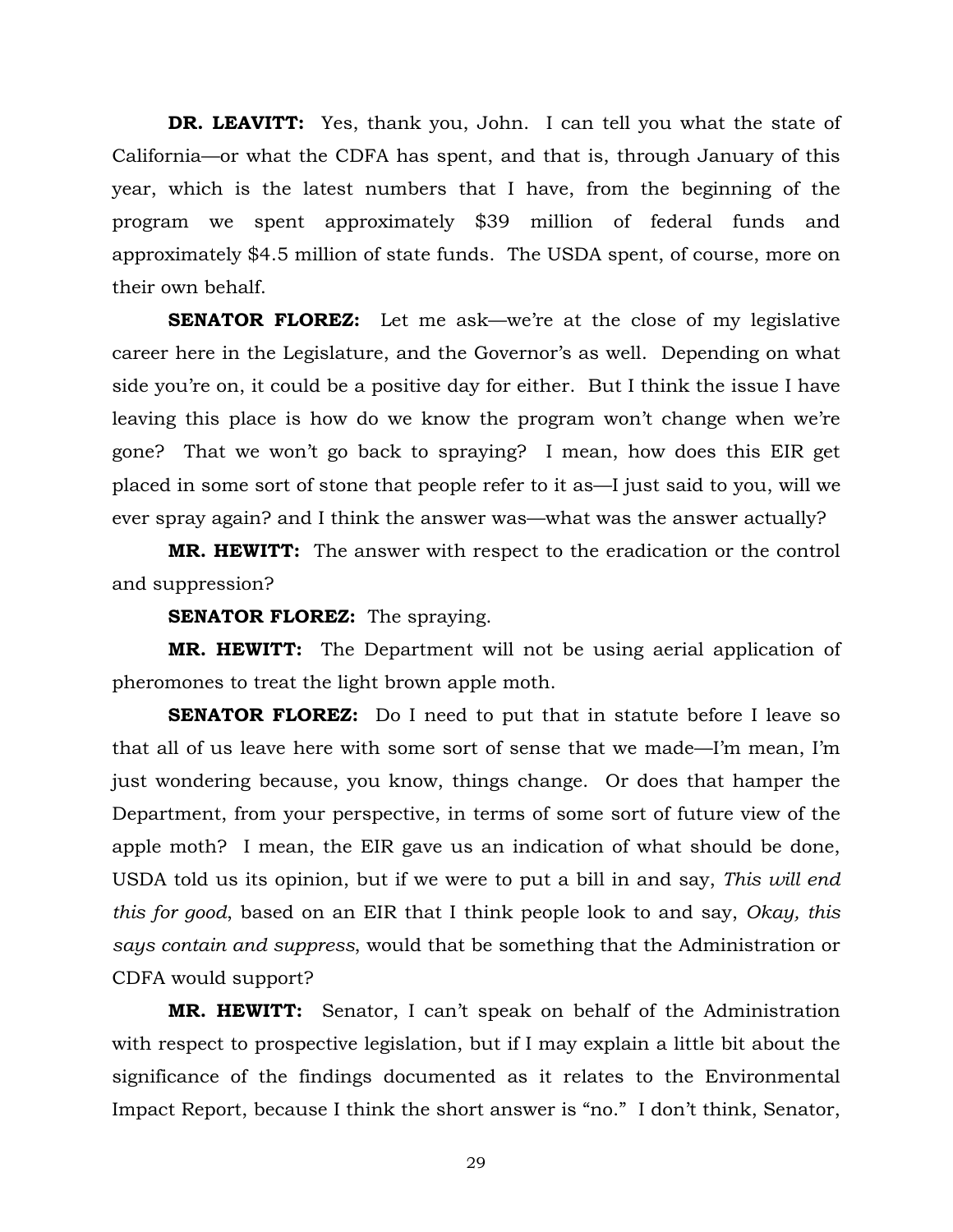that you need to carry legislation for it because the findings document, with respect to the Environmental Impact Report, lays out, essentially clarifies, and supersedes in some respects what's in the Environmental Impact Report, and as a policy statement, the removal of the management tool of aerially treating the light brown apple moth with pheromones, that door has been shut.

 The opportunity, you said—you know, if the Department came back, the Administration came back, they would have to undergo subsequent environmental review process to go ahead and open that door back up. So, the public would be invited back in at that point, Senator, to have a discussion and a debate about whether or not that's the correct avenue to proceed down.

**SENATOR FLOREZ:** So, basically you're telling me that every type of decision in this case should have an EIR prior to the choosing of, let's say, aerial spraying, or something of that sort—eradication efforts.

**MR. HEWITT:** I'm not sure I follow the question, Senator, but all projects that the state or CDFA undertakes are subject to the California Environmental Quality Act.

**SENATOR FLOREZ:** But when the Governor asked for spraying, did he have that in his briefcase and didn't show any of us? because I'm not sure there was an EIR that allowed for that—just a statute. I'm mean, that's what I mean. Why would we have done this type of study prior to this aerial spraying, period?

**MR. HEWITT:** Well, the Department made the decision basically to utilize . . .

**SENATOR FLOREZ:** Based on what?

**MR. HEWITT:** . . . aerial application of pheromones as a management tool in 2007 to try and eradicate the light brown apple moth because the population numbers were so low.

**SENATOR FLOREZ:** But it wasn't based on an EIR, correct?

**MR. HEWITT:** That is correct. We utilized two different tools under the California Environmental Quality Act to proceed with our activities.

**SENATOR FLOREZ:** What were the two tools?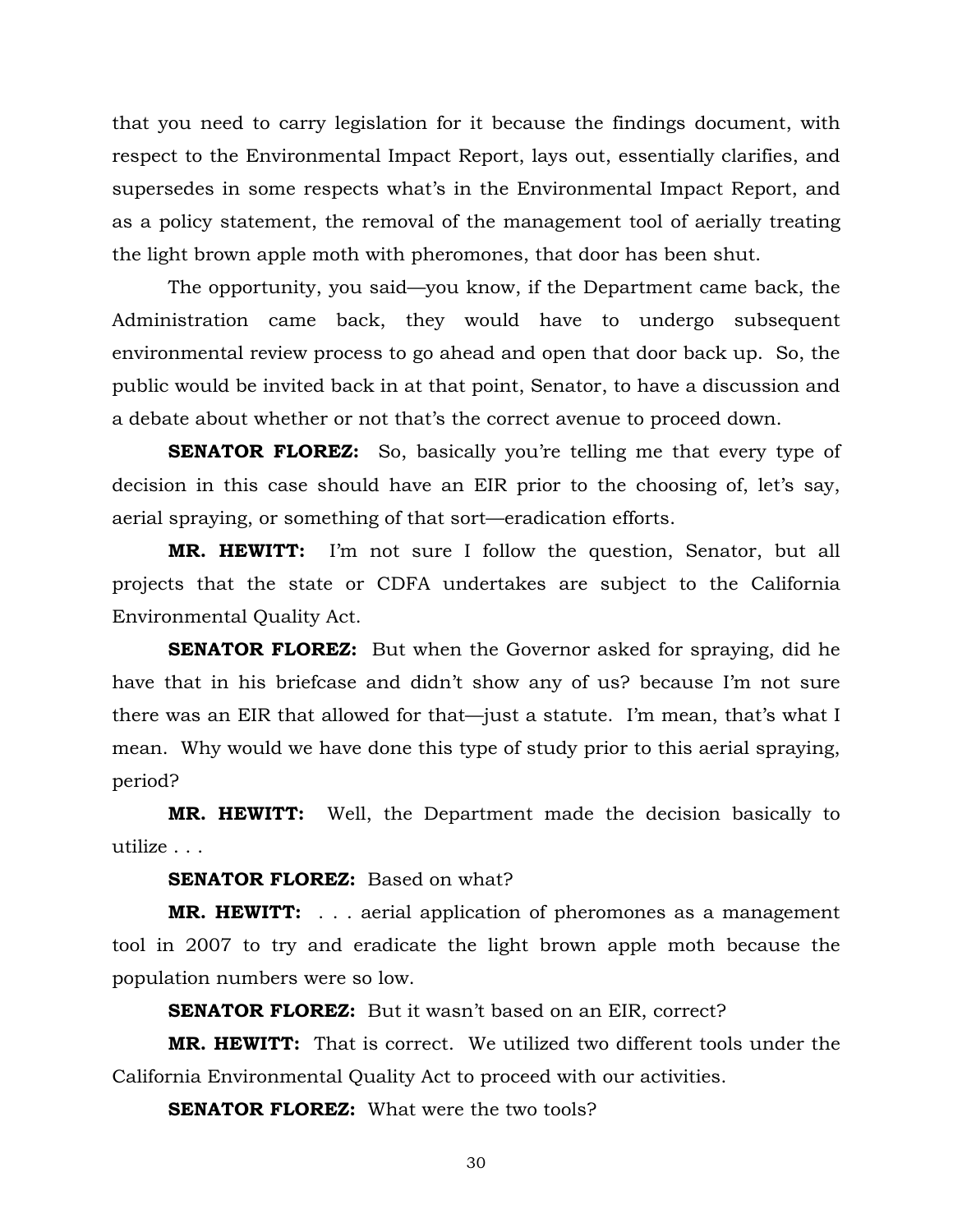**MR. HEWITT:** We used an emergency exemption as well as a categorical exemption under California Environmental Quality Act.

**SENATOR FLOREZ:** How are those triggered? Is the Governor calling for a state of emergency in this?

**MR. HEWITT:** Well, the Department of Food and Ag would make an evaluation about whether or not—first of all, the general CEQA checklist would be: Is the proposed activity a project by definition under CEQA? If it is, the first threshold would be: Is it categorically, or some other ways, exempt from the CEQA review process?

**SENATOR FLOREZ:** And most things that are exempt from the CEQA review process are emergencies, correct?

**MR. HEWITT:** I don't know the percentages, Senator, of . . .

**SENATOR FLOREZ:** Why was this an emergency? I mean, today we find out now we're in a control and suppress environment with, you know, Marin and Santa Cruz and suppression and control, and small outlying areas with five moths under an eradication type of issue. But that doesn't seem to sound an alarm as an emergency, although it's important—trade issues have been mentioned, you know. That's the number one thing is to move agriculture through the process.

 But I'm just trying to understand how we prevent—you know, our role here, obviously, is to do oversight, and when we do oversight, we have to ask, and we should ask, questions about how can we learn from this particular 2007 to 2010 experiment? if you will. And you're telling me that under CEQA, you're allowed two types of exemptions that would not force the Department to do a full EIR, and I'm just wondering: how do we create a system that would have you look at an EIR so you would have made this decision in 2007 versus today?

**MR. HEWITT:** Senator, my general thoughts are that the CEQA process is extremely protective of the public's opportunity to provide input.

**SENATOR FLOREZ:** It is, but the problem is, is that the Governor didn't utilize that process when he did the spraying in 2007. I mean, that's the entire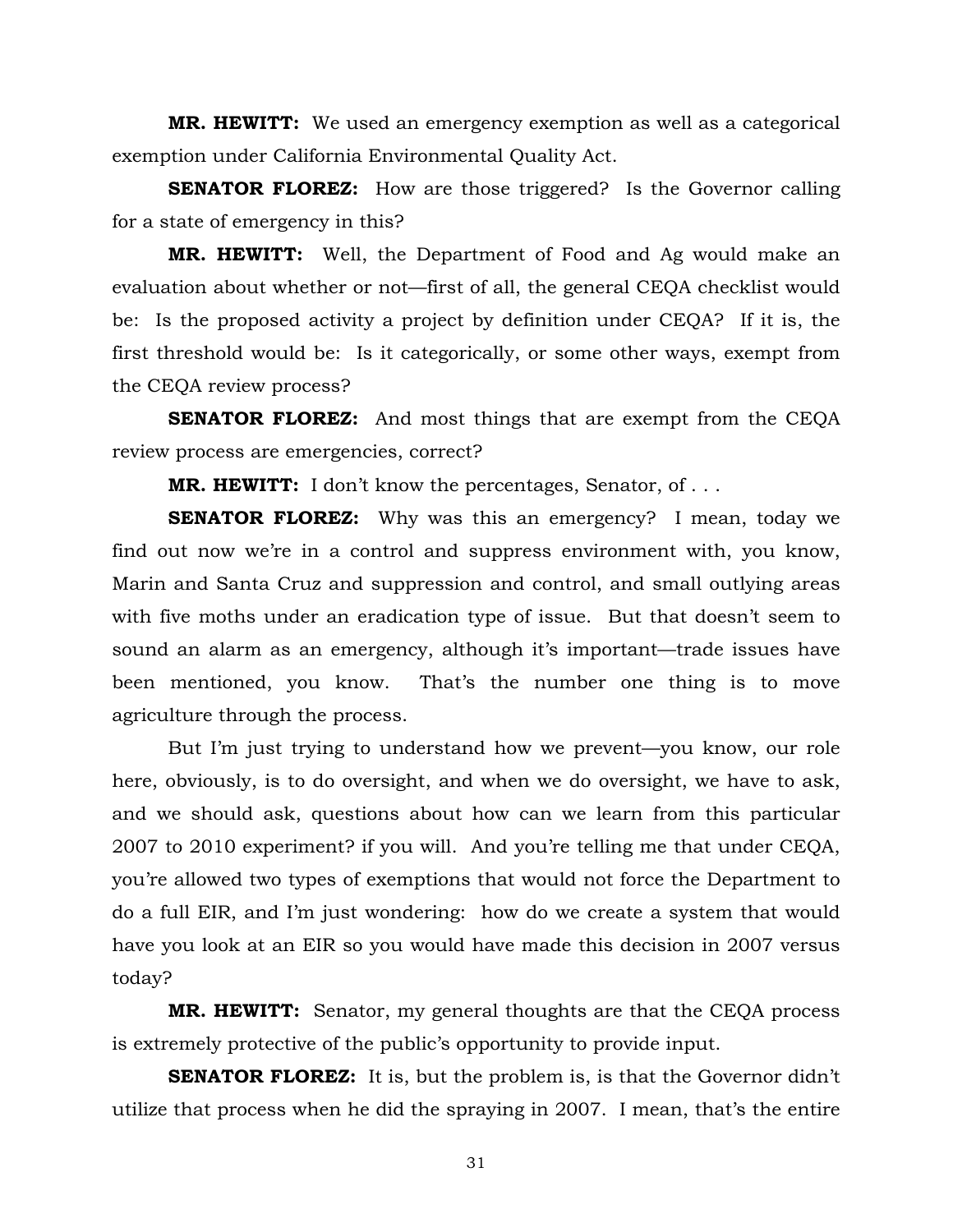gist of the problem is it didn't allow for this type of transparent discussion. It was just spray and ask questions later, and then there was an outcry, and then spraying stopped, and there was a bigger outcry, and then there was an EIR, and now we find the Department standing before us saying, "Oh no, no, we're not going to eradicate, we're just going to control and suppress," which was the original call back in 2007. The question is how do we—we're basing it on the feds who made a decision, the USDA, and also our own EIR now. The question is, just simply: How do we prevent those types of decisions from any Administration and Governor Schwarzenegger, Governor whoever? I mean, how do we allow for CDFA to make substantive decisions based on good science?

**MR. HEWITT:** The decision that the Department made with respect to the aerial application of pheromones for the light brown apple moth was based on what we believed to be the environmental and economic risk to California at that time. As USDA has articulated in their most recent reports, 33 states, 2,500 plant species, and in California alone, \$200 [million] to \$500 million of crops are potentially at risk annually. Those are some of the contributing factors that the Department used in determining to proceed forward with the aerial application of pheromones as a management tool in '07.

**SENATOR FLOREZ:** I understand that, but I think, you know, today we look back and you stand on an EIR that says we have other methods. Is it correct that the state Department had to be sued in order to produce this EIR? I mean, it wasn't something you voluntarily did, right?

**MR. HEWITT:** I disagree, Senator.

**DR. LEAVITT:** I believe that we started the EIR process before the lawsuits, Senator.

**SENATOR FLOREZ:** How much before the lawsuits? **DR. LEAVITT:** Several months, I believe. **SENATOR FLOREZ:** Several months? **DR. LEAVITT:** Yeah. **SENATOR FLOREZ:** Okay.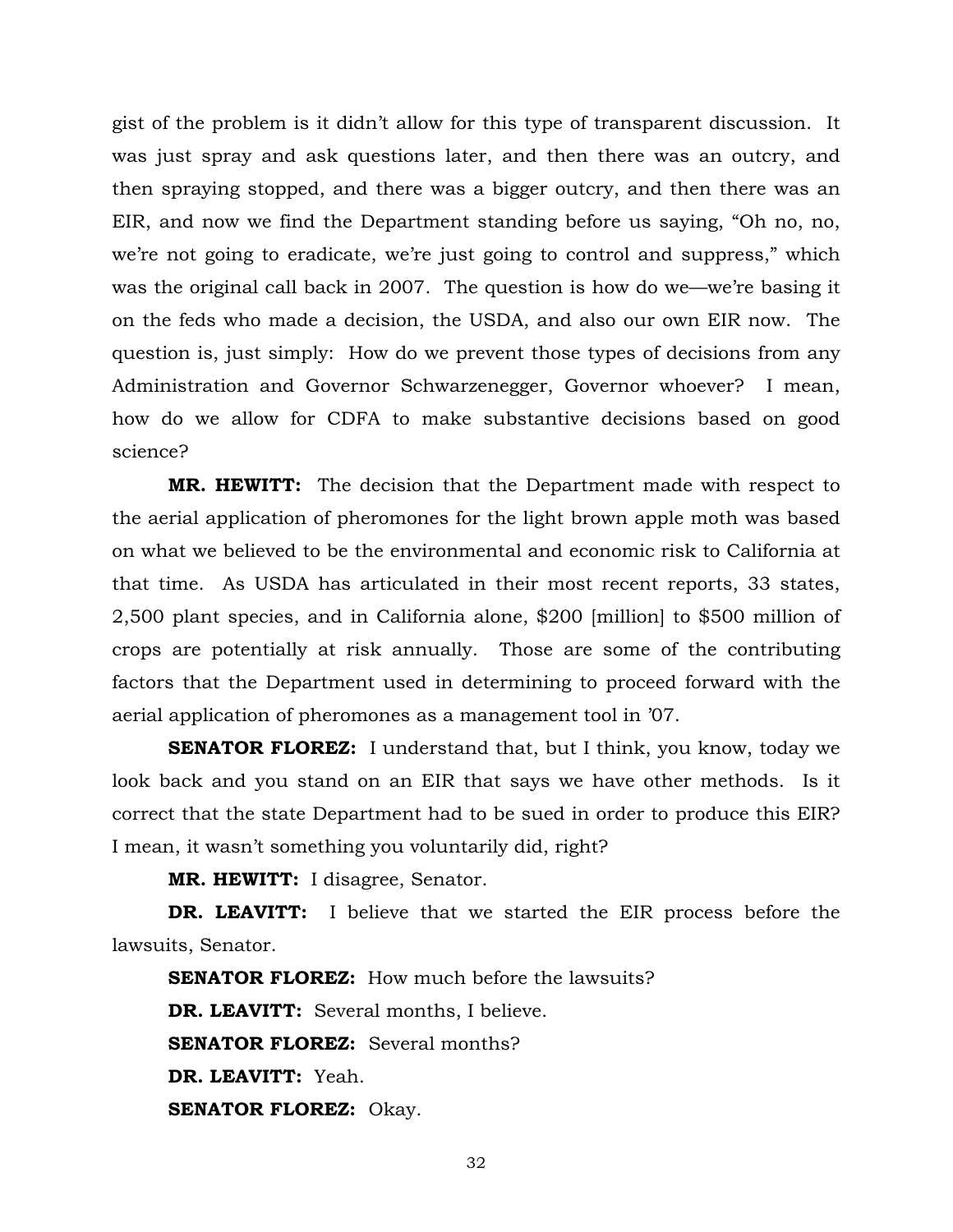**DR. LEAVITT:** It was talked about at the very beginning of the program, and it took a while to do the initial study and go through the steps that John Hewitt was just saying.

### **SENATOR FLOREZ:** Okay.

 Let me just go through a few more questions. I'm getting a clear picture of kind of what we want to do here from a legislative point of view. I'm just trying to see if I can get a few more questions answered.

 The controls that are currently in the EIR that you outlined at the beginning of your testimony say pesticides—or aerial spraying itself will not be utilized in any conditions—under any conditions at this point.

**MR. HEWITT:** That is correct, Senator. With respect to the light brown apple moth program, our findings set and provide the clarification from our final EIR that the Department will not be utilizing aerial application of pheromones as a management tool for the light brown apple moth.

**SENATOR FLOREZ:** But then, I guess, I read this as saying that at least in populations of areas of 100 persons or less, that aerial spraying is allowed. Is that correct?

**MR. HEWITT:** Correct, Senator. That statement appears in the final Environmental Impact Report, but that statement is clarified and superseded by what is in the findings, and that is, the Department's position that they will not use the aerial application of pheromones as a management tool for light brown apple moth treatment.

**SENATOR FLOREZ:** And in terms of the fall/spring, there were reports of respiratory symptoms. How did we deal with that data in this particular EIR? Was the health effects of this taken into account?

**MR. HEWITT:** Are you talking specifically about the environmental review process or about the complaints from citizens relative to the 2007 treatments?

**SENATOR FLOREZ:** The 2007, and was the testimony then taken into account in terms of some of the findings of the actual EIR itself?

**MR. HEWITT:** Dr. Leavitt.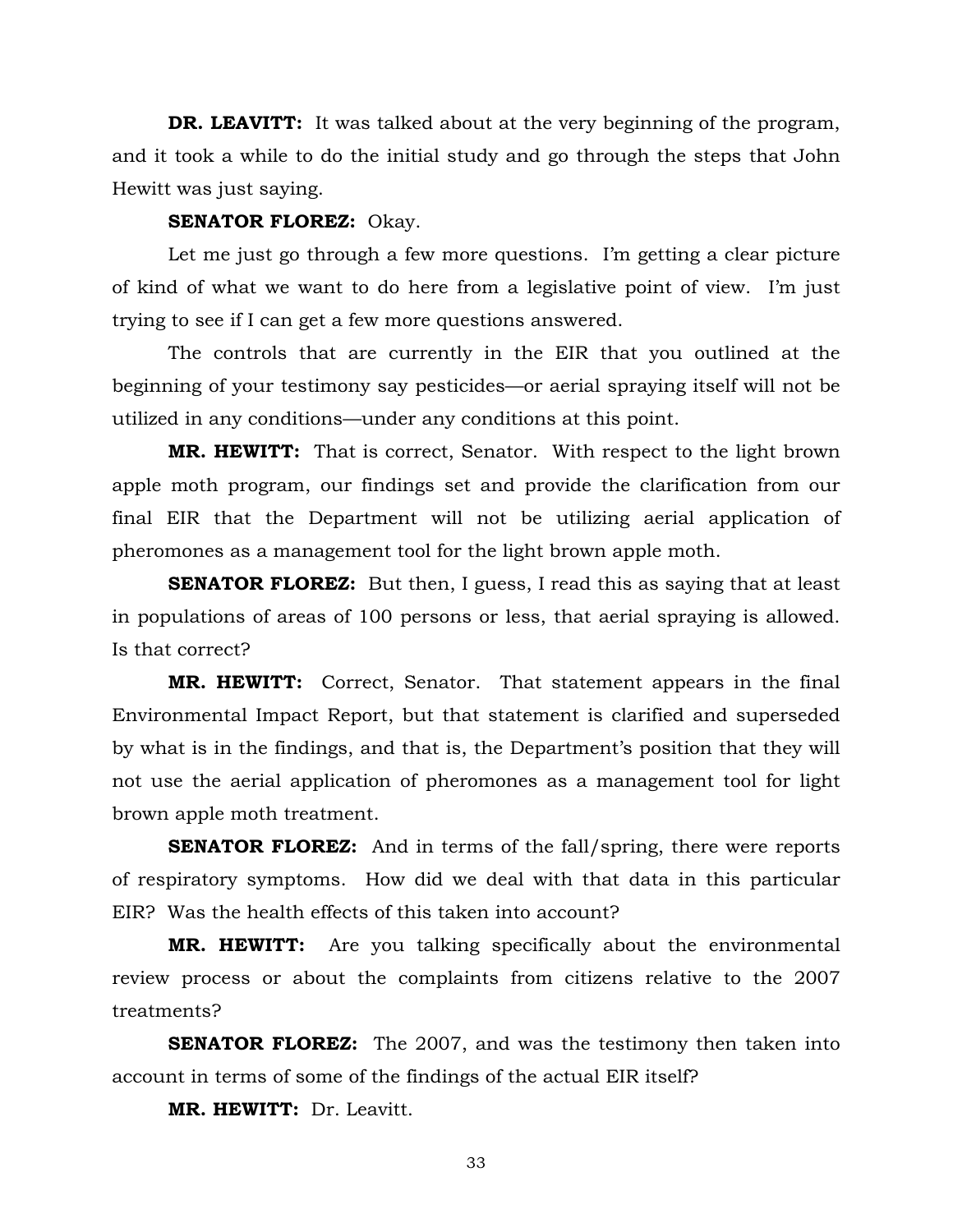**DR. LEAVITT:** Thank you, John. Yes, in the actual EIR itself and the alternate formulations, not the ones used in 2007, and it had the maps of where we were applying. In the comments, however, in the responses to comments, which is the last part of the EIR, we did address the question you're asking about the 2007 aerial applications. We referenced the studies done by the Office of Environmental Health Hazard Assessment and the Department of Pesticide Regulation and the process they put in place to track future reports of this type, and we referenced their report, that's been in the public arena now for, I think, for two years, saying they found no direct connection between the sprays and the pesticide illnesses.

**SENATOR FLOREZ:** This EIR has now been certified, is that correct, as of yesterday, today?

**MR. HEWITT:** That is correct, Senator.

**SENATOR FLOREZ:** Okay. So, all of the methods as put forth in the EIR now is the official policy of CDFA of what you're following then, correct?

**MR. HEWITT:** That is correct, Senator.

**SENATOR FLOREZ:** Let me just ask a few more questions.

 Do people have recourse under your current methods? In other words, do people still disagree with even your implementation of the EIR? Are there other means for people who feel grieved to deal with CDFA and . . . ?

**MR. HEWITT:** Respective to the general operation, the program moving forward, or their remedies under CEQA, or what?

**SENATOR FLOREZ:** How about the moving forward?

**MR. HEWITT:** Moving forward? The Department's always open to, and responds to, comments that the public may have with respect to the management of this program going forward.

**SENATOR FLOREZ:** Okay. That's all the questions I have. Thank you.

**MR. HEWITT:** Thank you, Senator, for your interest and basic speeches. **SENATOR FLOREZ:** Thank you.

 We'll take public comment now. And you can feel free to come up again if you feel you heard something that you want to clarify. Thank you.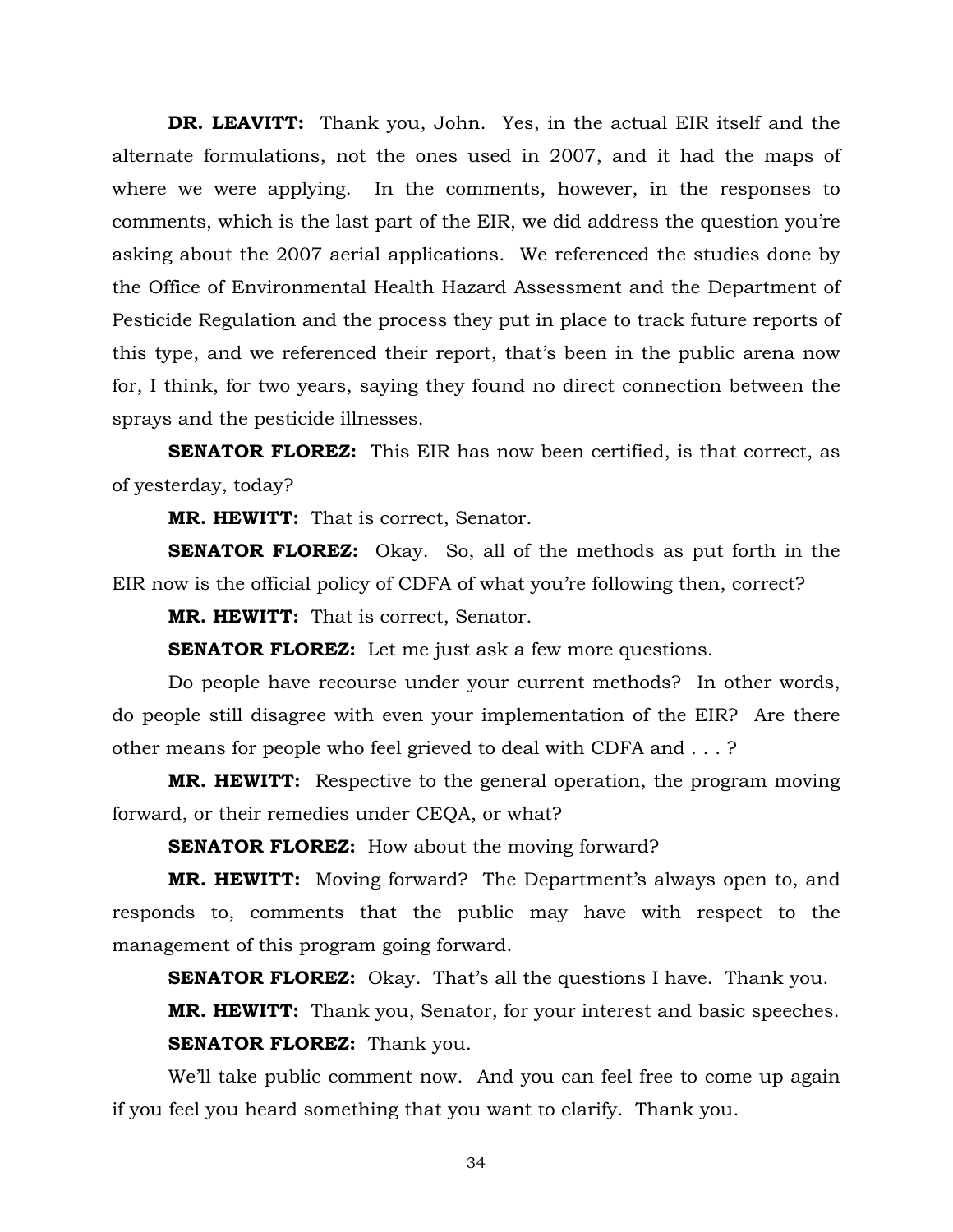All I ask is that you state your name for the record.

**MR. MITTELSTAEDT:** This is Chris Mittelstaedt again. I'd just like to follow . . .

**SENATOR FLOREZ:** Take a seat. Don't worry, we're not in a rush here. Trust me. This is a short hearing. You can ask Mr. McAfee. We normally have six- or nine-hour hearings. So, this is midnight hearings. This is fine to get it on the record. Let's get it all on the record. That's the point.

**MR. MITTELSTAEDT:** Chris Mittelstaedt again from The FruitGuys, and I just wanted to clarify a point that I had made in response to the deputy director from the USDA—a point he had made about the light brown apple moth. I'm sorry, about product coming out of New Zealand from foreign countries that are coming into the United States he said were inspected for things like light brown apple moth. As a follow-up to that statement, I just wanted to clarify that the point that I was trying to make is if the goal of moving product into foreign and domestic markets is the goal of the CDFA, that we're looking for just equality and parity. The difference between the two, and to note, is that in New Zealand, if something is grown in an orchard and there is one or two light brown apple moth, that crop is not stopped from being exported as it is here in the domestic market, where if there is one or two apple moth, that crop is stopped—as the example that I gave earlier with Blue Moon Organics.

**SENATOR FLOREZ:** Thank you.

**MR. FRANK EGGER:** Thank you, Senator, for holding this hearing this afternoon. Frank Egger, a former seven-term mayor of Fairfax in Marin County. I've served on local, state, and federal agencies, boards, and commissions for 46 years, including the California Coastal Commission and the Golden Gate National Recreation Area Board of Control. I currently serve on the Marin-Sonoma Mosquito Vector Control District and the Ross Elliott Paramedic Authority.

 The CDFA has been "crying wolf" over LBAM for three years. There has been no damage—none—to crops in California. The only damage has been to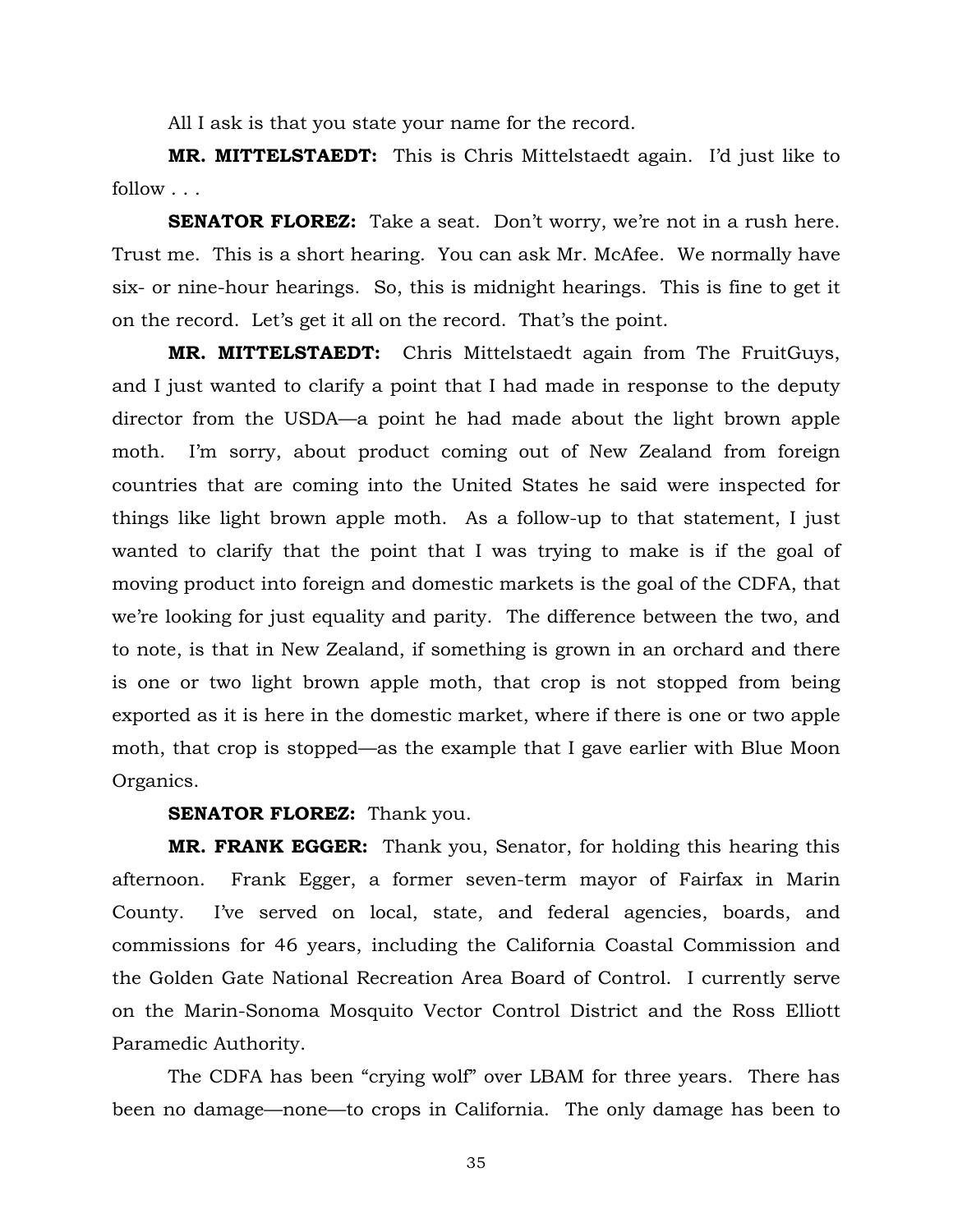farmers by the unlawful quarantines placed on them by making it difficult to move products to market and even prohibit the movement of some ag products. When the government bases its decision to quarantine a crop on an incorrect and faulty premise, and it is not based on sound science, then that quarantine is unlawful.

 In 2008, the CDFA was telling us LBAM will destroy 250 crops, including grapes, apples, and cherries. We were told that LBAM would destroy coast redwoods. They said that there was an emergency. They said they had to aerial spray and the pheromone CheckMate was safe. They held organic farmers hostage in 2007. If they agreed to be sprayed with CheckMate, they would not lose their organic status. That's what they were told.

 The CDFA said the inert ingredients were safe. As a result of Governor Schwarzenegger's releasing of the list of inert ingredients, the so-called secret ingredients, the public found out what the 11 inert ingredients were. One was a carcinogen, one an mutagen, one an endocrine destructor, and TMAC. TMAC is a product that cannot be used on any crop whatsoever, be it organic or conventional.

 In a 2008 lawsuit filed in federal court in San Francisco against the EPA, the results were that CheckMate, the safe pesticide, was pulled from the market for use against LBAM. The EPA reversed the emergency exemption.

 The final Programmatic Environmental Impact Report found no damage from LBAM. It would appear that CDFA is now trying to distance itself from its own EIR.

 The reason more farmers are not speaking out today is fear of reprisals from the CDFA. If they challenge the quarantines, next the state will begin inspecting the restrooms, looking for ADA compliance. Farmers are suffering from the economic downturn. Some may lose their farms, and the CDFA is piling on. The CDFA will continue to use aircraft to disperse irradiated moths. They have not said they're not going to use aircraft to spray other pesticides. Only pheromones won't be used aerially—be dispersed aerially.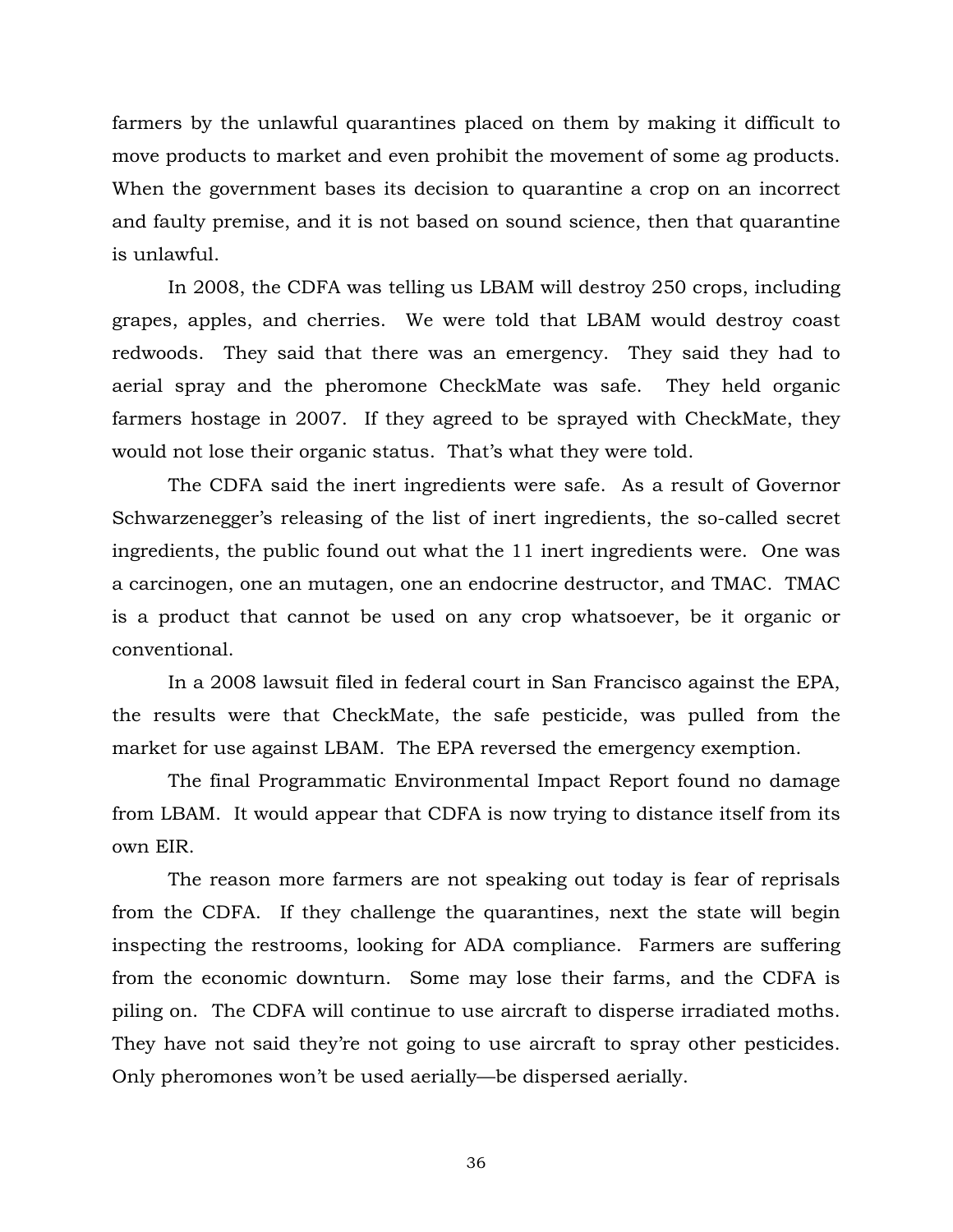I ask you to end the LBAM program as we know it today. Lift the unlawful quarantines and start over with a science-based Programmatic Environmental Impact Report. Again, counsel has not said no aerial applications of other biopesticides or sterile insects, only pheromones.

 The print media continues to say LBAM will destroy up to 2,000 plants. CDFA needs to put this to rest once and for all.

Thank you very much, Senator.

**UNIDENTIFIED:** . . . ask the CDFA to stay in case there are additional questions?

**SENATOR FLOREZ:** I assumed that they would still be here. Sergeants, we may want to round the CDFA up. Thank you.

 You may want to find them and call the Department and make sure they're here. I know they're not at Mr. McAfee's booth, so let's make sure that they come back here.

Yes.

**MS. CAROLYN COHAN:** Good afternoon. My name is Carolyn Cohan. I'm a clinical psychologist and a member of MOMAS (Mothers of Marin Against the Spray). MOMAS came together in 2008 to oppose the light brown apple moth aerial spray program. We represent more than 500 mothers and families in Marin County. Our mission is to reduce the level of environmental toxins and pesticides that children are exposed to, to provide a healthy nontoxic environment for children.

 I wanted to address the topic of pesticide use and health impacts on children who are particularly vulnerable to pesticides. The literature is very clear that pesticide exposures are contributing to exponential increases in illnesses. such as asthma and autism. Other health concerns associated with pesticide exposure include childhood cancers, infertility, ADD, Parkinson's, MS (multiple sclerosis), thyroid problems, and early puberty. The effects of pesticides can be multigenerational; whereas, not just those who are exposed to the pesticides will be impacted but their children or grandchildren.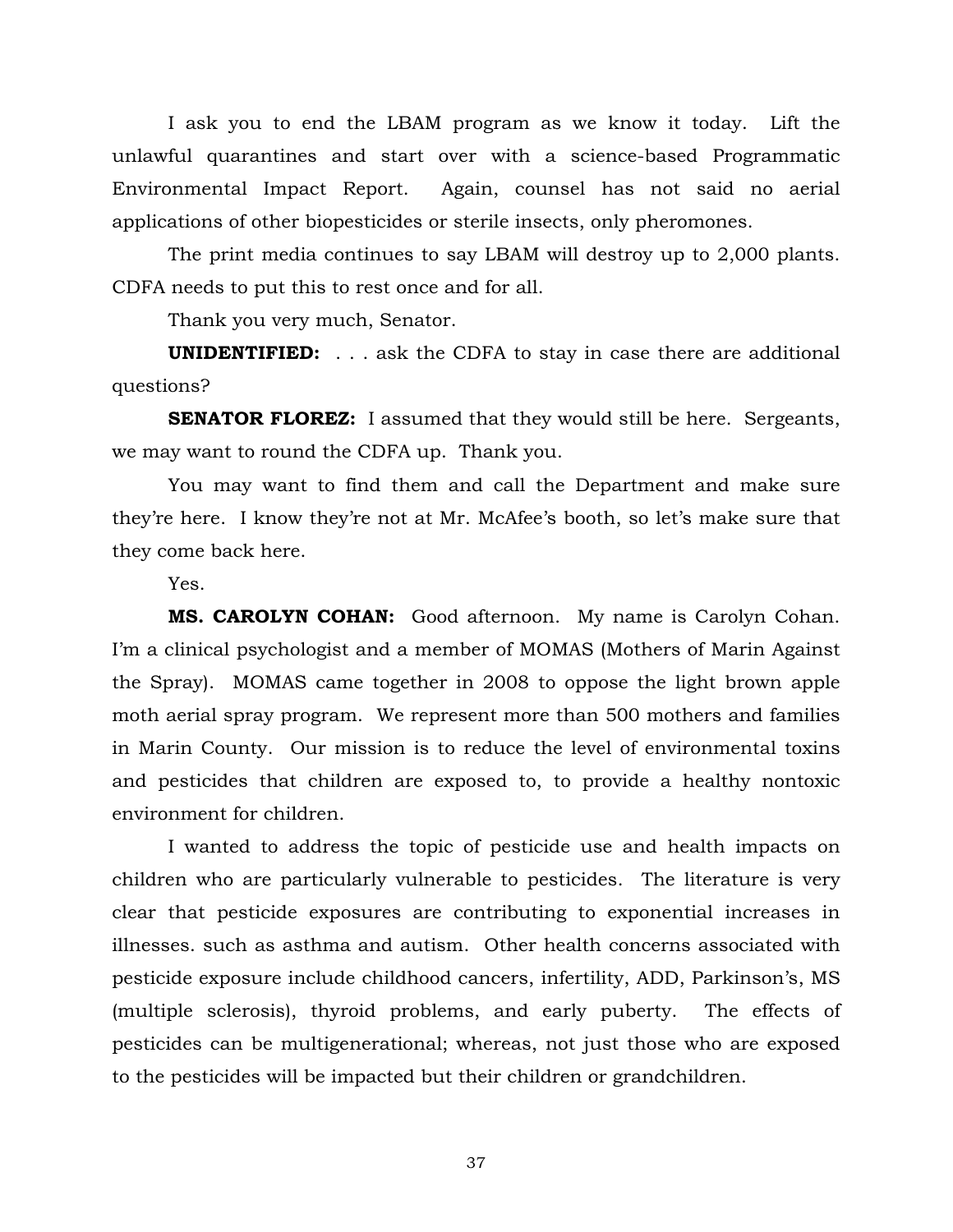When we look at the pesticides planned by this program, we see that they're designed to create a chronic exposure to the chemicals that they emit over long periods of time. For example, when pesticide-laced twist ties are placed in trees in a yard where children are playing, they will be exposed on a regular basis to a cloud of chemicals.

 I think that what people need to understand is regardless of the mode of application of these pesticides, whether it's aerially or by trucks or backpack sprayers or twist ties, that the chemical exposure is still the same to children and that people need to understand this. And the health impacts associated with this exposure will still be the same.

 Lastly, the pesticides planned by the light brown apple moth program are not adequately tested for human health impacts. The CDFA has kept the pesticide formulation secret because they're trade secrets. I think the people are entitled to know what they're being sprayed with. In the EIR, I don't know if they've changed this since yesterday, but the EIR entitled them to come by force into people's property and, you know, to cross over their fences and to spray their property without consent.

 So, I think that this program is wrong, and MOMAS does not support this program. We would like to see it ended.

Thank you.

**SENATOR FLOREZ**: Let me ask you a question before you leave. So, even the twist ties, you're very concerned about the transparency of information and the safety of that particular product even though it's not aerial sprayed.

**MS. COHAN:** Absolutely.

**SENATOR FLOREZ:** Okay, I didn't know that. We'll try to get you that. I know and understand trade secrets, but let's try to get further down the road on that, if we could.

Thank you.

Yes.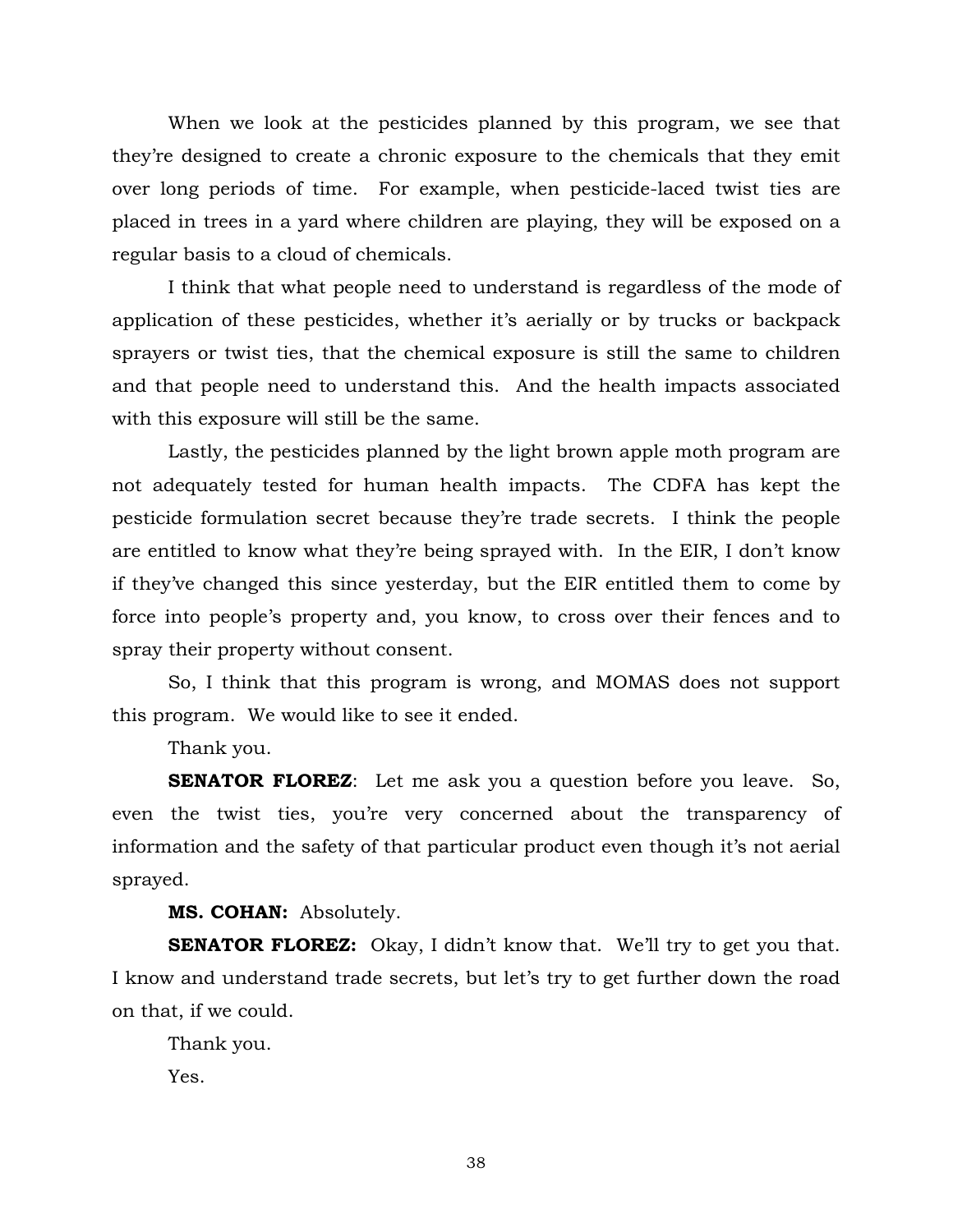**MS. DEBBIE FRIEDMAN:** Thank you. And that is true that they have not disclosed the inert ingredients in the twist ties yet. So, that is very disturbing. The fact that they have been talking about stopping the aerial spray program is a good step, but they have not mentioned, once, stopping the ground spray program. And when they can get warrants and force their way onto people's properties and spray, which they did in Ojai, it's still a very concerning issue for us.

I'm Debbie Friedman—sorry—chairperson for MOMAS.

 It's time to change the way we manage pests in California. The way it is now and the way it's been for decades, as Dr. Carey discussed with the medfly, it's making our children sick.

 My son Ben is ten years old. He's here today with me. Child toxicologists have called children like Ben "the canaries in the coal mine." He has serious asthma, eczema, allergies, and a weakened immune system. When doctors, including top specialists, worked with us when he was an infant, most of those doctors told us he was the most sensitive, serious case they'd ever seen of these types of issues. He's had ten long years of chronic health problems, and his health is seriously impacted by pesticides. When we drive through agricultural areas or stay near golf courses, he breaks out in hives and within a few hours needs his inhaler for his asthma. Those same doctors today have told me that they are now seeing more and more children like Ben, and they're very concerned about what they're seeing. This is a recent phenomenon.

 Chronic health problems like Ben's are becoming epidemic in our society. We know that babies today are born with more than 200 industrial chemicals in their body, and every day our lives are impacted by these chemicals, and in our home it impacts our family. I'm unable to return to work full-time. I was a corporate attorney before I had children. And even with insurance, our medical bills are so high it's equivalent to a second mortgage.

 So, it's time to change the way we do business in this state when it comes to managing pests and using pesticides. Every time we use and spray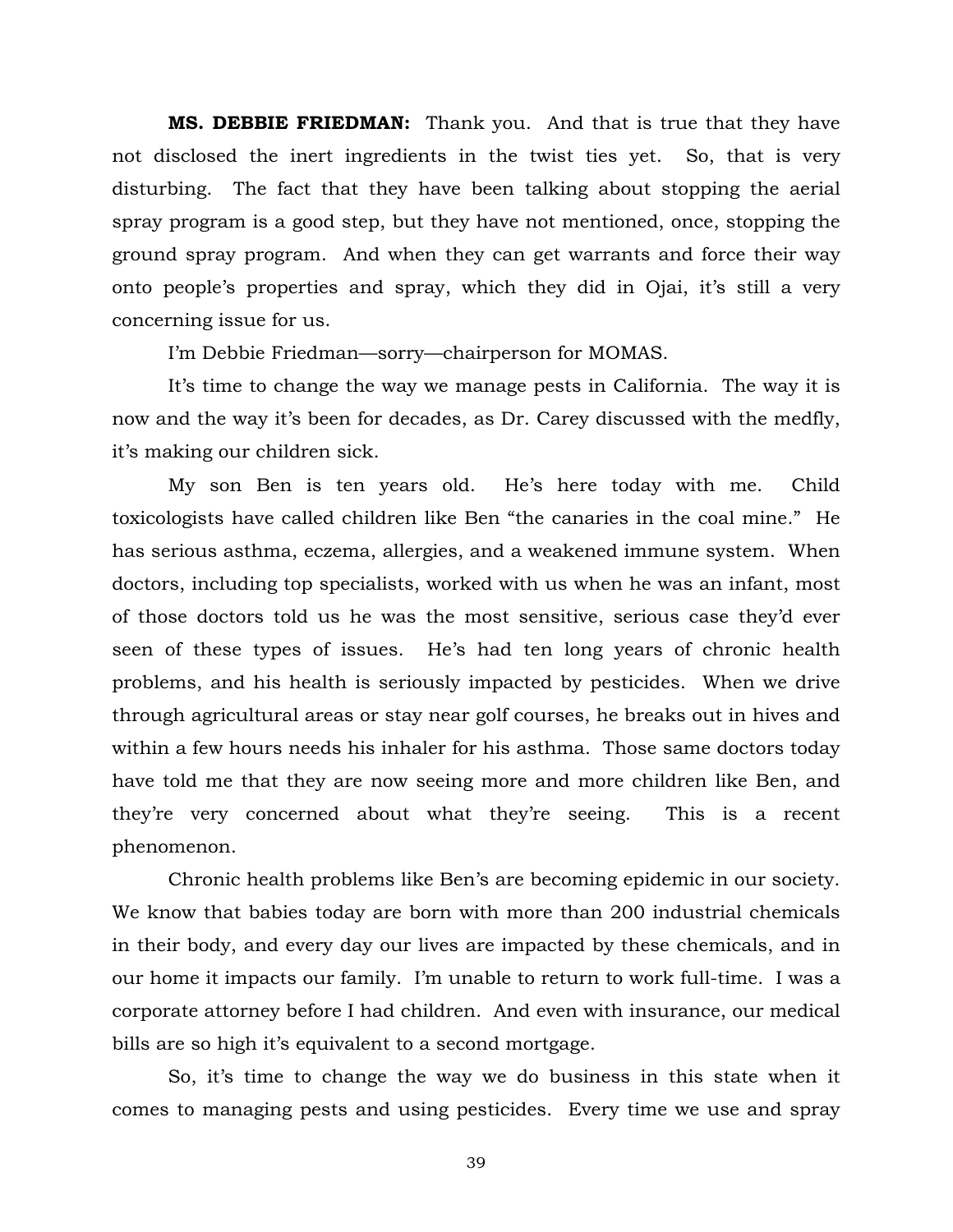pesticides, whether it's the ground sprays, whether it's the aerial sprays—and I did notice that they really just said they're stopping the aerial sprays just for the light brown apple moth. They made that very clear that they could do it for the next pest, and I don't think we should let that go by easily.

 Every time we expose our children to a cloud of pesticides from the twist ties or sticky goos and bushes full of pesticides, we're exposing our children to chemicals—and toxic chemicals in many cases. It's in the air. It ends up in our water. It's in the grass where children play. It's in our food.

 We're very disturbed that the CDFA has been forcing farmers to spray pesticides on farms, forcing growers to spray, forcing nurseries to spray for this light brown apple moth, which we've heard today is really not the problem that they're making it out to be.

 Children take in more toxins than adults because of their metabolisms and frequent outdoor play, and they have a harder time expelling toxins because they lack certain enzymes. And I think it's really significant that the majority of health testing for pesticides is done by the pesticide companies themselves.

 So, we are asking, MOMAS is asking, the USDA and the CDFA to support our farmers and to help them develop a system that's robust to pests and to minimize pesticide applications, whether it's ground sprays, sticky goos, twist ties, aerial sprays, or any of these applications. Because it's not working.

Thank you very much.

**SENATOR FLOREZ:** Thank you. Good point on the spraying, not just this one as well. Thank you.

Okay.

 **MR. EDWARD SEGAL:** Thank you, Mr. Chairman. Good afternoon. I'm Edward Segal. I'm chief executive officer of the Marin County Association of Realtors, and I want to thank you for the opportunity to speak with you today. I'm here on behalf of our 1,500 members to express support for the end of all the efforts to—whether it's control, eradicate, suppress, whatever the word is stop the program concerning the light brown apple moth.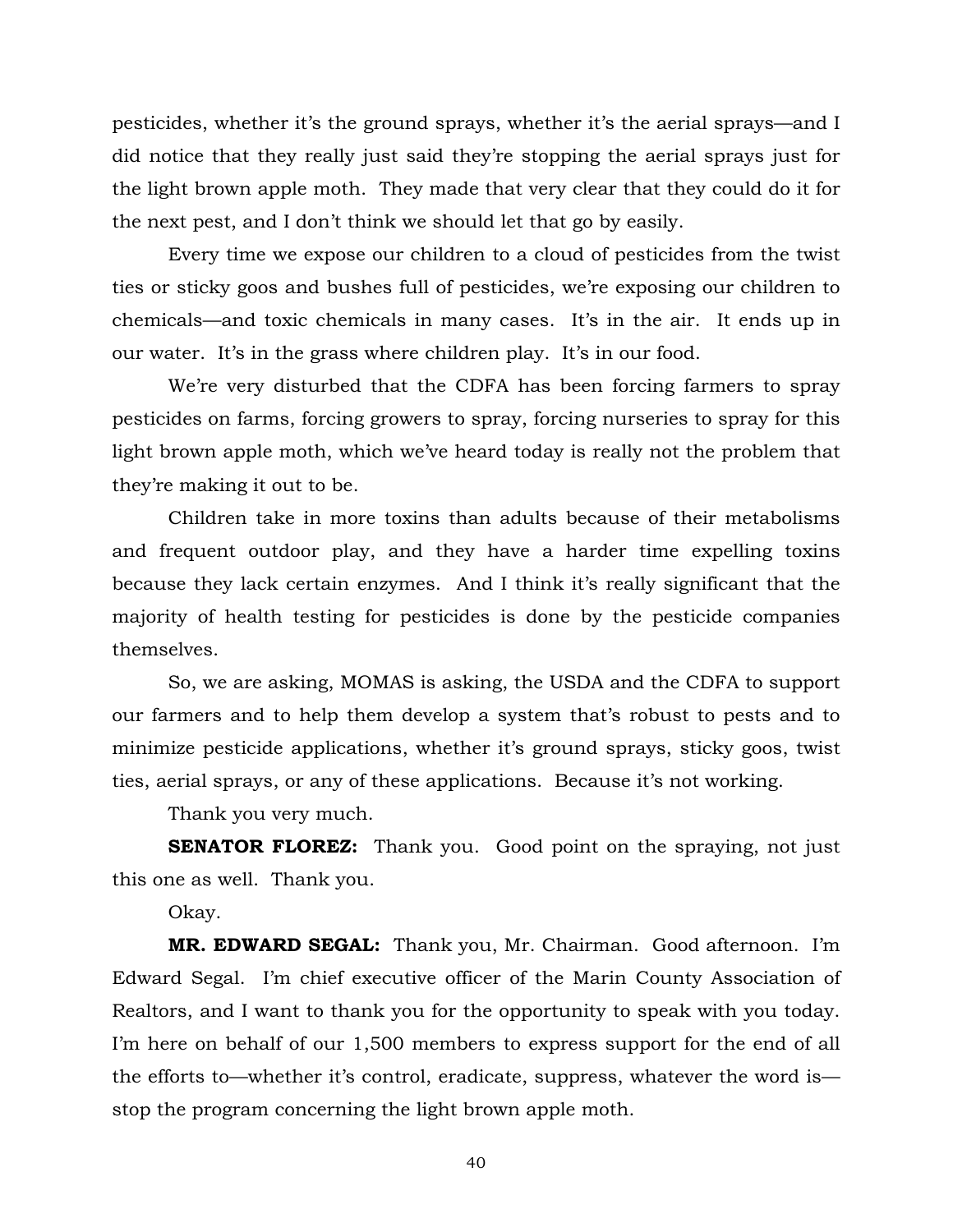It's important to point out that although I'm speaking here today for the association, in the interest of full disclosure, you should know that I own and live on a 7-acre organic apple orchard in Sonoma County.

 First, a little brief history. We first got involved in this issue back in 2008. At that time, up until about an hour ago apparently, the state was planning to conduct an aerial campaign to eradicate the moth. As part of the program, airplanes were going to repeatedly spray nine northern California cities with pesticide-filled plastic flakes every 30 to 90 days for several years. Our association got so concerned that this aerial spraying would adversely impact the quality of life in Marin that we asked the state to limit the campaign to a ground-based approach. Our realtor members were so concerned that they insisted that we include a warning about the potential for aerial and/or ground spraying throughout Marin in our own countywide disclosures form that we ask potential buyers to read and sign.

 We did as our members asked, and we also added the following language to the form: "The buyer is advised to consult with environmental health specialists and physicians for further information regarding pesticide spraying."

 Aerial spraying which today the state announced is no longer an option is good news and is definitely a step in the right direction. But we share your concerns, Mr. Chairman, that after we're gone, is the state going to go back and implement it? So, steps should be taken to ensure that the option will never be an option again, whether it's a light brown apple moth or any other pesticide.

 If the aerial spraying had continued, or for some reason it kicks back into place into the future, such spraying could have a devastating harmful effect on an already sluggish real estate market. According to an economic impact report prepared by the California Alliance to Stop the Spray, there could be as much as a 10 percent drop in home values in the nine northern California cities where the spraying was going to take place.

So much for the history.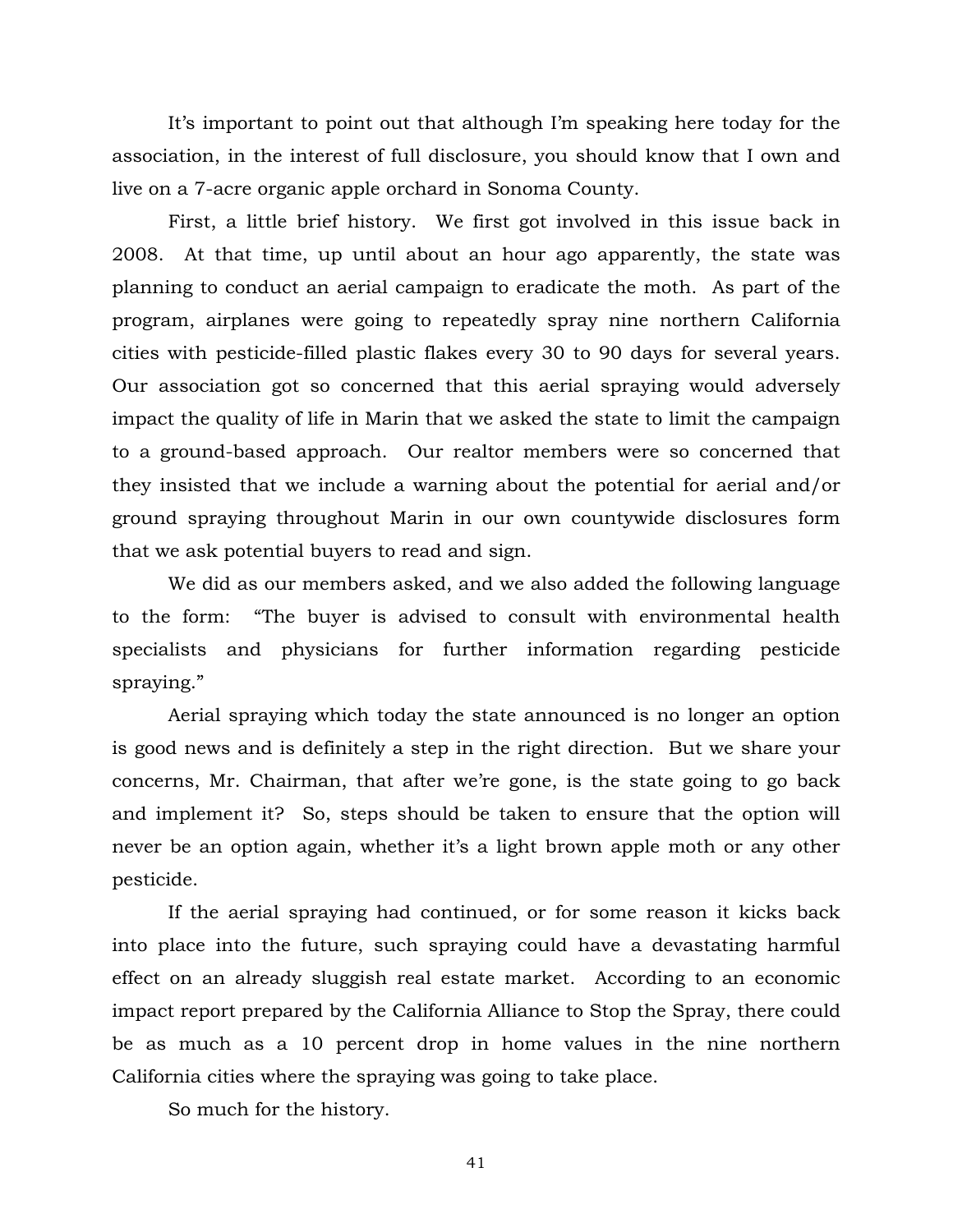Today we are joining with a broad coalition of farmers, businesses, and community groups and organizations to call for the termination of the entire light brown apple moth program. Why? Well, based on what we've heard today and what we've read before, there are simply too many unanswered questions and unresolved issues associated with the program. We would much rather be safe than sorry and hope this committee will feel the same way.

 Indeed, based on what we've heard from the experts, the program appears to be a solution for a problem that no longer exists. And I must ask the obvious question: If the light brown apple moth, as of about an hour ago, is no longer worthy of eradicating, is it even worth trying to control and suppress?

 In these challenging, disturbing economic times, the state of California should use its very limited money and precious resources to help address real problems that are much more pressing. We hope the state will do the right thing and end the program now.

Thank you Mr. Chairman.

**SENATOR FLOREZ:** Thank you.

 **MR. ROY UPTON:** Good afternoon. Roy Upton, and I represent Citizens for Health. We have 97,000 members nationwide.

 As you know from a previous testimony that I provided to this committee, I was a co-collaborator on the development of the reclassification petition. I want to give a little bit of the highlights of that process.

 USDA took that and reviewed our reclassification petition and denied the reclassification of LBAM at that time. They then sent their response to the National Academy of Science for their independent review, and many people within both the state and the federal legislatures were waiting for this review, because I thought that NAS would bring independent science to bear on the issues. But many people have not been made aware of what the findings of the NAS review were, and I'd like to put that on the record.

 First off, the NAS consensus was that USDA did not fully consider and address the specific arguments calling for the reclassification of LBAM. Neither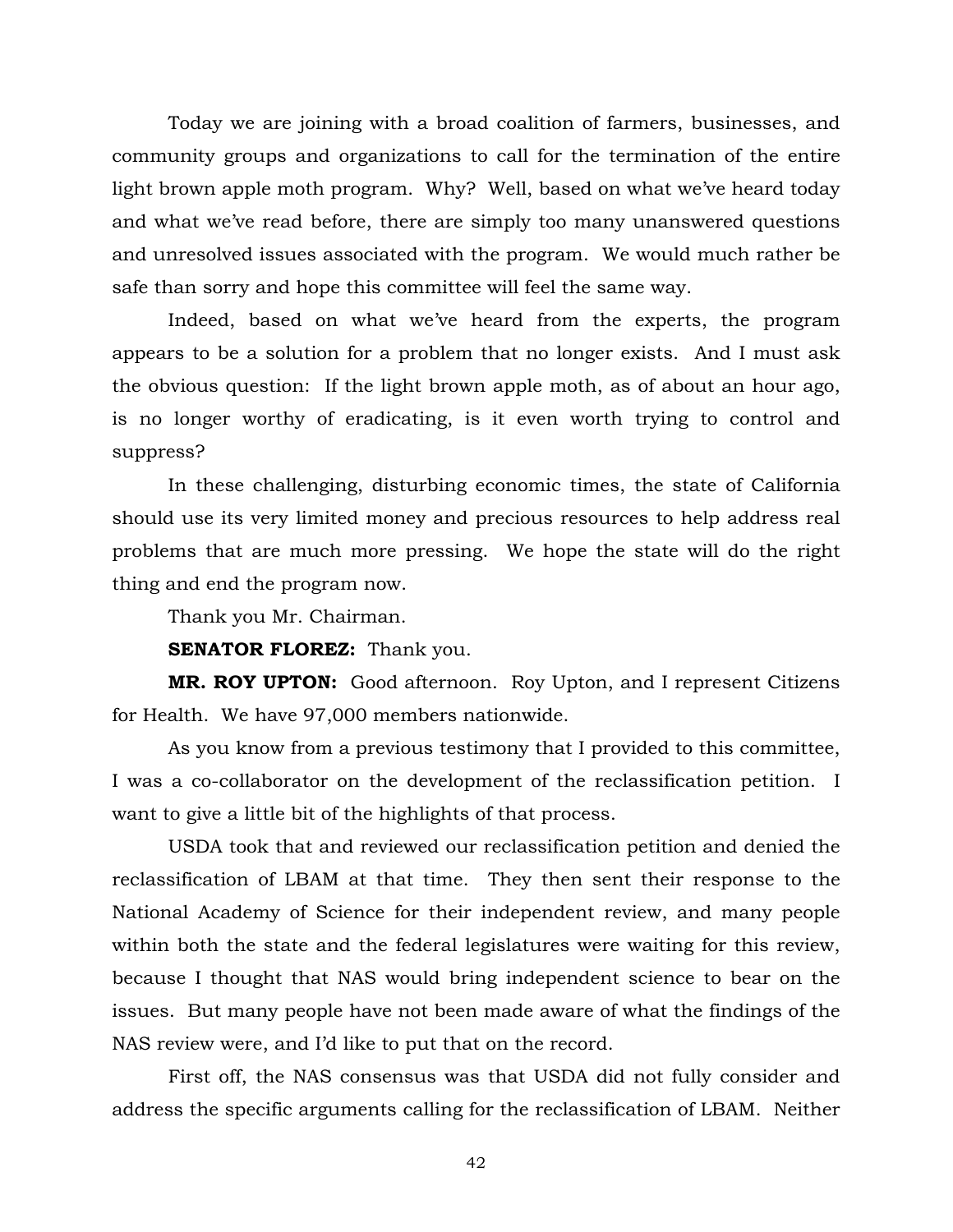did they "conduct a thorough and balanced analysis" supporting the conclusions that were made in the two LBAM reclassification petitions that were submitted, but they nevertheless denied the classification—or reclassification, even though NAS said that they didn't support that position.

 Two, is USDA requires more robust science to support its position in denying the reclassification petitions and continuing the LBAM eradication program. They also noted that USDA's biological predictions, which actually formed the very justification for the LBAM eradication program from the beginning, it was described by NAS as "problematic and in some cases not based on sound rigorous science." The Plant Protection Act, which is the law that gives USDA the authority to implement these programs, requires that all decisions be based on sound science. NAS clearly said that this was not the case.

 NAS also reviewed unpublished genetic data that USDA's APHIS had, and noted that due to the genetic diversity of LBAM that's being found in California, that there couldn't be these populations just popping up from single introductions as alleged by USDA and CDFA, and that it is highly unlikely that LBAM was a new introduction to California. This is the NAS, not us. They also noted that USDA's assertions that trapping data suggest that populations are progressively increasing, they described as "misleading," because those increasing numbers can also mean that trapping is only becoming more efficient and more prevalent.

 They noted that USDA has alleged that LBAM has adapted to new host plants, and that's where they say there'll be a potential damage to 2,300 different plants. In NAS's review, this should be omitted from their reports because those arguments are "not well founded." The scientific literature reports on no more than 250 plants that may be impacted by LBAM, and most of those—99 percent of those—plants are actually common weeds and no economic or little economic significance.

 The NAS committee also expressed "substantial concerns" regarding the economic component of the USDA's justification for the LBAM program "based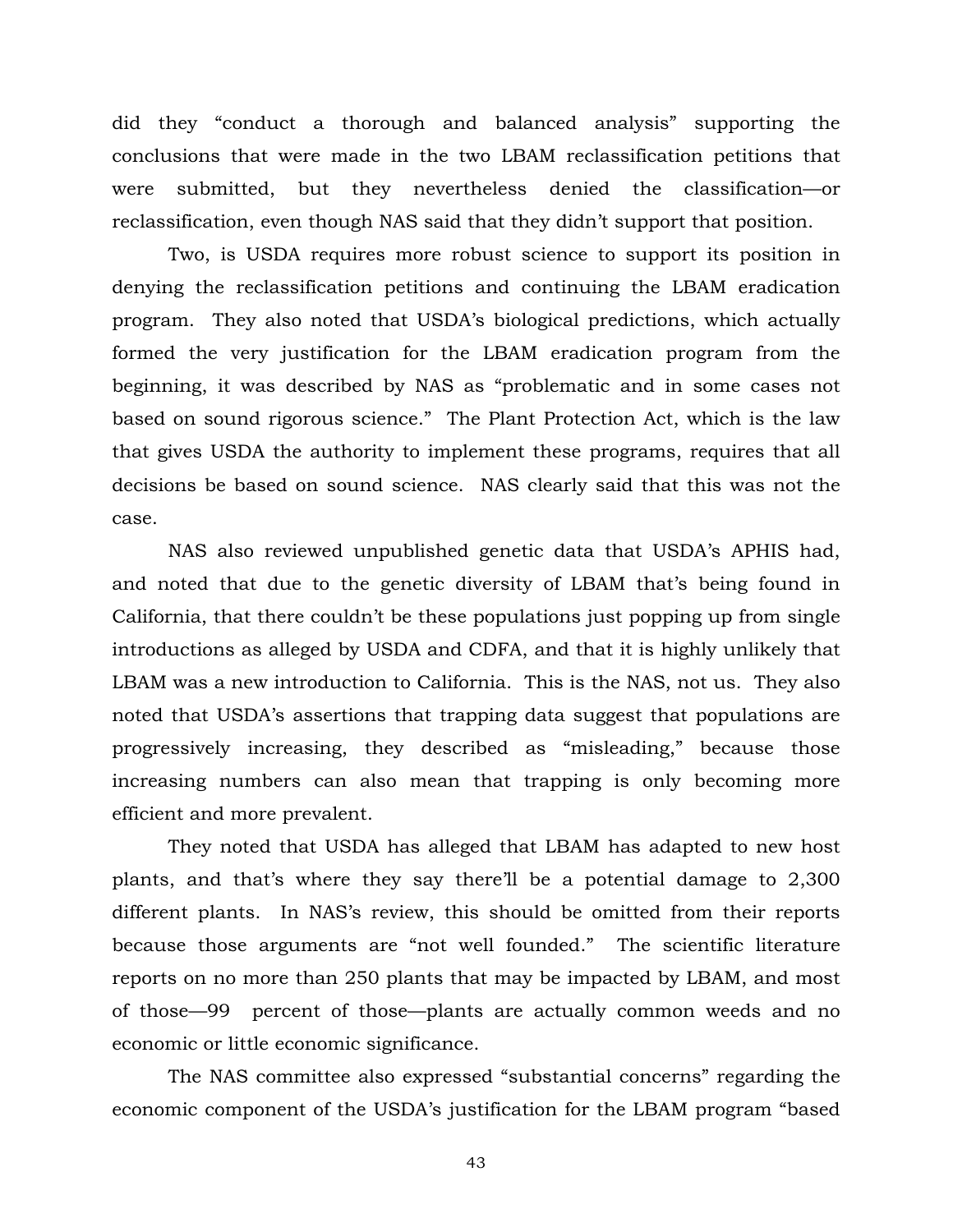primarily on," what they said was "the ambiguous foundation of the analysis for the predicted geographic distribution of LBAM and the inconsistent and sometimes incomprehensible analytical techniques used," and further noted that they provided no source to substantiate the predictions for damage—the estimates used for damage. NAS also noted that USDA did not consider other potentially realistic scenarios by which LBAM could be cost effectively managed and considered USDA's projections to crop damage to be (quote/unquote) "unlikely."

 Lastly, they noted that USDA implied that the previous literature provided evidence that the potential for environmental damage to trees and native flora was substantial. NAS agreed with our reclassification petition in noting that the scientific literature does not support that LBAM is a significant threat to trees and native flora, and this is continued to be alleged by USDA.

 I believe that this is the type of information that needs to get across to the state and federal legislature, because this was a review by NAS that was commissioned by USDA, not by us, and probably the reason why the EIR reads as it is today.

 Senator Florez, you asked a couple of questions about trading to Canada and Mexico. The answer was that in order for LBAM—or for crops to go into Canada and Mexico, that they needed to be treated. When they're treated, that means they're treated for all pests, not just LBAM. So, whether LBAM is there or not doesn't matter—they need to be treated. New Zealand is able to trade worldwide and meeting very strict LBAM-free restrictions in countries all over the world. The U.S. can do the same. Canada and Mexico originally only had LBAM restrictions to harmonize with the U.S. to maintain access to U.S. markets, not independent of LBAM itself or because of a biological threat of LBAM.

 You also asked about eradication—whether or not it was 100 percent. The manner in which eradication is defined by CDFA and USDA is more political than biological. The scientific literature "eradication" is 100 percent of destruction of the population so that they can't repopulate in a specific area.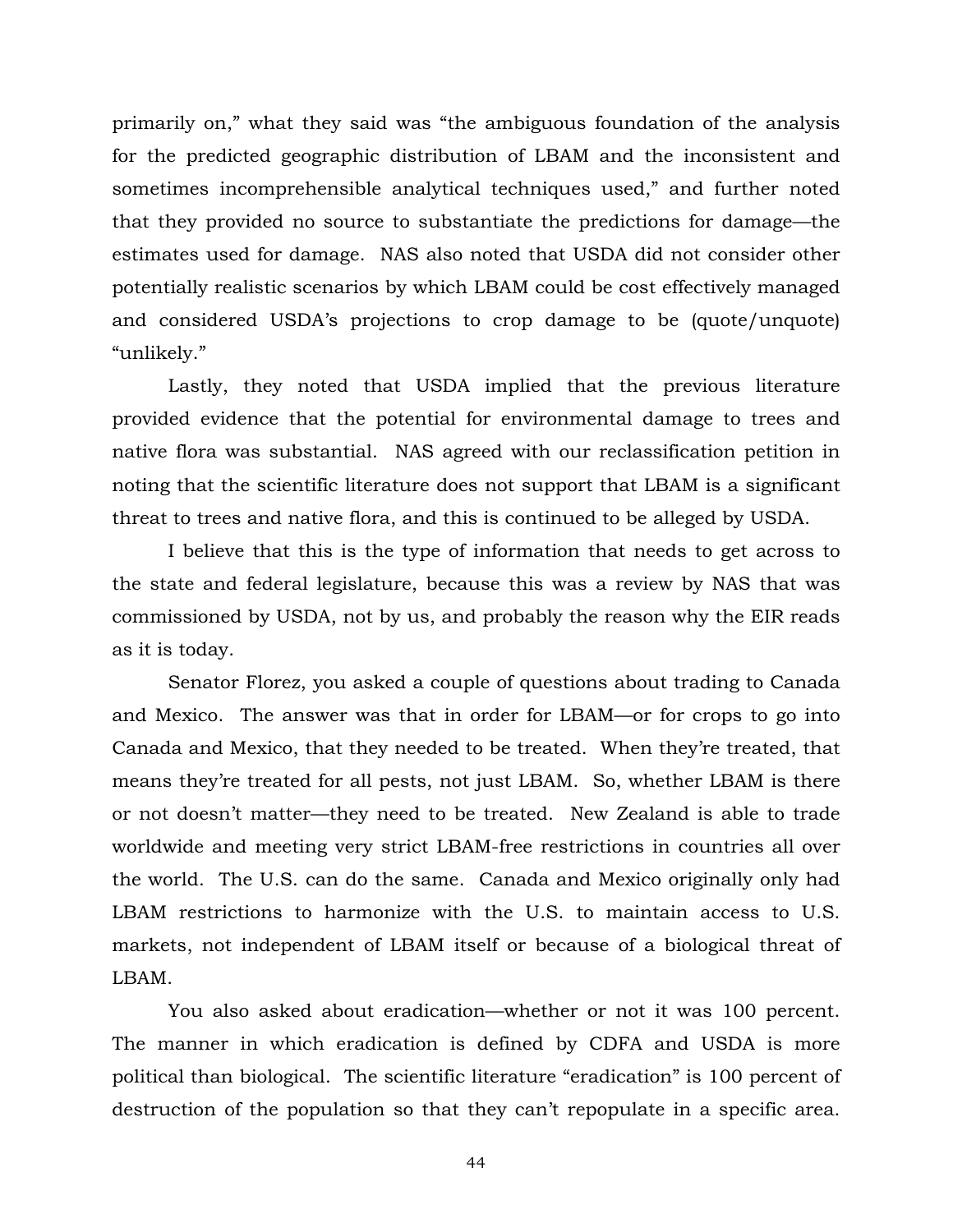That is not how CDFA and USDA defined eradication, but that is how eradication is basically defined in the entomology literature.

 This has to become an agricultural issue, not a community issue, and I think that's the message that I want to leave, and I think that's the message that MOMAS has just brought as well, is that this is a crop quality issue. This is managed as a crop quality issue worldwide where LBAM is endemic and has been naturalized for more than 100 years, and this is how we have to do it today and not allow these programs to come into our backyards and our communities.

Thank you.

 **MR. DANIEL HARDER:** I'm Daniel Harder. I appreciate the opportunity to provide public comment. I was a panelist the previous engagement here.

 My experiences have been from the beginning of this issue. I've maintained from the beginning that eradication is not possible and eradication is not necessary. I'm glad to see that CDFA has recognized that eradication is not possible. I would like to provide just a variety of comments here.

 Professor Gutierrez's comments about CDFA not respecting the science— I'm a Ph.D. scientist in botany. I know the science. I investigated all the references prior to it—prior to developing the petition. I'm a coauthor on the petition to reclassify the light brown apple moth with Roy Upton and others. And worse, CDFA rewrites the science to fulfill the conclusions that are necessary for their own documentation, and I point to, in fact, an internal memo that was circulated by Robert Dowell of CDFA, showing that there would be increased pesticide use by people if nothing was done to affect the populations of LBAM. Well, it's great to write your own papers, but when they're peered reviewed and torn down because they're not based on real science or precedent for it, that's fine. I spent a considerable amount of time last time giving comment about that.

 Since eradication is recognized as not being obtainable or a realistic goal, there really is no reason to implement control methodologies outside of agriculture. I strongly agree with Roy Upton's previous comment that this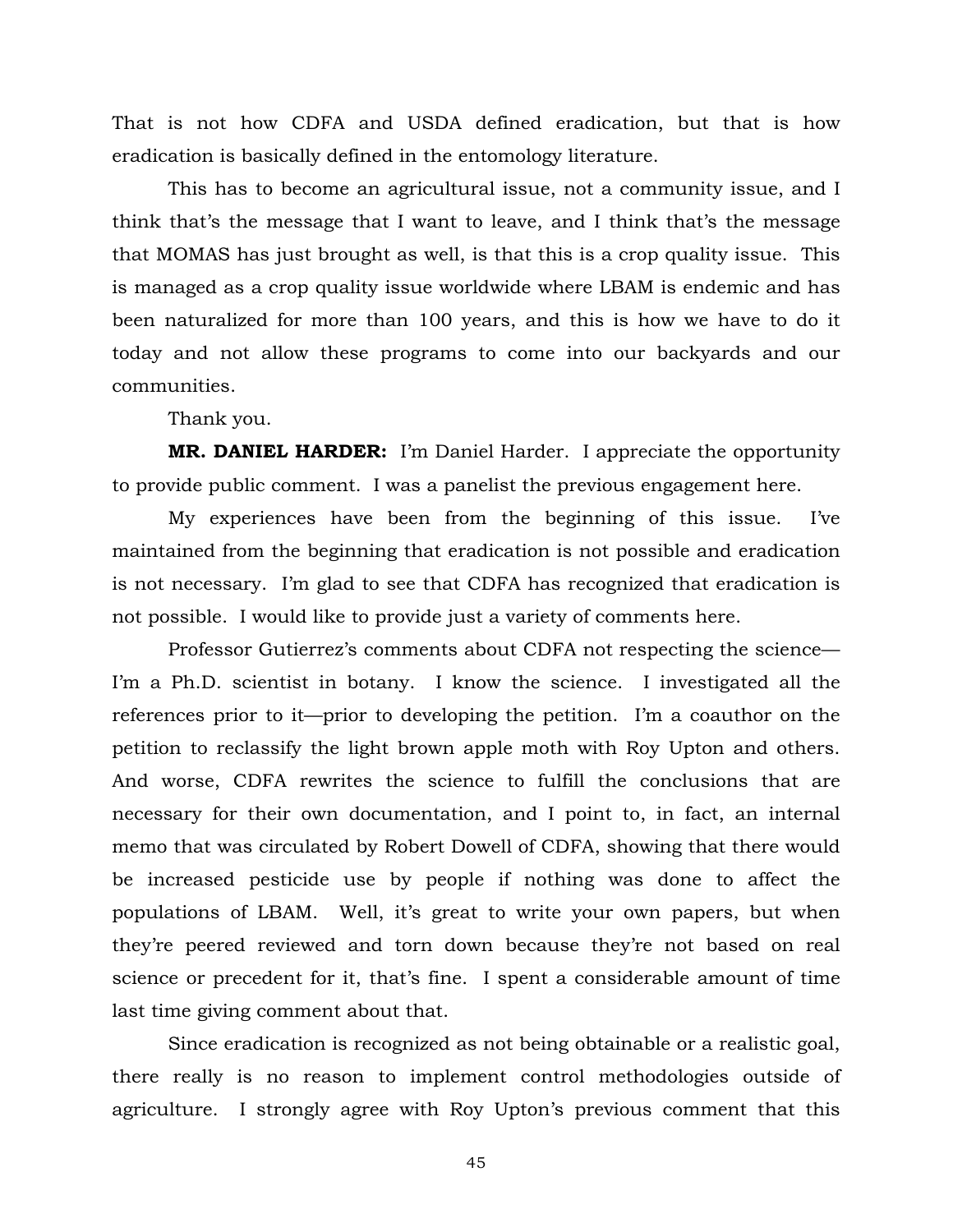needs to be an agricultural issue exclusively. There is no reason to involve any public citizen, any public lands, any other area outside of ag production to control light brown apple moth and its movement. Even in control and suppression.

 There's also a fear factor among—and we pointed earlier about why farmers weren't here. I also would like to say why there aren't many scientists here. Entomologists get a lot of money from CDFA to do work on pests that are of economic importance. Not a lot of LBAM work has been done because we realized early on internationally—not a lot of work has been done on LBAM recently because once they figured out what was going on with LBAM when you spray with pesticides, you kill the things that eat it, and now you have a problem with LBAM. That's been shown in the literature over and all. There is a fear factor of scientists and entomologists losing their funding from CDFA if they make a stand on this. Being naïve at the beginning, I'm quite experienced now to understand why.

 With the new goal of control, not eradication—and the basis for the development of the EIR and the process was all based on eradication. Everything is on eradication as a goal. Now that there's a completely different set of circumstances for developing an EIR, isn't a new EIR necessary, to be developed with these new conditions? Because, for instance, in that EIR, the original draft EIR, they talked about integrated pest management as a tool. Well, they said, *We're not going to consider that here in this EIR because integrated pest management has a goal of not eradicating but controlling, so we're not even going to consider it*. Well, is IPM now reconsidered in this final between the draft and the final? Has it been all reconsidered and reemphasized? Because IPM and Kevin Nixon, the state entomologist, told me when I submitted my report from New Zealand—I spent weeks in New Zealand and reported on what I found from scientists there about light brown apple moth, how they handle it—he said, *This report that you produced would be great if we were going to control this thing, but we want eradication, so this report is worth nothing to us*.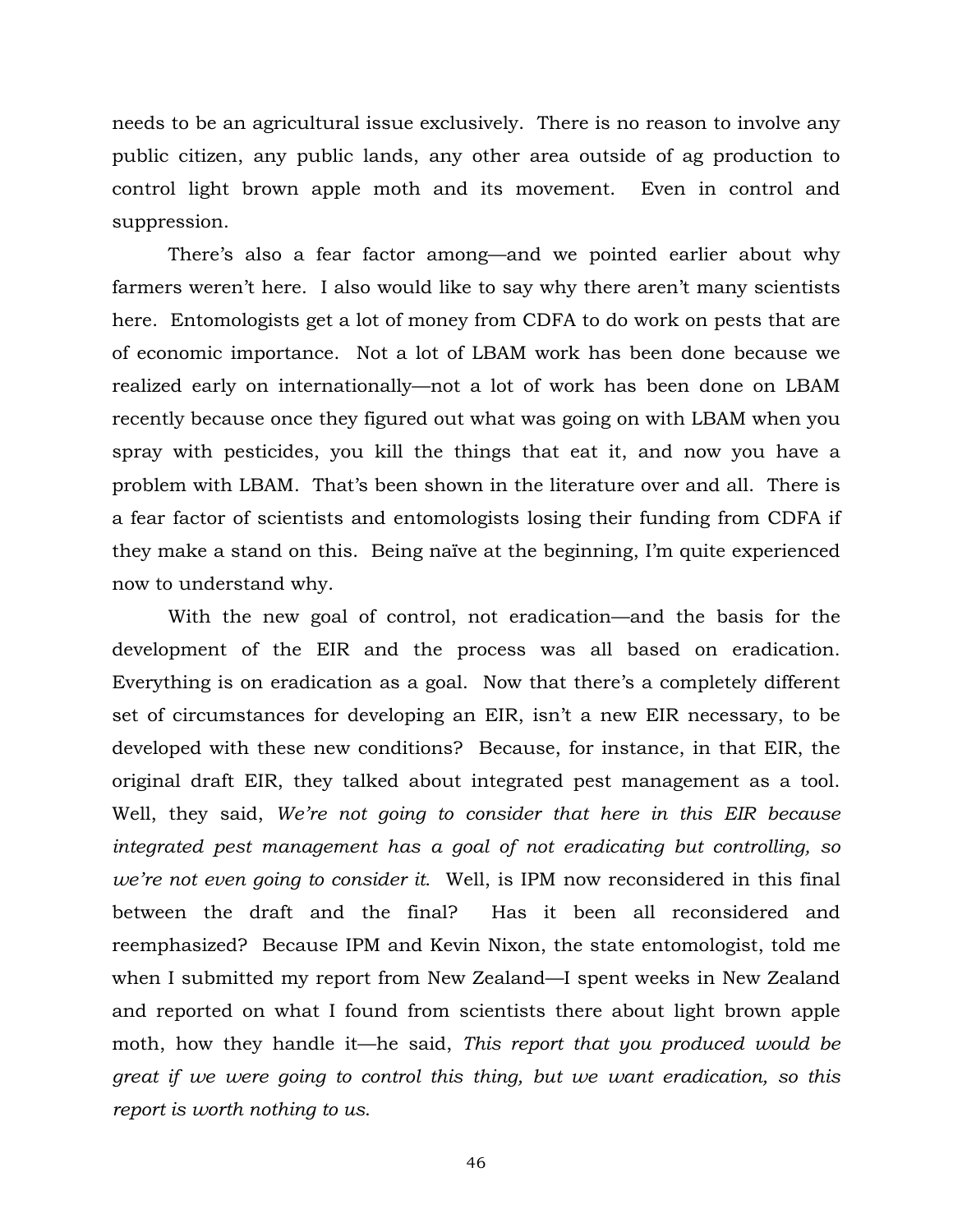So, it'd be great for them to revisit IPM seriously, and I really believe a new EIR—this EIR needs to be thrown out and a new one produced.

 Despite what CDFA has said and stands by, it is likely, when closely evaluated, that no pest has been completely eradicated. And this is something that Jim Carey has reemphasized over and over again.

 I also want to remind and put this on the record that before the introduction of the aerial spraying, there was not a single efficacy trial or treatment for efficacy against the light brown apple moth and its control before it was sprayed on people, and the same is true for the twist ties. The twist ties will not work in urban areas, mixed forests, mixed areas. They are made and designed for agricultural systems exclusively.

 There is no testing on humans of the pheromone at the levels they're talking about in these communities, in schools, next to schools. They oversprayed three miles. They had trouble with the emitters when they were spraying in the air. Some areas got double/triple treatments. What about those areas? Those places are enhanced pheromone concentrations. How are they going to make sure over eighteen counties, or let's say just two counties, how are they going to make sure that that pheromone is the exact concentration they need to be most efficacious for light brown apple moth when you've got hills, canyons, off-shore breezes, onshore breezes, all that stuff happening? How can it be? There is no way.

 I did want to correct one statement by Dr. Dowell: that there are very few predators in California that eat the light brown apple moth. A UC researcher, Nicholas Mills, studied the light brown apple moth. His expertise is natural predators to insects. He showed that not less than 13 predators exist in California that eat light brown apple moth.

**UNIDENTIFIED:** Parasitoids—direct parasitoids.

**MR. HARDER:** Okay, parasitoids and predators—okay, the same thing for controlling—they're used in the same way for controlling the insects. So, there are not only a few, there are many. And Nick Mills made the point of emphasizing that there is an enhancement of parasitoids and predators that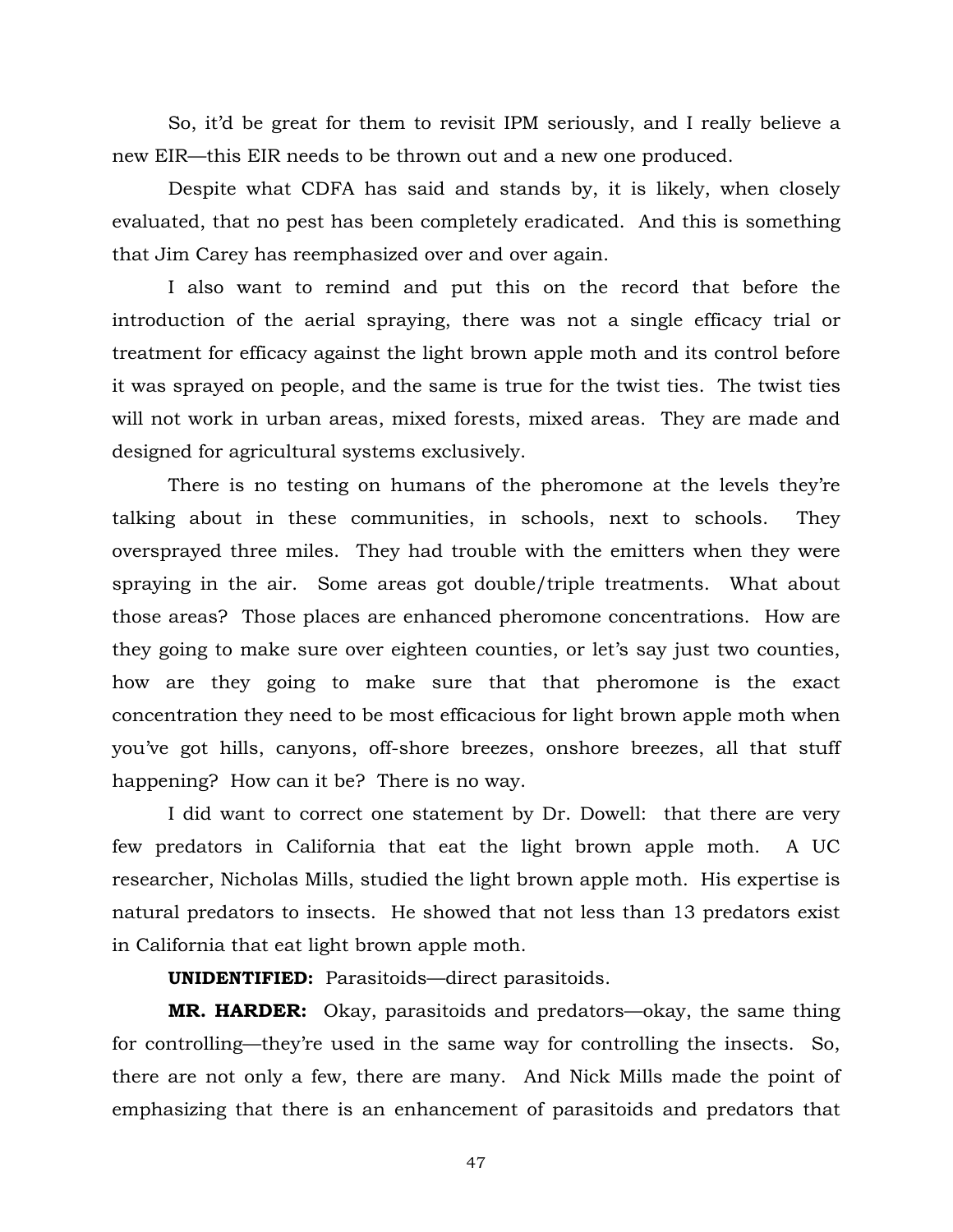affect light brown apple moth beyond what's actually controlling the native moths that are in California.

Thank you very much.

 **MS. PAULINA BORSOOK:** My name is Paulina Borsook. Since the time I was able to travel independently in my teens, I've always sought out farmers markets wherever I've gone. I'll never forget the taste of an apple I bought at a farmers market in rural Brittany in the early 1970s. I've also patronized farmers markets wherever I've lived, away from my beloved native California. I so respect the work farmers do and trust they know how to best manage their soils and plants.

 I'm also friends with Guillermo Payet, the Santa Cruz entrepreneur who started LocalHarvest, the premier national website for family farms and local agriculture. At one point ten years ago, when the website was first being launched, I even wrote many of the product descriptions of the fruits and vegetables that are listed there.

 I know that CDFA has been very concerned about what impact LBAM might have on the farms, fields, and open spaces of California, but the sellers I've talked with at the farmers markets I've been patronizing in Santa Cruz over the last several years haven't told me of any problems with LBAM but have told me about the problems caused by LBAM quarantines.

 Four years have passed since retired UC Berkeley entomologist Jerry Powell first spotted what he thought might be an LBAM in his Berkeley backyard. By now, almost half a decade later, I think we would all know if LBAM, a bug originally from Tasmania—it's not even native to Australia—were going to defoliate California trees and plants. But by 2010, we here in California really don't have to worry that LBAM will somehow behave much differently than it has in New Zealand, where it's been naturalized for almost 150 years. New Zealand has a climate and terrain very similar to California's and grows many things, such as Chardonnay grapes and Monterey pines, which we think of as being distinctively and importantly Californian. In the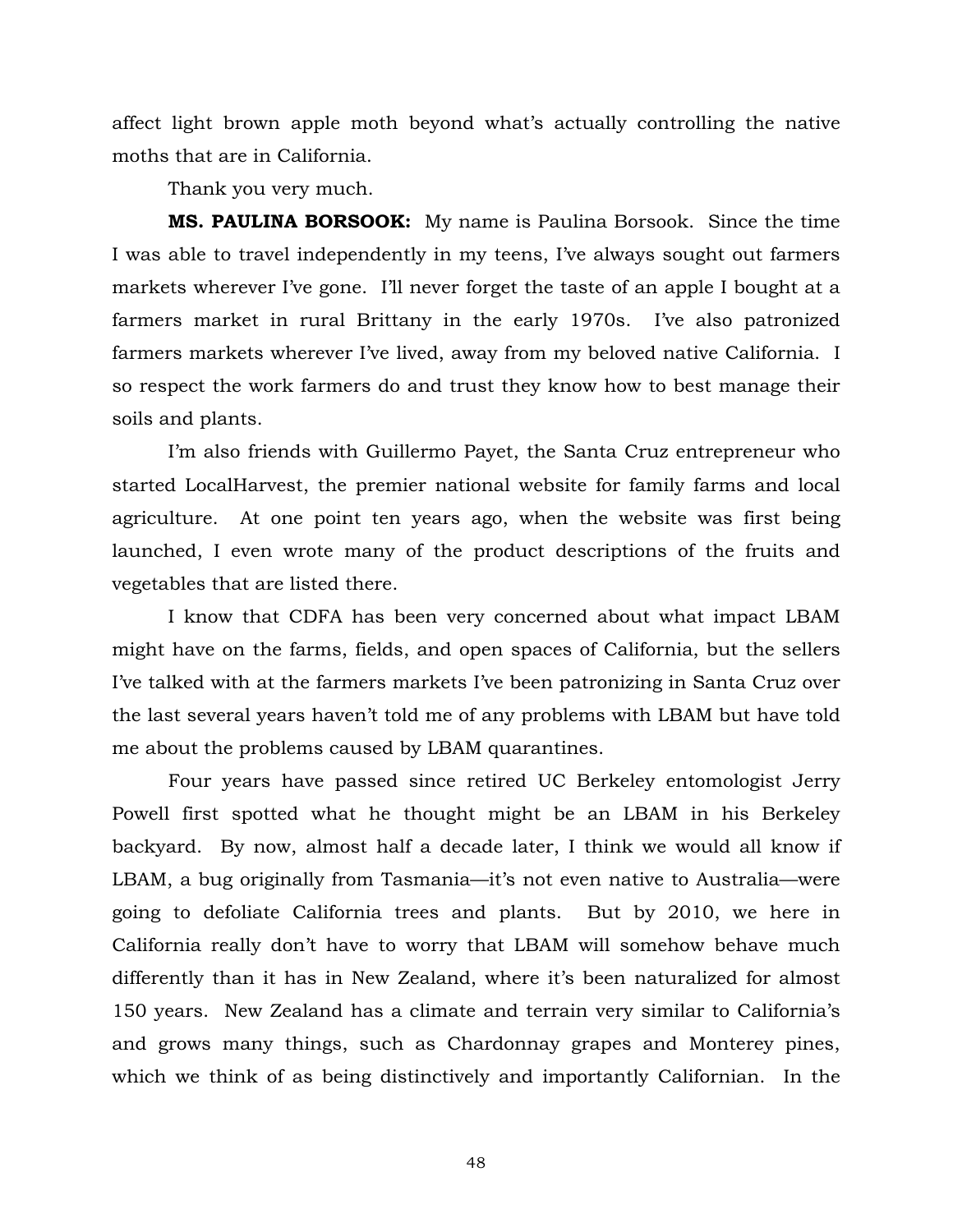places where LBAM likes to live, it's about as common in New Zealand as it is in California.

 LBAM's meek and mild behavior in California has demonstrated that we can really look to models such as New Zealand's Bald Hills Vineyard whose award winning Pinot Noir is created from grapes grown intercropped with flowering buckwheat, phacelia, and mustard. These plants host parasitic wasps which feed on LBAM, so the moth remains no problem at all for the sustainable vineyard. We can also believe what Dr. Michael Butcher, technical manager of Pipfruit New Zealand, has told us. Pipfruit New Zealand is the business association of apple and pear growers in New Zealand, and what Dr. Butcher has said is that LBAM is what he calls "background managed to very low natural levels with a particular reliance on wasps." He says LBAM is not a major damaging pest of fruit crops but is a major quarantine pest for exporter fruit to the United States.

 So, I think it's time to trust the wisdom of our farmers and trust what our colleagues in New Zealand have told us. Let's let our farmers get on with their vitally important work and not bother them with the LBAM program. I feel we should end the LBAM program altogether because it doesn't seem to benefit anyone.

Thank you.

**SENATOR FLOREZ:** Thank you.

 **MR. DAVID DILWORTH:** Senator Florez, committee members—my name is David Dilworth. I'm here representing the board of trustees of Helping Our Peninsula's Environment, or HOPE. So, I get to accurately say I'm bringing you "HOPE."

 We are the organization that filed the CEQA lawsuit that was later copied by the city and county of Santa Cruz, which ultimately proved successful and forced the Environmental Impact Report.

 I not only appreciated your questions, but the thing that you brought out I thought was so important was that the EIR worked. It did. It changed the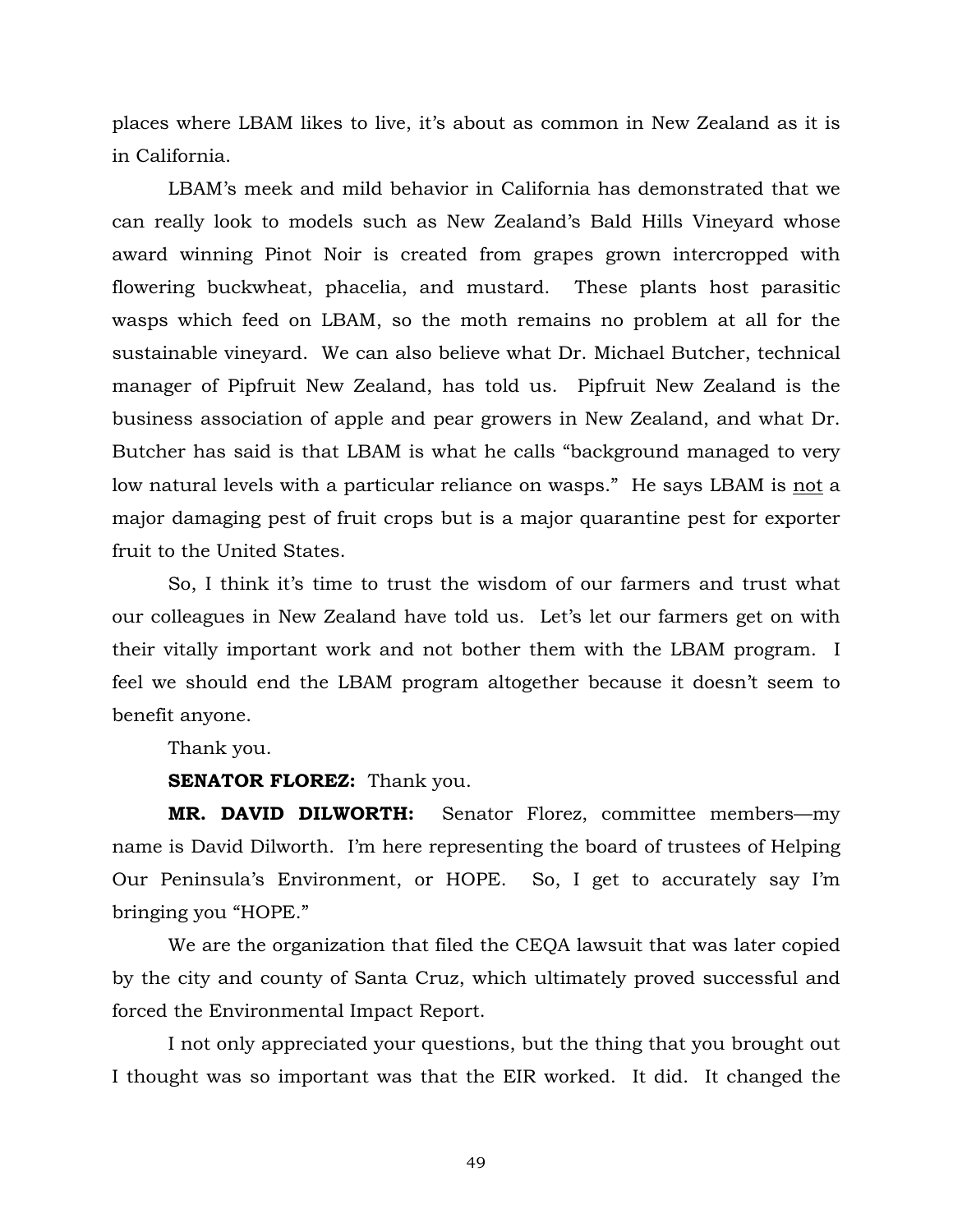goals, it changed the methods. The EIR system worked. The problem was CDFA didn't want to follow the law. They had to be forced into it.

 I have some recommendations for you a little bit later on, but the aerial spraying actually appears to have been counterproductive. As they point out, the trapping is what they're basing everything on, and the numbers went up after they sprayed. It doesn't seem like that actually had the effect that they were intending. What we've heard here today, it appears that the spraying was more harmful than the moth was. The moth hasn't done any damage. We're still at zero damage to the crops in California and our environment, but the CDFA's response to it, the quarantine and so forth, has cost tens of thousands of dollars. It's our opinion that LBAM is a solution in search of a problem. There's been no damage, and so, there is no need for this project.

 What has happened since September—August/September 2007—is that there's been a movement, that you have a room full of highly informed people. They now know the science, they now know the law, and this is just a representative sample of thousands of people throughout the Central Coast who are here to support you for doing something that fundamentally changes the way that business has been done in the past. As Professor Carey pointed out, it needs a top-to-bottom overhaul. You have a lot of support from highly informed people.

 CDFA has been exhibiting, I want to call it, "a bunker mentality": hide, don't answer questions, provide "fish stories," bad science. Actually, bad science, I think, would be too charitable. I would call it "pseudoscience." I write about the difference between science and pseudoscience, and pseudoscience is when you make things up that do not have a clear, unambiguous hypothesis. CDFA, trying to nail them down on what they actually have in mind, is, I think you could call it accurately, "moving the goalposts." We have the draft EIR, we have the final EIR. Both of those said, what they were going to be, eradication was the goal. Then, in the findings and certification, they changed the goal. Courts do not often hold up problems with EIRs. It's a very difficult threshold to reach, but one thing they hold up is a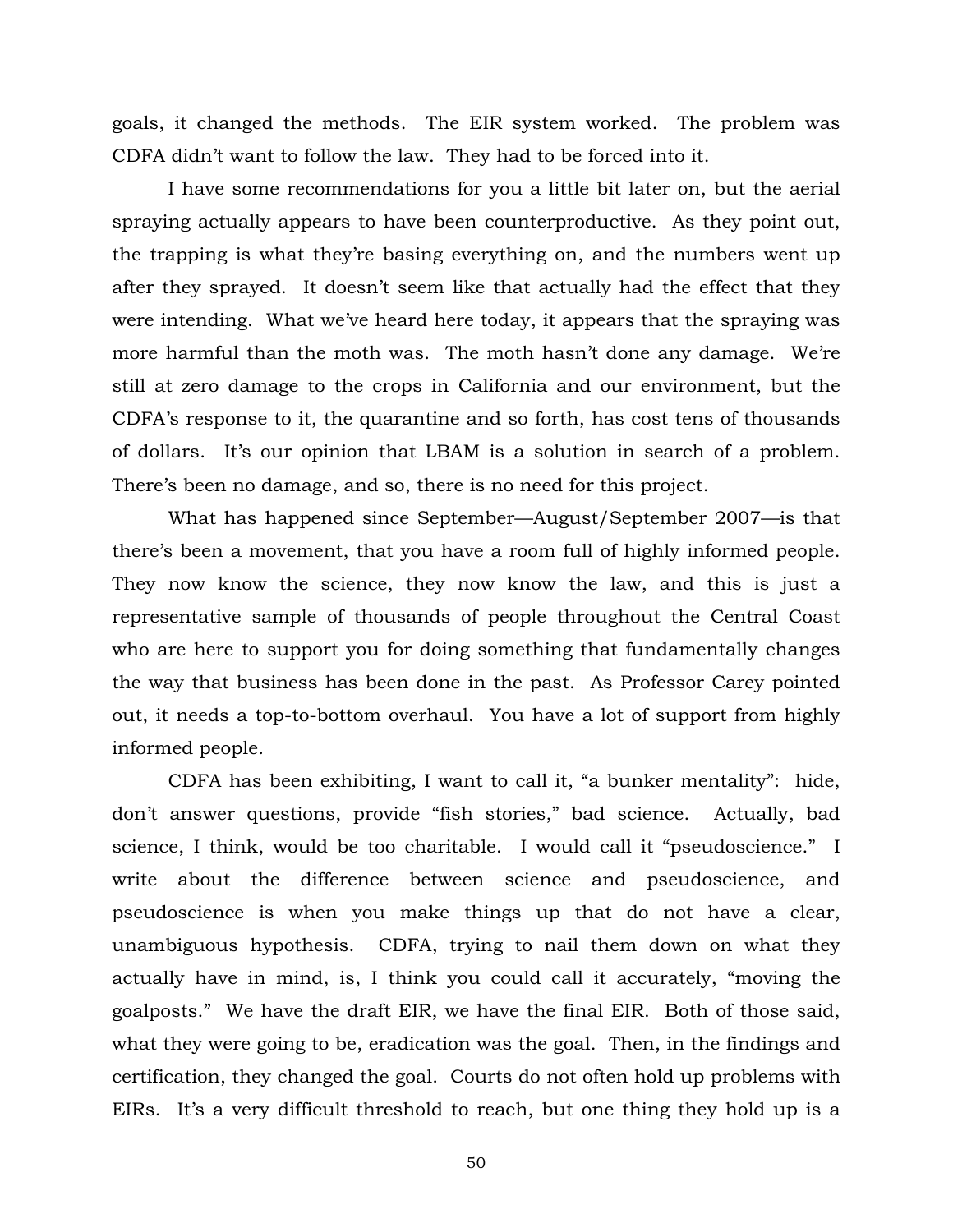stable project description, and they've just changed the fundamental description of the project that they have. In the Monterey Peninsula, we call this "staffocracy." It's goofy decisions and zero accountability.

 I want to bring one factual thing to your attention. If you noticed very carefully, the general counsel for CDFA did not say that they would not be spraying aerially any toxins. Every time he used that sentence, he said, *We will not be aerial spraying pheromones*. That's a pretty serious thing to us. Some of the suggestions, we actually believe they may try to do things other than pheromones in the spring.

 Here are some suggestions that would make the process better in the future. First, there is only one place in California law where bureaucrats (staff) are required to answer questions. Only one law. Very few people know that, but that's in the process when you respond to an EIR. Nowhere else are bureaucrats required. They're not required to answer questions. They're not even required to show up at your meetings. A law that requires them to answer questions would be a big step forward.

 Second, there should be a penalty for "fish stories." When they make things up and it takes us two, three days, sometimes two to three months, to get the correct answer, and the burden is now on the public to find out what the correct answers are, and we find out we've been told something completely incorrect, they keep on going. We actually have an award that we're going to be presenting—this is the 2010 Whopper Award—to OEHHA director Joan Denton, and that is for not correcting the record on this no-link report. And you heard Mr. Leavitt just confirm that. He again said there was no link, but that's not what the report said, and that's not what OEHHA now maintains. But the public relations said that there was no link to any health effects. Leavitt still thinks so, and that's what the EIR went through.

 Third thing is we would like to suggest that you require the best available science. Inhalation tests, tests on lungs, is still not available.

 And here is our last suggestion: If someone wants to do business in California, we believe when they file for a corporation at the Secretary of State's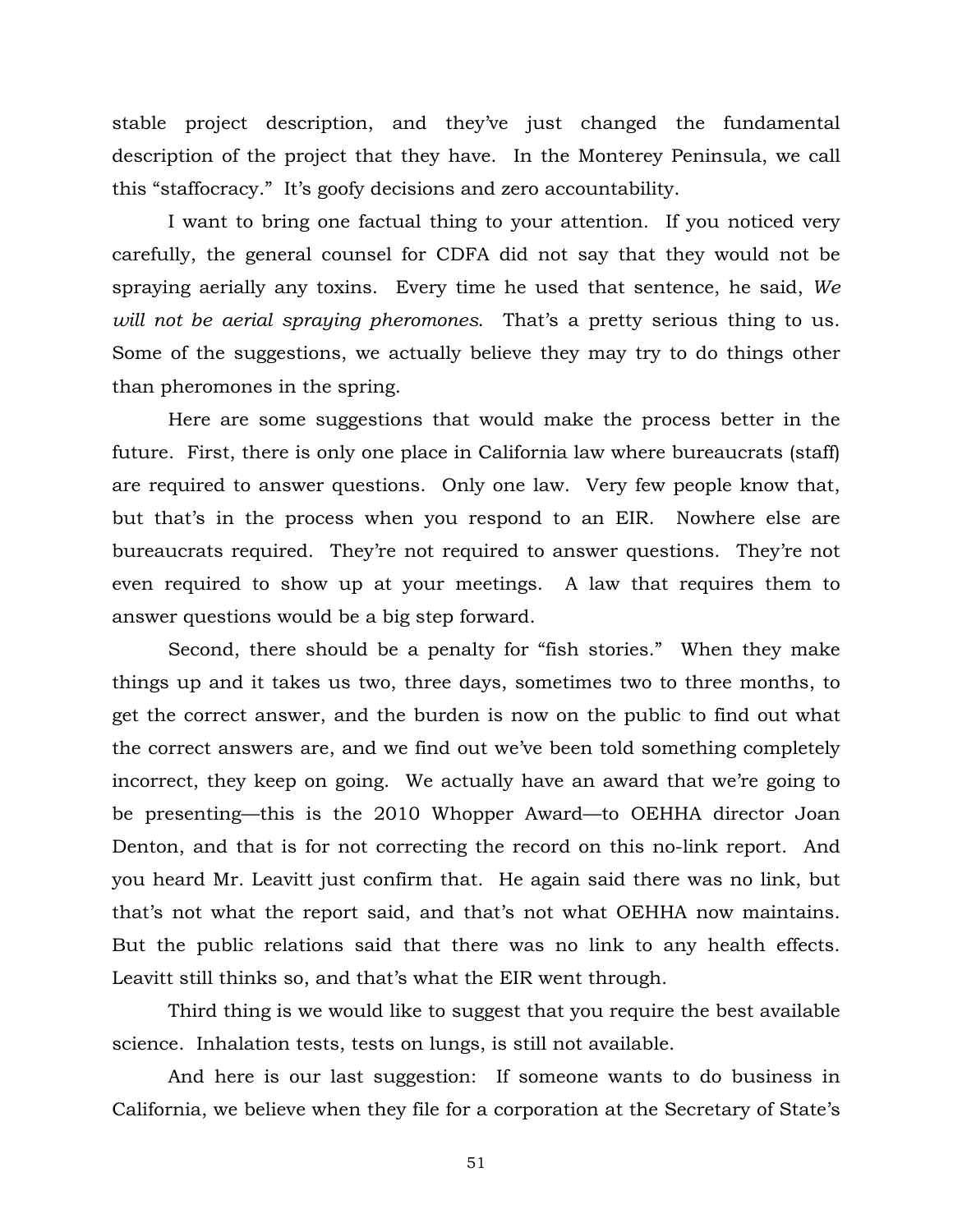office, that they need to give up the right to have a trade secret when it involves inherently hazardous materials—things that can harm people. Trade secrets may be fine with Coca-Cola or anything else, but when you're going to be dealing with pesticides that have the opportunity to hurt people they're sprayed on or harm people who eat the food that they're used on, there should be no trade secrets.

Thank you.

 **MR. MIKE DE LAY:** Thank you, Senator Florez.

**SENATOR FLOREZ:** Good to see you again.

 **MR. DE LAY:** My name is Mike De Lay. I'm a State Farm insurance agent in Pacific Grove. Been doing it for 38 years. My wife and I are one of the 643 registered families that was harmed by the aerial spray. I endured the spraying twice down there in Pacific Grove, thinking it was safe.

 I'm not here so much to speak on that because—well, one thing, my health has changed since that occurred, and we can't explain why or how but it has, and we still suffer and we still try to get back to normal health, which we have not been able to do.

 They talk about "uncontrolled spray." I know those planes went over my house three times, and they said we'd never see it. Well, following the next day, I had brown splats all over my cars and house, and it stayed there for a long time. It was difficult to even wash off.

 But that's not why I'm here. What we did was to try to deal with this issue, this threat, that came to us that was going to force us to either close my business and move away when they threatened to come back once a month for nine months for the next three to five years, or stop them. We went out to try to stop them. The idea was, well, we coordinated and created the Coalition of California Cities to Stop the Spray which resulted in a big effort from a lot of people, like David talked about, like myself, forced to learn on an issue that I didn't care about but yet threatened everything that I had, and my health, and my community, and other people in my town.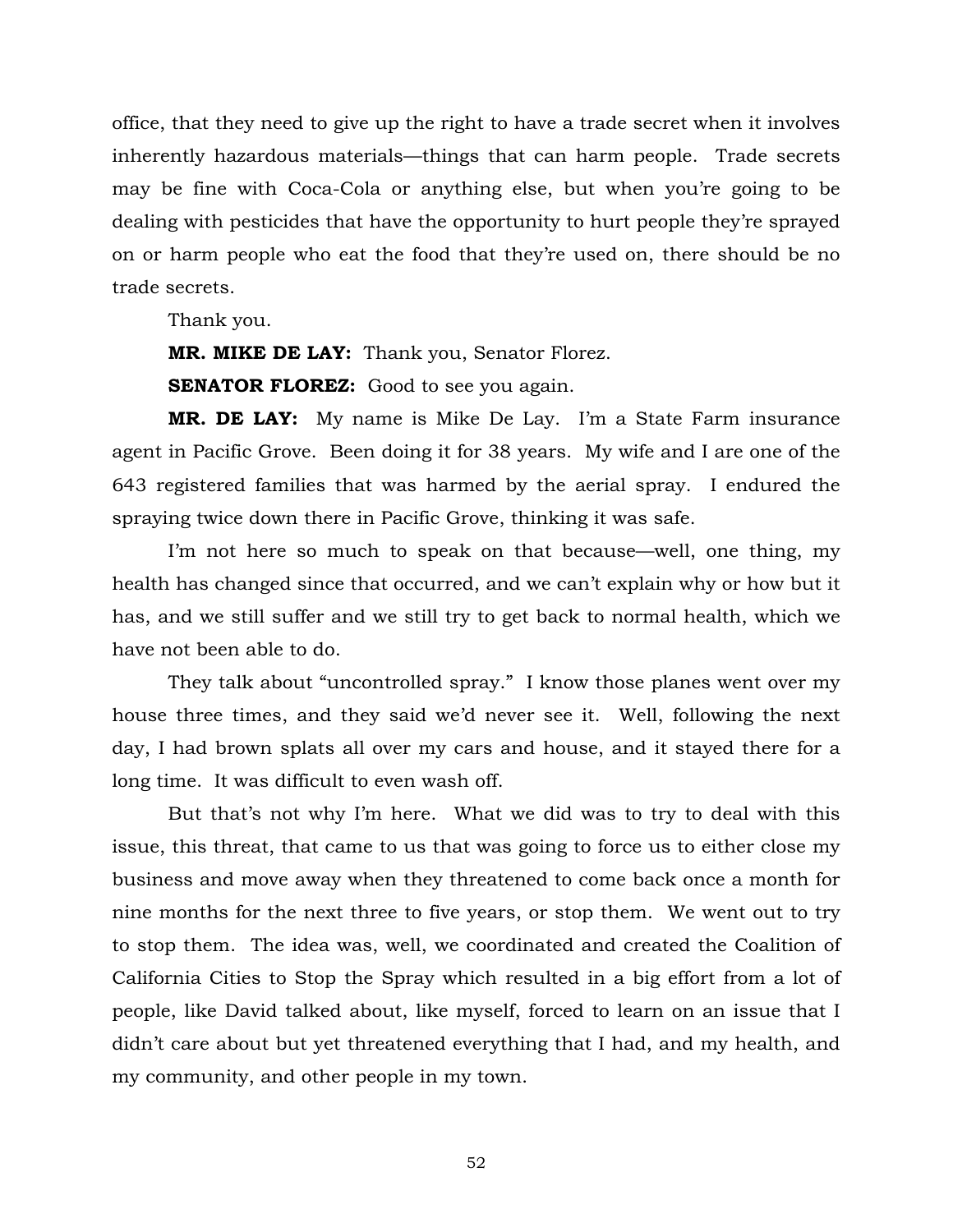So, we went out and sought resolutions to stop it, and magically, miraculously, in three months we had 30 cities writing resolutions in opposition to aerial spray, and three county boards which legally represent 2.447—well, 2,447,494 Californian's represented by their local elected officials in opposition. But those resolutions, if you read them, are not only on aerial spraying. We pushed that issue because that was the major issue that we felt we could get attention on.

 But if you go back to those cities and look at those county boards and look at what they said, aerial spraying was a major issue and an important one, but they were also concerned to the harm being proposed by other chemicals and other techniques that CDFA planned to use to bring pesticides, mind you, pesticides that are only designed for use in agricultural fields, that are poisons and toxins, and bring them into our homes and spray our families, our kids, our schools, our hospitals—just spray them everywhere—and force us to live with this stuff for some indeterminate time. That itself is insane! That's the point I say here, is why do we even talk about this? Where is it not even obviously wrong to bring something like that where we live and have to live with it day in and day out? I just don't understand that, and I know I see you today talking that same way, and I appreciate your questioning to the CDFA.

 But in working with the people in the cities and talking to people, that's their concern: where are they taking pesticides and bringing it and making you have to live with it? I mean, that's just wrong at the get-go. I don't think you have to even argue that, let alone my individual unalienable rights given to me by birth in sworn testimony and oath by you and everybody here in this assembly to protect me of my rights. And I can't declare my rights and say, "Stop this. This is obviously a violation of that right"? But yet, they wouldn't. We asked them. They sprayed, and they're going to continue to come back, and, what? put pesticides by, we don't know, trucks, twist ties? We don't know. What's the next species coming? What's that one going to be like? They didn't say they're not going to spray. They're going to give up the pheromones,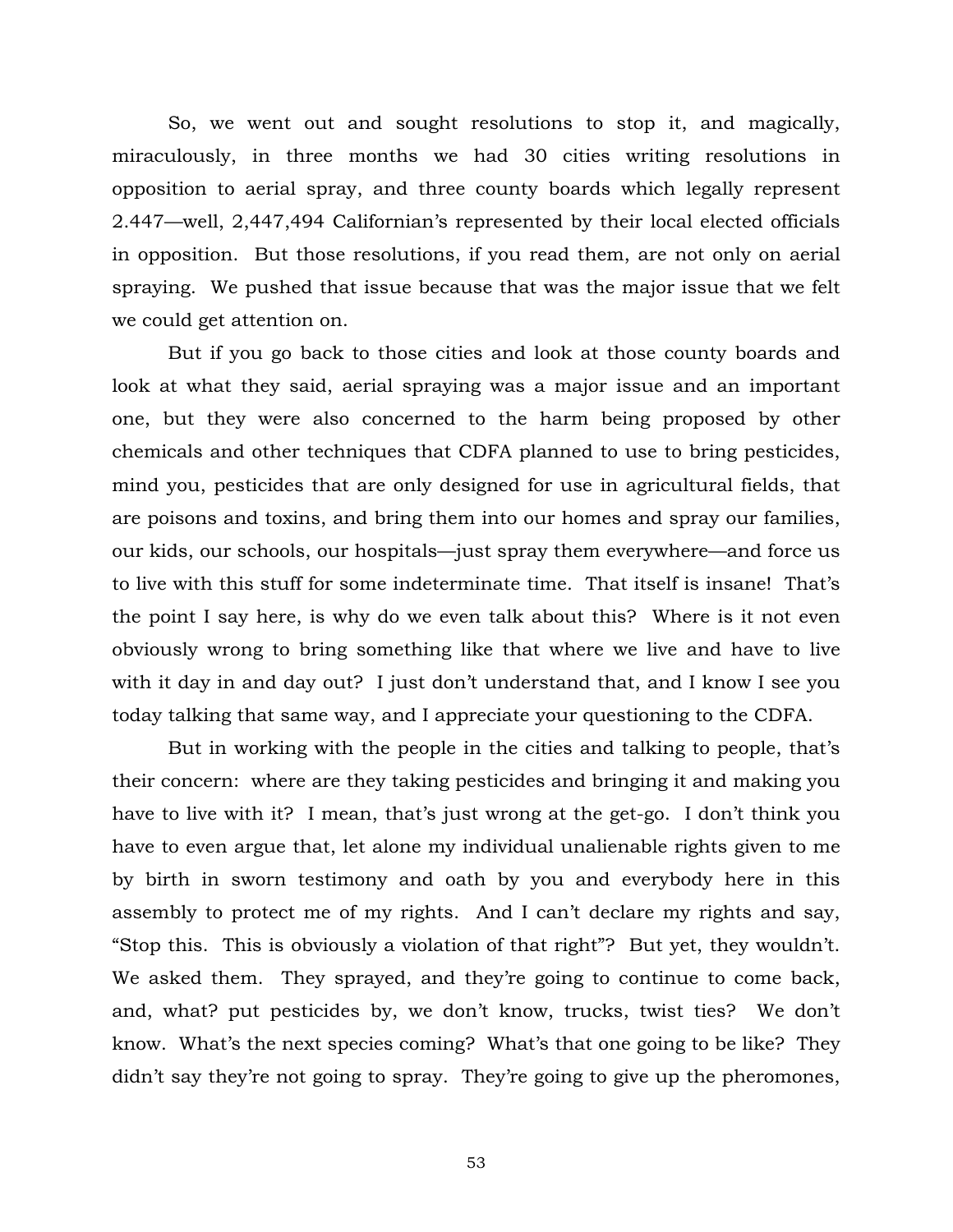but what about Btk or some other new, wonderful, miraculous pesticide they haven't yet revealed to dump on us, to bring it into our towns?

 If I could ask anything, anything, would be a bill to forbid that kind of activity: bringing untested pesticides or chemicals and forcing people to live with them. How come we don't change it for the chemical corporations to change it, that they have to prove no harm?! No harm to any product before they use it. That was probably a far reach, but that's what the people want.

 I think I covered all I wanted to say, and I really thank you for this chance and your efforts. I really enjoyed what you did with the CDFA. I really liked that.

Thank you.

**SENATOR FLOREZ:** Thank you very much for your testimony.

Yes.

 **MS. HELEN KOZORIZ:** My name is Helen Kozoriz, coordinator for Stop the Spray Alameda County. I have come here today to voice my support for our farmers and growers.

 As a patron of farmers markets for decades, I especially appreciate food grown in ecologically sustainable ways, without the use of pesticides. Over the past two years, I have heard many accounts of hardships experienced by our farmers under quarantine in CDFA/USDA's LBAM eradication program. None of the farmers I've spoken with consider LBAM to be a serious threat to their crops. However, they are threatened by CDFA/USDA tactics to enforce LBAM quarantines. Most are afraid to speak publicly for fear of retribution by these same agencies.

 I have heard that CDFA/USDA eradication teams perform special LBAM inspections in agricultural fields. When a larva is suspected to be a light brown apple moth, it is sent to a laboratory for identification. Farmers are then notified by telephone with claims of positive LBAM identification but are not provided with any documented evidence to substantiate these claims. We know that for much of this time, positive LBAM identification of larvae has been inconclusive, according to USDA documents.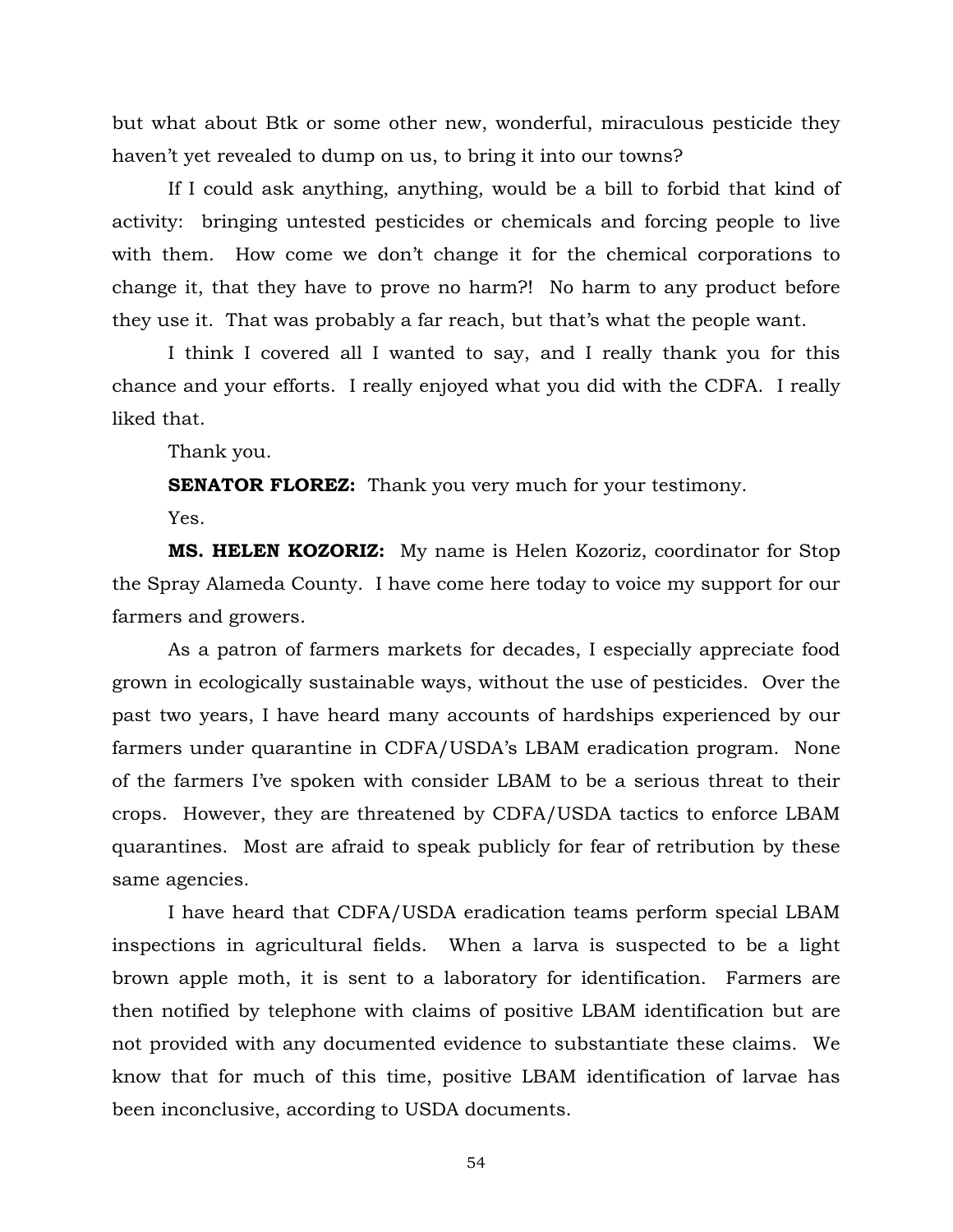Farmers are forced to spray their crops with pesticides to eradicate LBAM. In some cases, farmers have no choice but to plow their fields under. When a harvest is destroyed, financial losses are incurred, which drives smaller farmers out of business. Moreover, forced applications of pesticides are particularly problematic for farmers whose commitment to chemical-free agriculture is often more stringent than USDA's own organic standards.

 Since the inception of the LBAM program, berries sold at the farmers markets are more noticeably bruised. Berries are damaged by overhandling during frequent inspections for LBAM. During inspections, growers cannot operate their farms, which results in more economic loss. Increased paperwork places an additional burden on farmers, especially for smaller family-operated farms that cannot afford to hire more workers.

 Almost three years have passed since CDFA first declared LBAM an emergency. Yet, there is still no documented LBAM crop damage.

 CDFA dubbed LBAM "the light brown everything moth"—an insect purported to destroy crops if left unchecked, resulting in multibillion-dollar losses to the agriculture industry. In reality, unnecessary CDFA/USDA quarantines have hurt our farmers and growers, all for an insect that has proven to be of minor concern in the field.

Thank you.

**SENATOR FLOREZ:** Thank you.

Yes.

 **PROFESSOR GLEN CHASE:** Senator Florez, thanks for having me today. My name is Glen Chase. I'm a professor of management systems. Before I get into my specific testimony, I'd like to turn toward the audience and recognize who exactly has come here from the public as a comparison to who's come here from the CDFA. Not just today but for some time. I've been in meetings and hearings since 2007, and I have yet to hear a single scientist that is supporting the position of CDFA. I've only heard management people that continue to say, *We rely on experts*; yet, they've never named those experts, to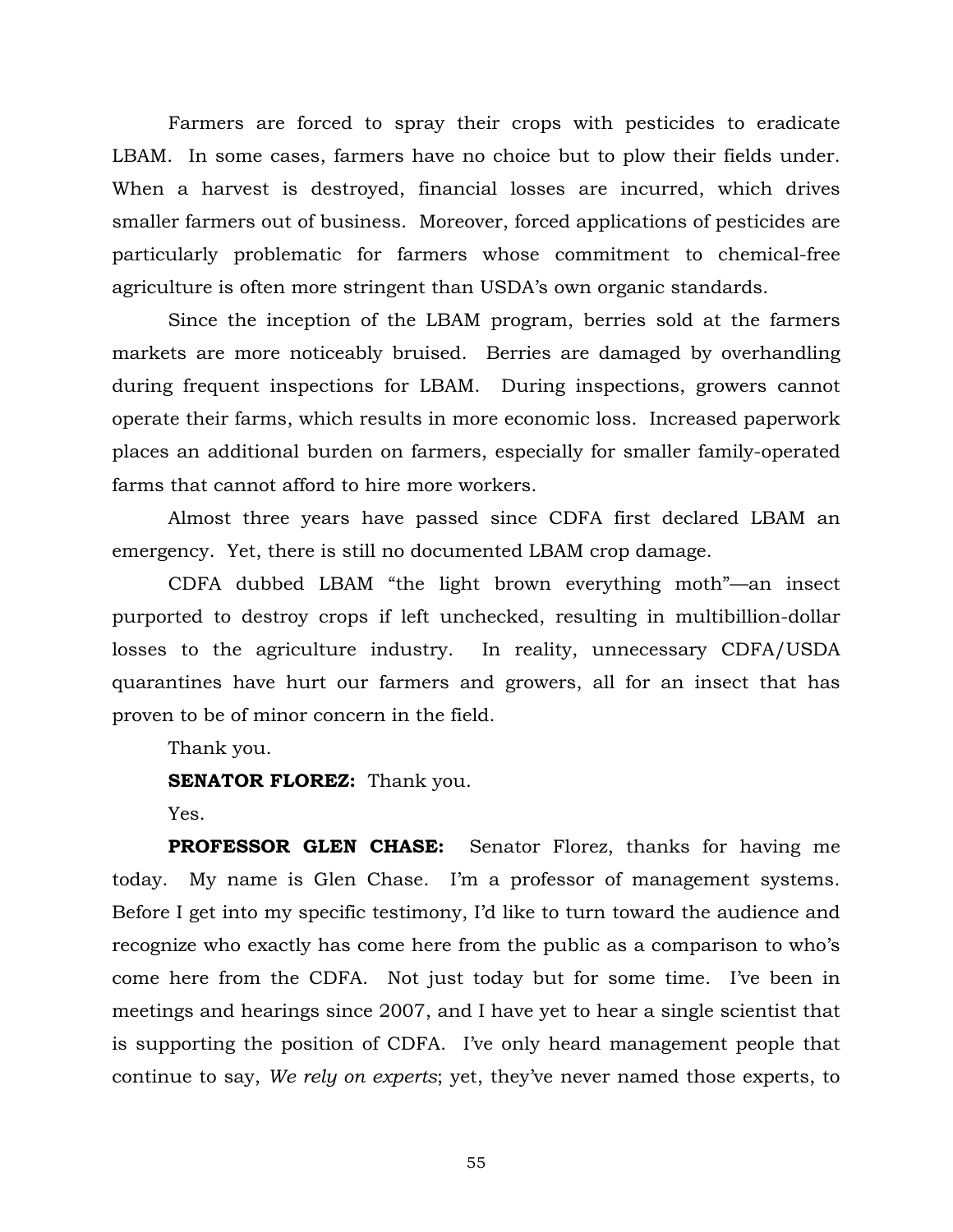my knowledge, and I've never heard from a single one. But I'd like to turn and just look to the audience to acknowledge who's here.

 I see David Dilworth, who's head of an agency that brought suit against the CDFA and forced an EIR in this matter. I see Frank Egger, who brought suit against the EPA, and based on that suit, the CheckMate pesticide has since been disallowed across the United States in the manner that it was used on the people of Santa Cruz and Monterey County. I see Dan Harder, the former director of the Arboretum in UCSC, a person that, in my opinion, is the most expert on LBAM's effect on plants, hands-on, because in the state, he has the most experience hands-on with what LBAM actually does to the biggest variety of plants in our state and specifically those that have come from New Zealand and the Southern Hemisphere.

 I don't recall Gutierrez's name, but he's a hero of mine. I've been reading and studying and analyzing Gutierrez' and Mills' report because they don't just make statements, assertions, that's it going to do something. They actually scientifically modeled it, and their model is consistent worldwide with where the moth actually lives. They didn't just assert it and say, *It'll live here*. They modeled it, and then they took the actual data and said, *Sure enough, we find it in New Zealand exactly where our model would have anticipated it*. So, the strength of their model is incredible.

 James Carey—I couldn't possibly introduce him. He's an invasive pest specialist worldwide and he's here. We've got Roy Upton from a health organization, who also was a coauthor of the reclassification petition. So, those are the scientists. Excuse me if I've missed anyone.

 And then we've got incredibly well-informed people, and I want to show you that this is what's come forward from the public, and I really appreciate this and I respect this. And I want to have you think about putting this up against the scientists that you've heard from, and if they existed, they certainly would have lined them up, as they certainly have with the attorneys.

 Anyway, back to me. I'm a professor of management systems. My specialty is environmental economics, and I also teach graduate level in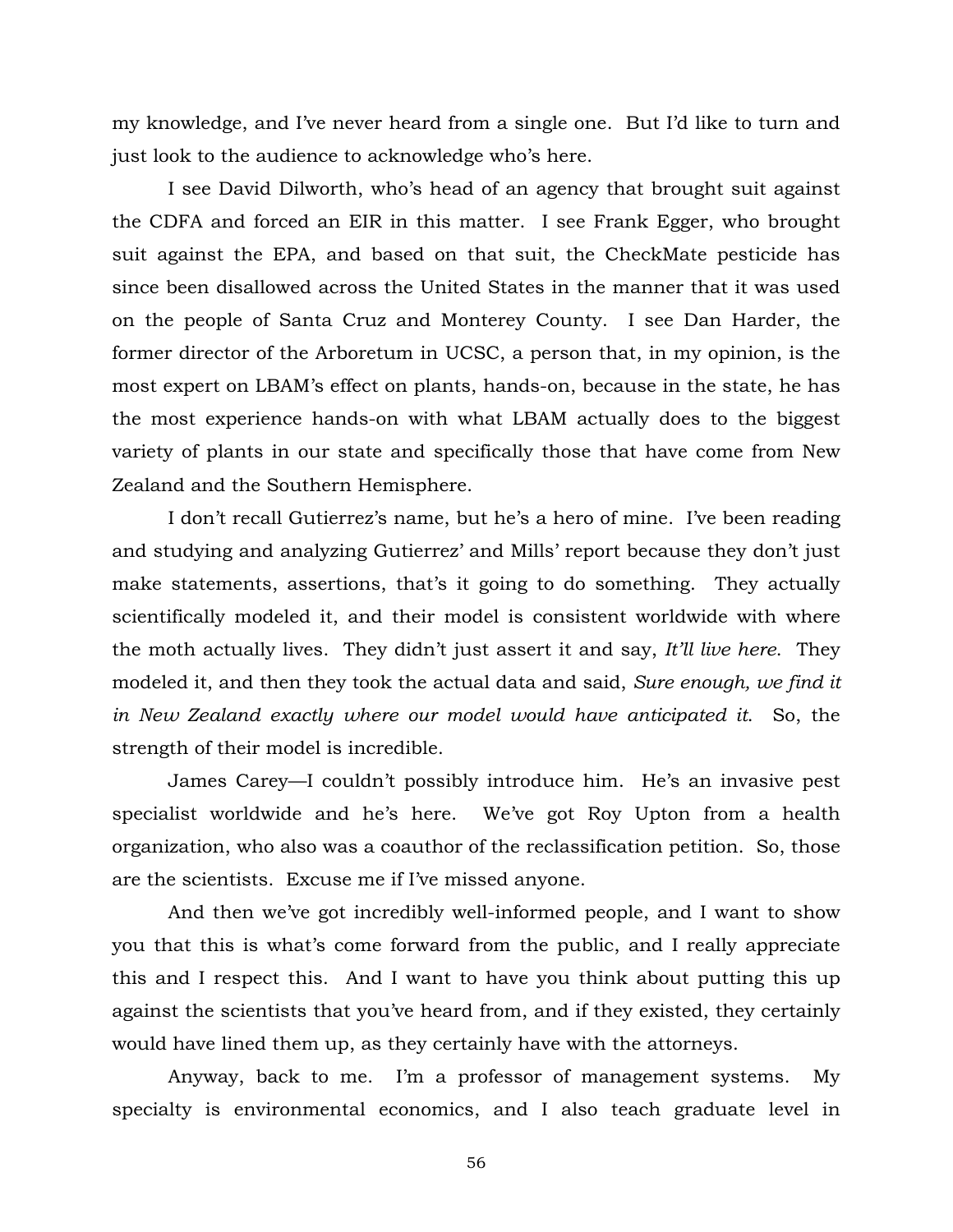statistics. So, I have expertise in differentiating and recognizing situations that are probabilistic versus ones that are causation. Anyway, it's my opinion, given that I have so much experience in management systems, that I see this program as something the CDFA wants to do, totally unrelated to the light brown apple moth. No matter what the changes are and circumstances, no matter how the objective changes, no matter what changes, the program goes forward regardless. And that's been the condition since we heard about this moth in 2007.

 I had a prepared talk, but rather than that, I want to say that since 2007, when I first heard about this moth, there has been misinformation delivered by the secretary of the CDFA on TV news, by the public relations director Steve Lyle in the papers, and more recently by John Connell, who they've since retired.

 But as an example, a practical example—it may not be as clean and as swift—but I want to talk about specific misinformation that's been delivered to you today in this room.

 Crop damage. I've got the official Environmental Impact Report document here. And let's remember that the CDFA has reported crop damage since 2007 in community meetings, through the press, in their own press releases, and recently, if you've heard about berry damage. I'm going to read to you from the draft EIR, and remember, the draft is not an addition that got changed. The draft and the final EIR are what composes the PEIR, which is the Program Environmental Impact Report. Those two documents are it. The draft has most of the substance. The final has the comments to the public and the few changes that they may have made.

 On Chapter 3, page 320, it says (quote), "No direct crop damages have been experienced to date in areas subject to existing infestation." That contradicts—this is a July 31, 2009, document. This document contradicts every claim of damage, CDFA. Since this document, CDFA has again claimed damage, and it goes through the press, and it's repeated by good people, innocent.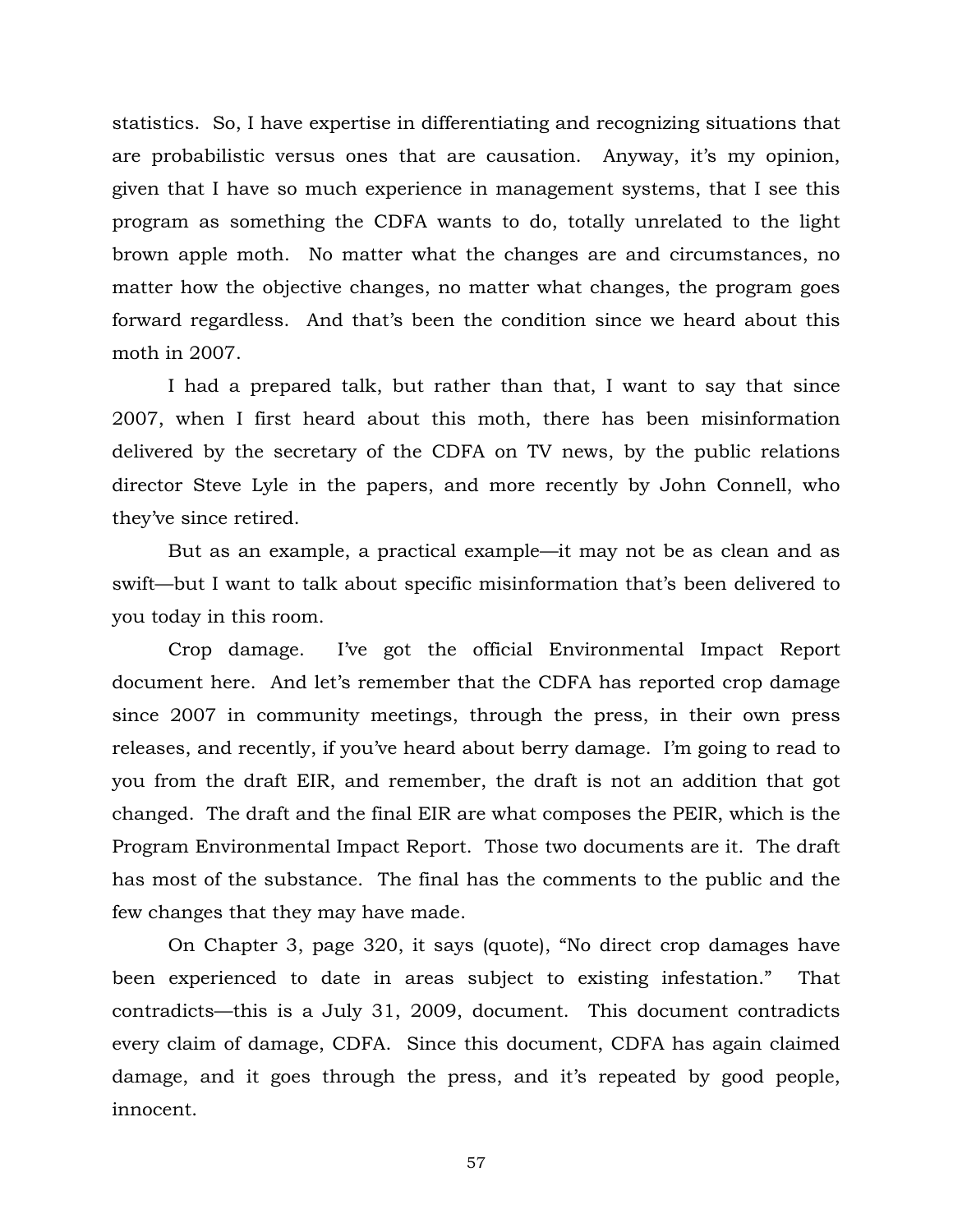As of yesterday, I contacted the infested areas—San Francisco—no documentation of damage at the ag commissioner's office in San Francisco. Approximately eight days ago, no documentation of damage in the Santa Cruz office. And these are the places where the damage has been consistently claimed.

 Today you heard since development of SIT they can now do things. I want to bring to your attention that is misinformation. There has never been a single interference of mating of LBAM through SIT. SIT is still in the R&D stage. SIT is far from a stage that it can perform in this program, and if you were to talk to any of the distinguished scientists in the room, they would tell you approximately that LBAM is about the last candidate for SIT because of the nature of its biology. Very approximately, the condition of irradiating these moths is making them almost dysfunctional, let alone the thought that they could challenge wild moths in mating.

 Expansion of LBAM was spoken today by the CDFA. That is an absolute assertion. There is absolutely no proof, no documentation, no basis that LBAM has expanded. Have they caught more? Of course they have, and of course, that's been because of the—could be because of the variation in the traps and the location of those traps. So, I want to make sure that we don't leave this room today thinking LBAM is expanding. That's absolutely unproven.

 Something about conviction of the CDFA: *eradication has been mandatory; it's essential we eradicate*, up until a few days ago. And for the timing, the draft EIR said, *Eradication is mandatory*. The final EIR said, *Eradication is our goal*. And a few days ago, APHIS—which is the agency of the USDA that is driving this program—came out finally and said, *Eradication is no longer feasible*, which James Carey has said and these other scientists three years ago.

 So, we heard today, and hear, that *Okay, so we're going to control and suppress*, etc., etc. But I remember just days ago the technical working group said, *Eradicating is essential*. We've gotten messages from people in the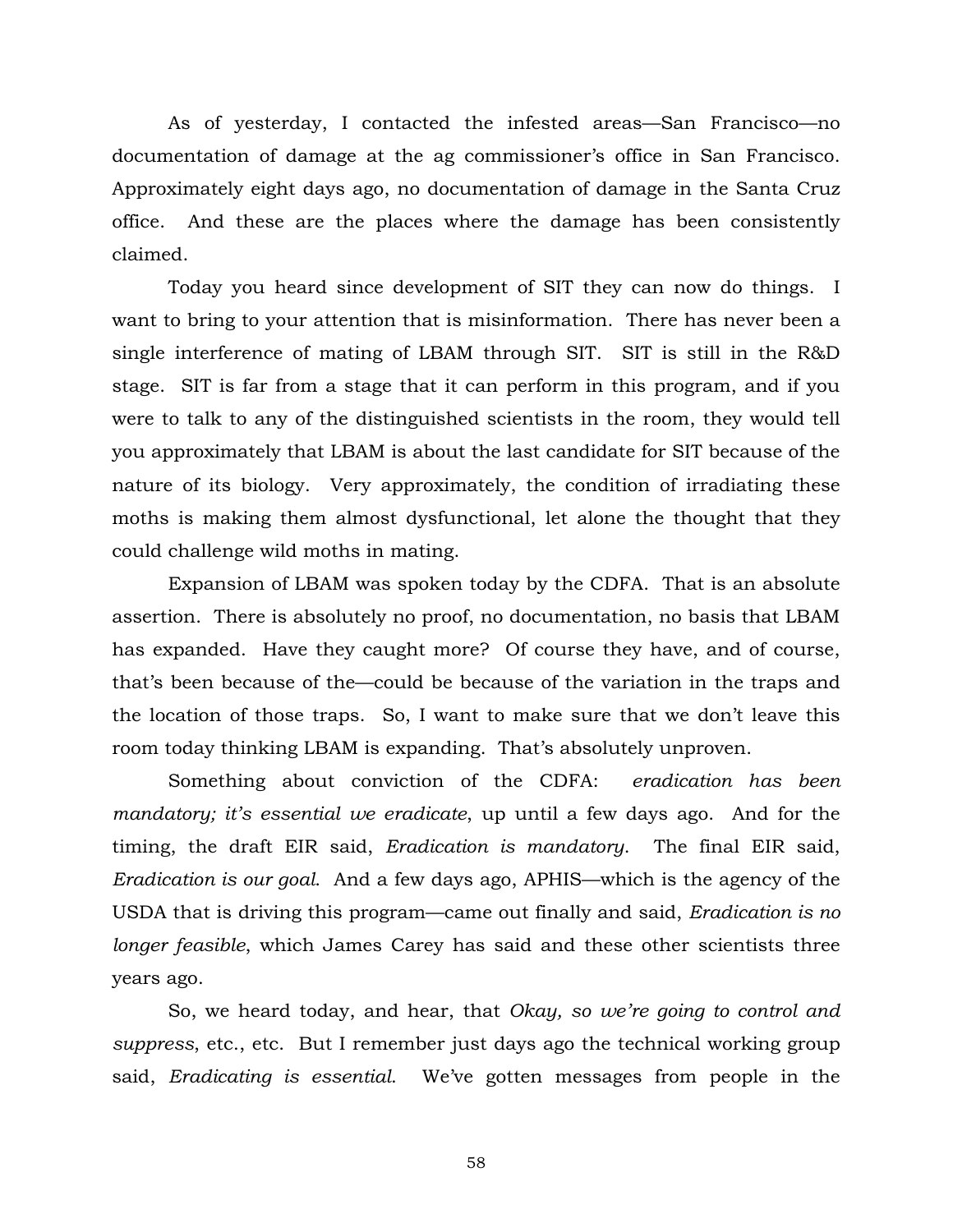technical working group: they've never said that. They said something to the effect that, *Under the conditions that if the moth was just at the shore, right near the port, we could go and stop it right now*. But conditions were never that when we found them. But notice that CDFA gave up eradication without even a flinch. So, think about their conviction for any of the things that they've told you in this chambers that's so important to move on immediately.

 We heard in this room today: How did this thing spread? *Natural*, they said, *was slow*. I would ask James Carey to add or correct me in any of this: that's exactly the way these moths move. Some of these moths are generally known to only move 100 feet in a lifetime. So, they've delivered that science that we know—it moves slowly—but then, what have they said?: *Modern transportation is responsible for this whole expansion of taking over of California by LBAM*. That's not even a good science fiction movie. I mean, you think about it yourself. And first off, I couldn't say "yes" or "no." It's an assertion that has no basis in science. They have no actual documentation of these moths being moved in trucks or trains or airplanes.

 Statutory versus substance. Every time we corner them on the science, they immediately move to the statutory regulations; that they're doing this because USDA is asking. So, they flip-flop back and forth: *Oh, now it's USDA*. Is it the science? *Well, well. . .* So, we notice it goes back and forth.

 There was a comment today by John, the lawyer for CDFA, I believe—I don't recall his last name. He said the public is invited back into the EIR process. I submitted 96 pages of questions to the EIR, to the draft EIR, and I can't recognize a single answer to one of my questions in the response to the EIR that CDFA included in the final EIR. Most all of my questions were grouped into a group question. I tried; I gave it my best effort. I couldn't pull the answer to my questions out of the group questions in the way they fabricated the answers.

 John also said an aerial spray of pheromone. I want to clarify that for this hearing room. The dictionary defines pheromone as: a substance emitted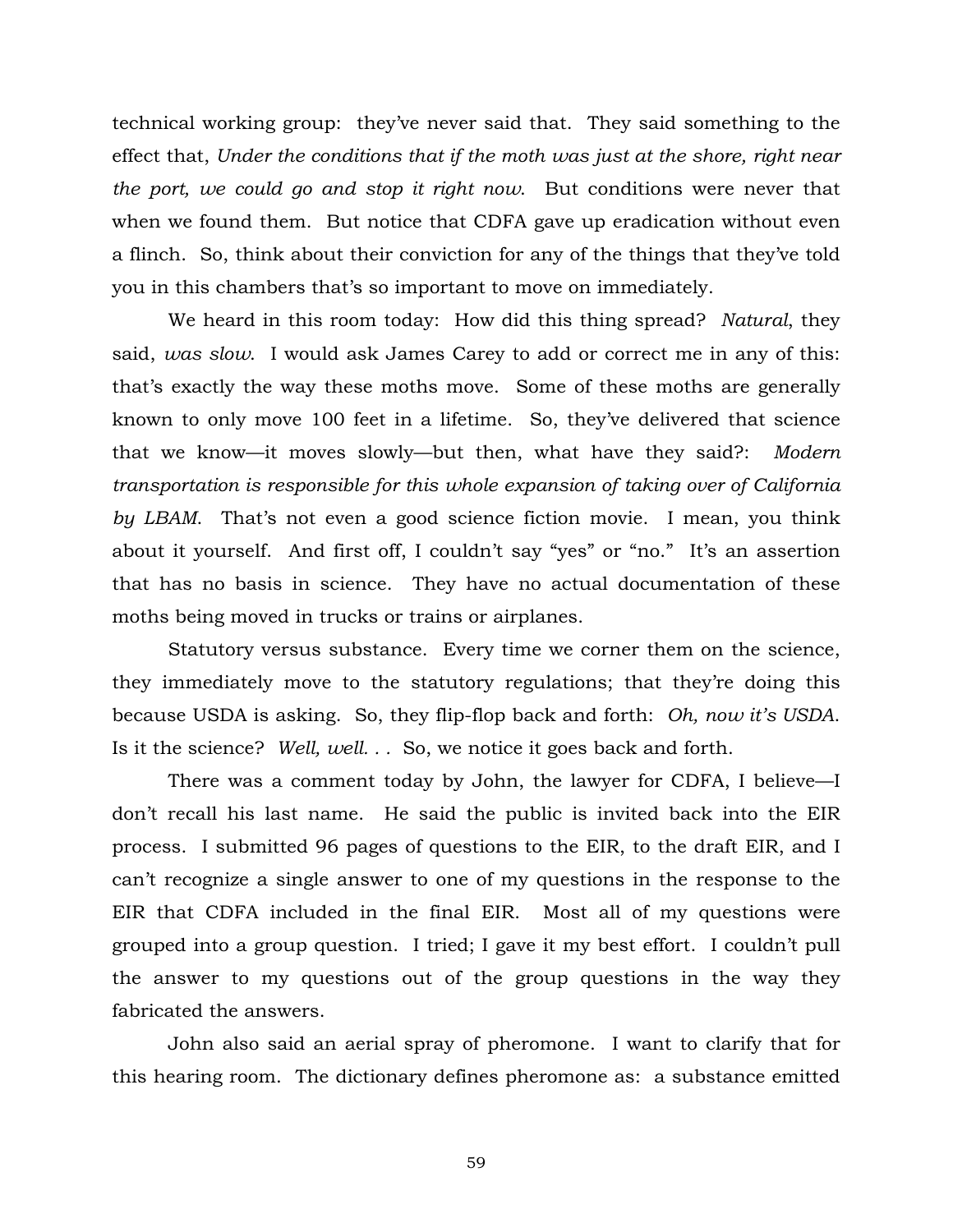by an insect. There is not a single drop, nor has there ever been a single drop in any of the pesticides that CDFA used to spray, or that they intend to use on twist ties, or any other application. It is a synthesized chemical that has a similar attribute to attract moths. They choose to call it "pheromone," and it's attached with a huge number of other chemicals that we don't know. Well, then they'll say, *Well, it's a synthesized pheromone*. A pheromone is a chemical emitted by an insect. Theirs is not, not a single drop.

 And by the way, in that aerial spray, if you think, "What's the big deal, synthetic or not?" the synthetic chemical they use and call "pheromone," is not sufficient to fool the moth. The concentration that was in the air in Santa Cruz was approximately one million times greater than people would ever come in contact that were in proximity to light brown apple moth. And thanks to Dennis Knepp, another citizen who is a Ph.D. scientist in the Monterey area, to go into CDFA records, finally pull that out, and deliver that to a very small number of people, because it's hard to understand in the general media.

 There was a statement today here that 500 million crops are at risk annually. Jerry Powell, a retired UC Berkeley entomologist, first discovered the moth in his backyard in 2006, not in 2007 that CDFA continues to say. CDFA confirmed it in 2007. Now, think about this, about the probability and the statistics. Jerry is probably the only one in the state, being a micro moth specialist, who lived in the Southern Hemisphere. I don't think back in 2006 another entomologist would have recognized the difference between an LBAM and an orange tortrix, which most people still can't identify, but because he lived in the Southern Hemisphere, he suspected it. Did he find one? No. On two separate occasions, Jerry found one each in his backyard. So, think about the probability. Did LBAM arrive in 2006? The chances of that are the same, approximately, as an individual winning the main California lottery two times during the same year. So, in other words, even within a few years of that, it would still be that approximate probability. So, the reality is that statistically, if LBAM got here just ten years ago, it would be an incredible coincidence! One in tens of tens of thousands. More realistically, it looks like 30, 40, 50 years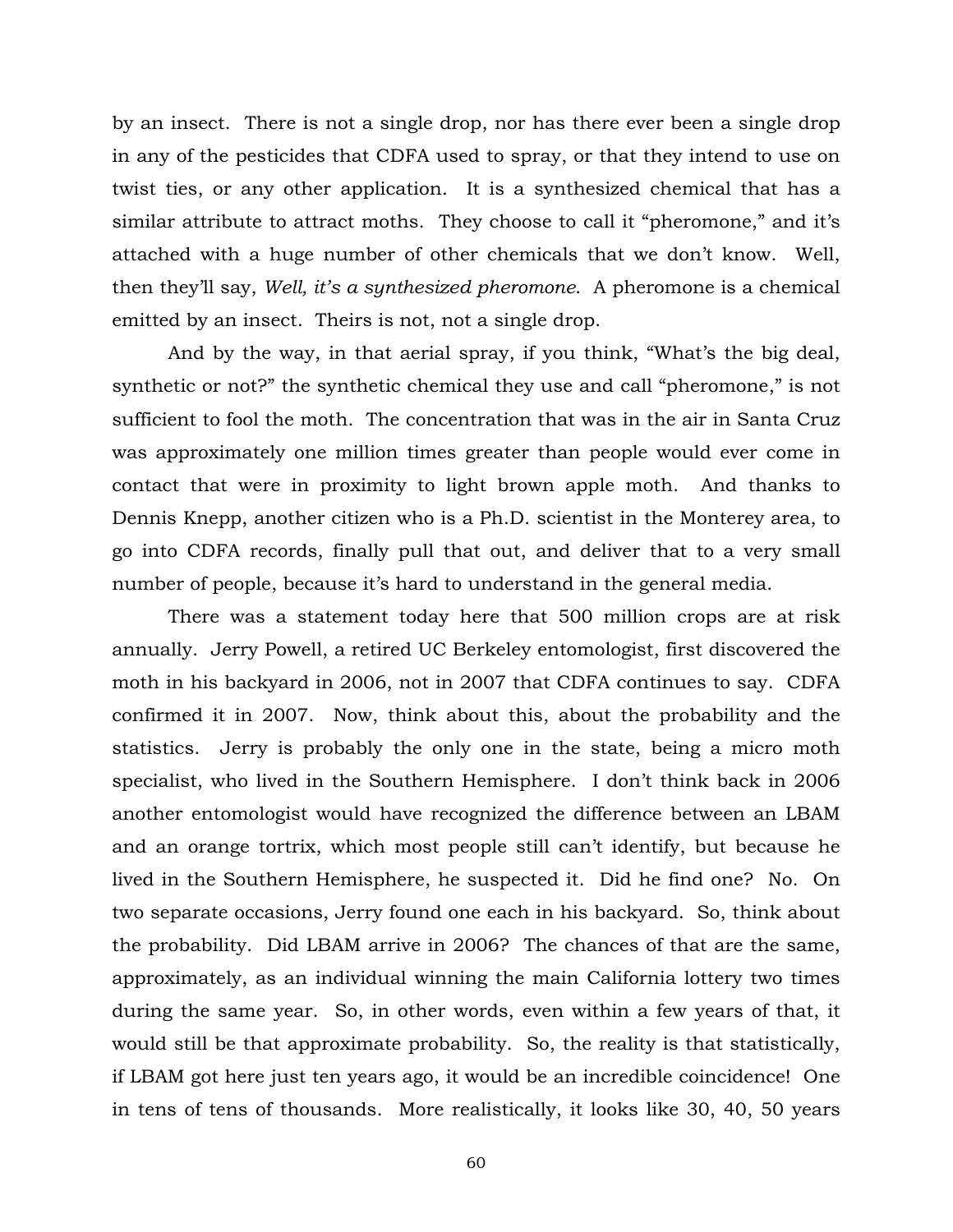statistically, and that coincides exactly with the statement that James Carey, with his expert opinion, says: it looks like that approximately. And he's encouraged the CDFA to do some significant analysis, but of course, they never did. They just criticized Jim for *Where's your paper?* when he was trying to encourage them to get on the right foot on this.

 Today it was mentioned the EIR was started before the court case. You saw what conviction they had with that. They fought the judge not to do the EIR. So, let's put that on the record.

 And by the way, it's the certification document that claims that they will do no aerial spray. The final EIR and the draft EIR, which is the full—you know, the Program Environmental Impact Report (PEIR)—still contains "aerial spray." So, it's only in the last few days that they've actually dropped this, since APHIS said it's not feasible to eradicate.

I'm almost there.

 Today it was referenced that OEHHA—is it possible to read what was said in the record for something that CDFA said, or is that too troublesome now? Could that be read here?

**SENATOR FLOREZ:** Just so you know—I mean, the purpose of the hearing and public comment—or the purpose of the hearing in general is to build a transcript. So, go ahead. And I say that with affection. So, go ahead.

 **MR. CHASE:** I forget the fellow's name from CDFA. What's the fellow that was up here?

 **SENATOR FLOREZ:** Mr. Leavitt.

 **MR. CHASE:** Yeah, Leavitt. Leavitt said something to the effect that OEHHA found either that there was no connection between the spray and illnesses reported or that the spray had not caused the illness. Can we read that back to see what he actually said? Can we read that in the record?

 **SENATOR FLOREZ:** We don't have it here.

 **MR. CHASE:** Okay. I'll go forward either way.

 **SENATOR FLOREZ:** Why don't you give us your interpretation of it, okay?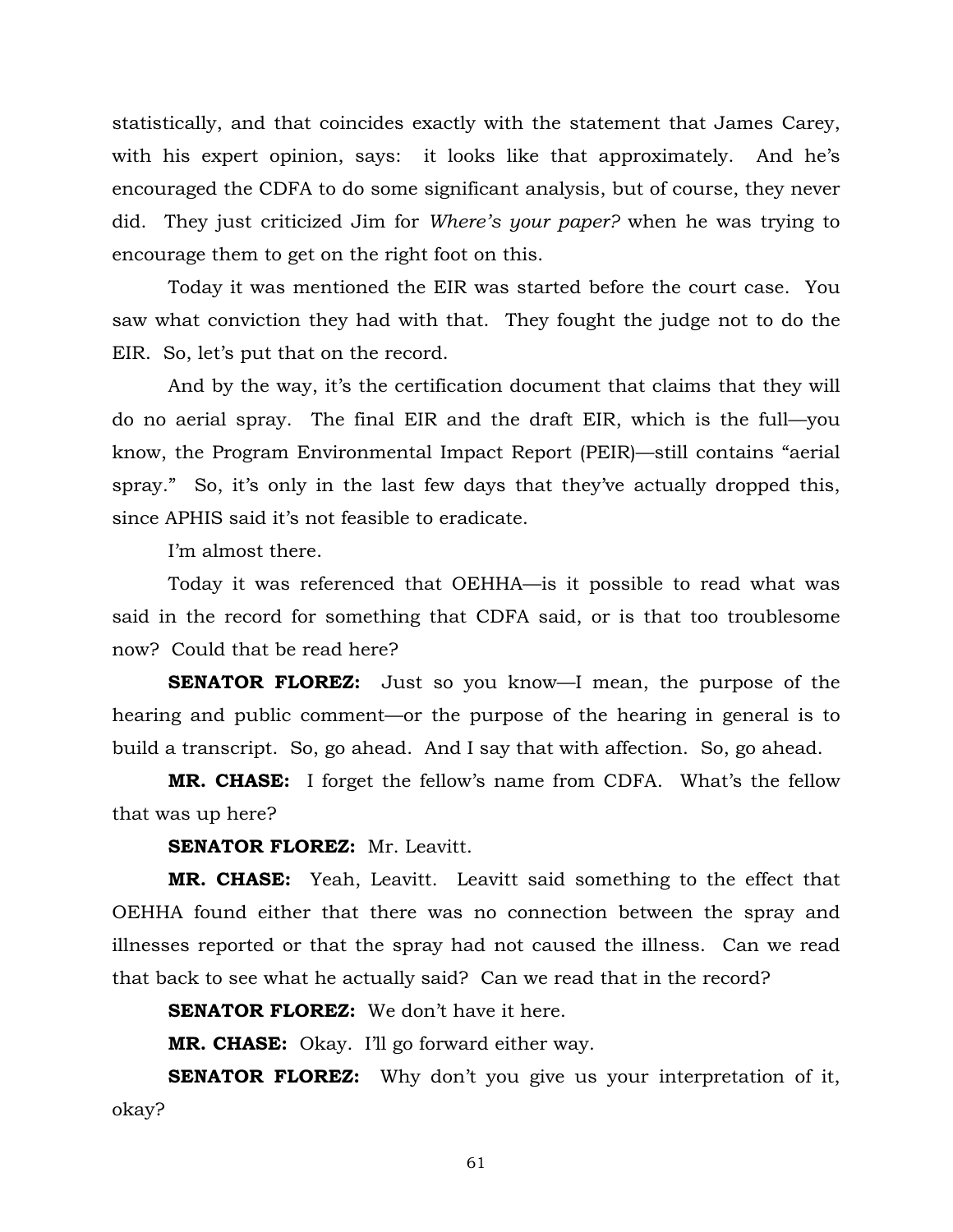**MR. CHASE:** Yeah, I will. Whether he said it wasn't the cause, or OEHHA said it wasn't the cause, or that there was no connection, I'd like to read what OEHHA actually said. I've got the document here.

 Quote: "Our review of the symptoms reports received following the aerial applications was unable to conclusively determine whether or not there was a link between the spraying and the symptoms reported."

 There's also been previous statements of nontoxic of these substances. I'd like to read this to you. This is from OEHHA again and also a joint report from DPR as well—Department of Pesticide Regulation. On page 2 of their October 31, 2007, report—I believe it was released to the public on November 18th, approximately—the lepidopteran pheromone, that they call "pheromone," a Category 3 toxin. And for the record, Category 1 is the most toxic toxin. That would be hazmat suit; you know, fall over and die without it. Category 4 is the lowest category of toxicities; it's a Level 3 toxin. They sprayed that on the people and children of Santa Cruz and Monterey counties. And for clarification, when a woman, or a parent—I usually think of the mother, so I say "a woman"—when they go talk about protecting their child and nontoxic substance, that is not a Level 4 toxin. Nontoxic substances are outside the range of toxic substances 1 to 4. Well outside.

 I've mentioned CDFA has always relied on experts that have never come forward or ever even been identified. We've requested them over three years now.

 And what I'll ask finally, and I ask from this committee—earlier, Senator, you said that this committee has the jurisdiction over this agency and over this program. I sincerely ask that you literally stop this program. You use any routine measures or extraordinary measures that you have to stop this program. We used to call it "eradication program," now we call it differently.

 I understand future policies is a great thing to focus on, and hopefully in the future we will, but to protect the people of California and to set a precedent against this inappropriate behavior, if nothing else, and to protect the people, stop this program.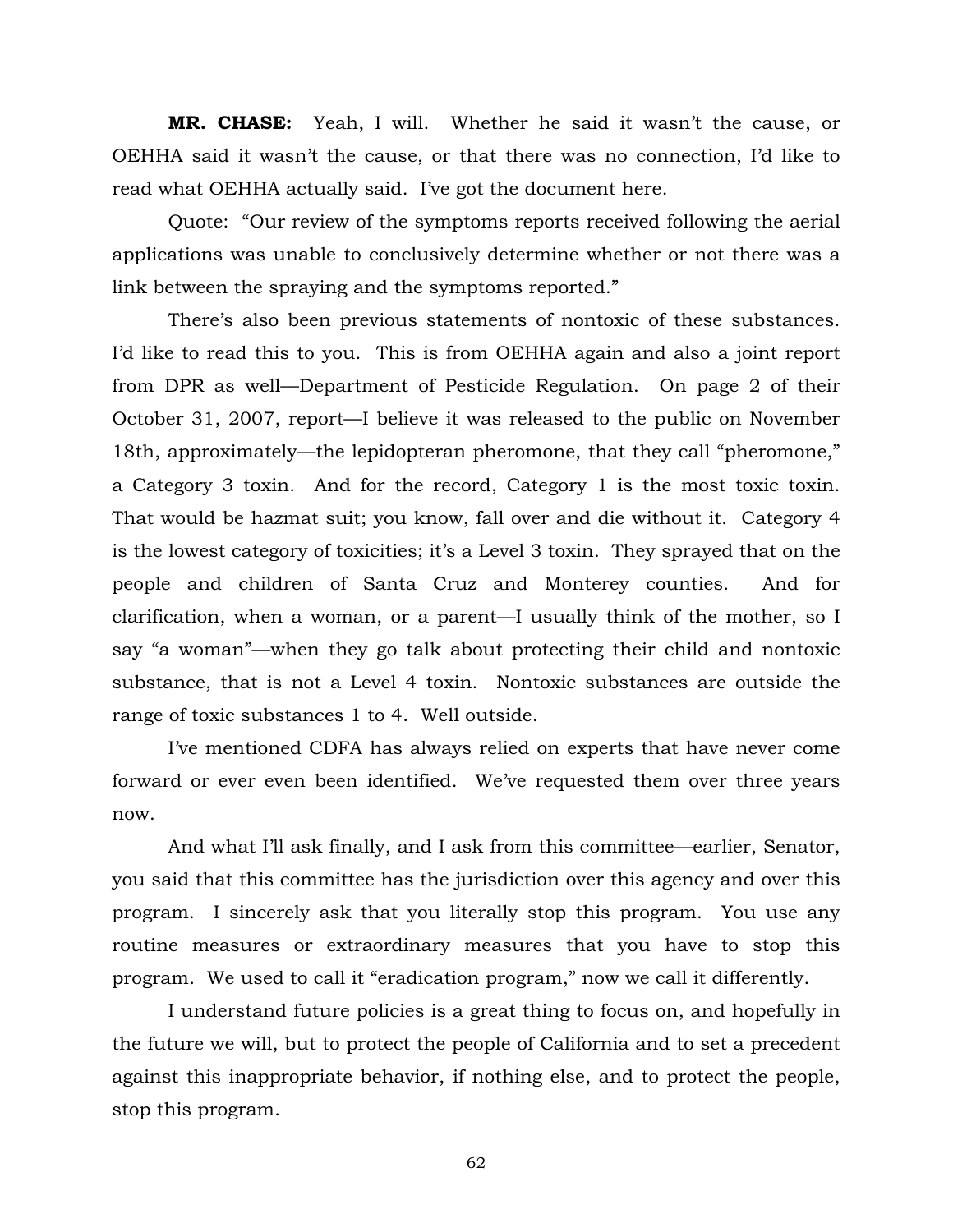Thank you very much.

**SENATOR FLOREZ:** Thank you very much.

Thank you.

 **MR. STACY CARLSEN:** Stacy Carlsen, Marin County agricultural commissioner. Thanks for the opportunity to speak to you.

 Without regressing, but moving forward, I would suggest that in looking down into the future, that emphasis be placed on looking at risk assessment for pests, or pest, on the horizon that we'll likely face. And I think this would have to be a collaborative effort with National Academy of Science, USDA, CDFA. University of California/California State University system, in general, could contribute a lot to developing risk assessments just in a broad-brush way. I've been doing this work for over 30 years. Biological control of our pests that have been introduced has been a popular end product of control programs and as a result has been largely accepted.

 One of the hurdles we have, though, is that introduction of biological control agents are largely restricted due to the science of potential impact to agricultural crops. Now, that's an important assessment to make. So, it's not just this arbitrary bring in biocontrol agents. But, we have an opportunity here to take a look at what agencies are doing this kind of work. The premier agency is USDA and various universities, and they need to have funding support to be able to identify what those insects are, or the activities, and do the foreign exploration so they can bring them in, work them through quarantine systems so they're eligible for use, or understand them better.

 Certainly, a center for biological control, which has been discussed for many years, has been discussed to be housed or placed at the University of California at Davis. If you look at the history of IPM programs—virtually never got off the ground. There were several legislative acts that supported sustainability, agricultural pesticide reduction acts—I could go on—and never received appropriate funding to lift those off the ground. And then, when we have these problems, everybody relies on "that's the model we want to follow."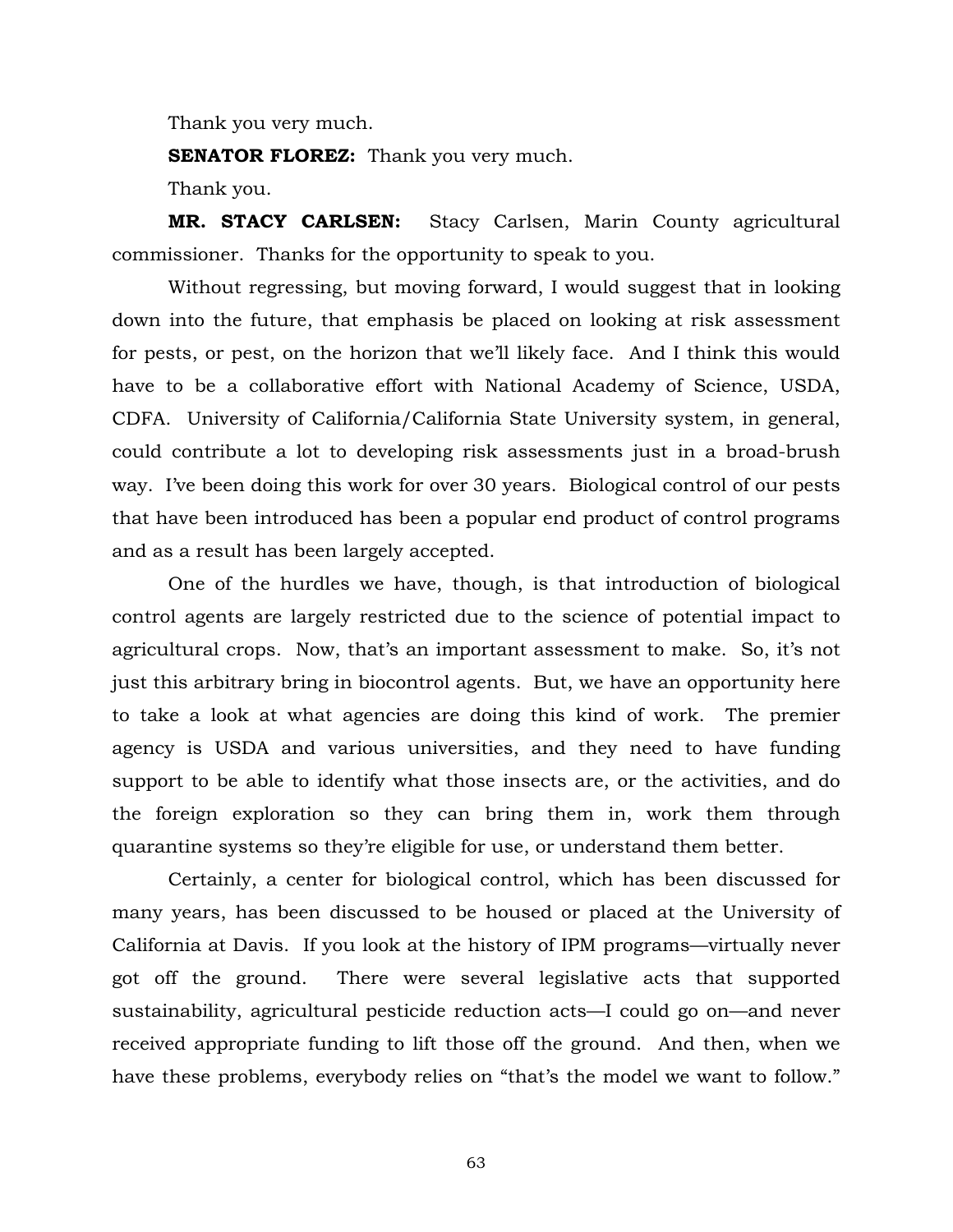But in fact, those models don't exist because we don't have the appropriate infrastructure to carry those activities out.

 So, I would suggest strongly that those issues be readdressed and not left off the table in this discussion. Everybody wants results, but nobody wants to step up and identify how you would accomplish those. So, I recommend that you take a look at that center for biological control, the coordination and cooperation efforts that could be enhanced by international discussion on this topic, and then with the idea of making those resources available to take care of these problems when you have them.

So, thank you.

## **SENATOR FLOREZ:** Great. Thank you.

**MS. TAMMY DAVIS:** Thanks for your patience, and I really appreciate this opportunity to be here and to speak. My name is Tammy Davis, and I work with an organic farm and nonprofit that researches biodiversity called the Regenerative Design Institute. I just wanted to speak for exactly what he was saying was the research and development that's happening: how can we get off of the track of the war against insects and learn how to operate in harmony with nature and support the diversity that nature supports?

 We're learning to farm with a polyculture and many different crops that attract beneficial insects, and I believe that supporting a natural balance in our farming techniques will really eradicate programs, like LBAM eradication.

 I would like to just say that, you know, we're really working hard. We don't want to be overhead sprayed against our will when we're here experimenting on how can we grow these important foods for the population, without being interrupted with chemical sprays or some of the methods that are being enforced on farmers.

 Also, the farmers are so struggling already to make it financially. I really want to support organic farming, and so, I think that we just need to look at all the different ways that we're experimenting, that we can fund further these kinds of experiments. Also, just really look at what it is we're protecting: our food source, our food supply. And what is the big picture? We're protecting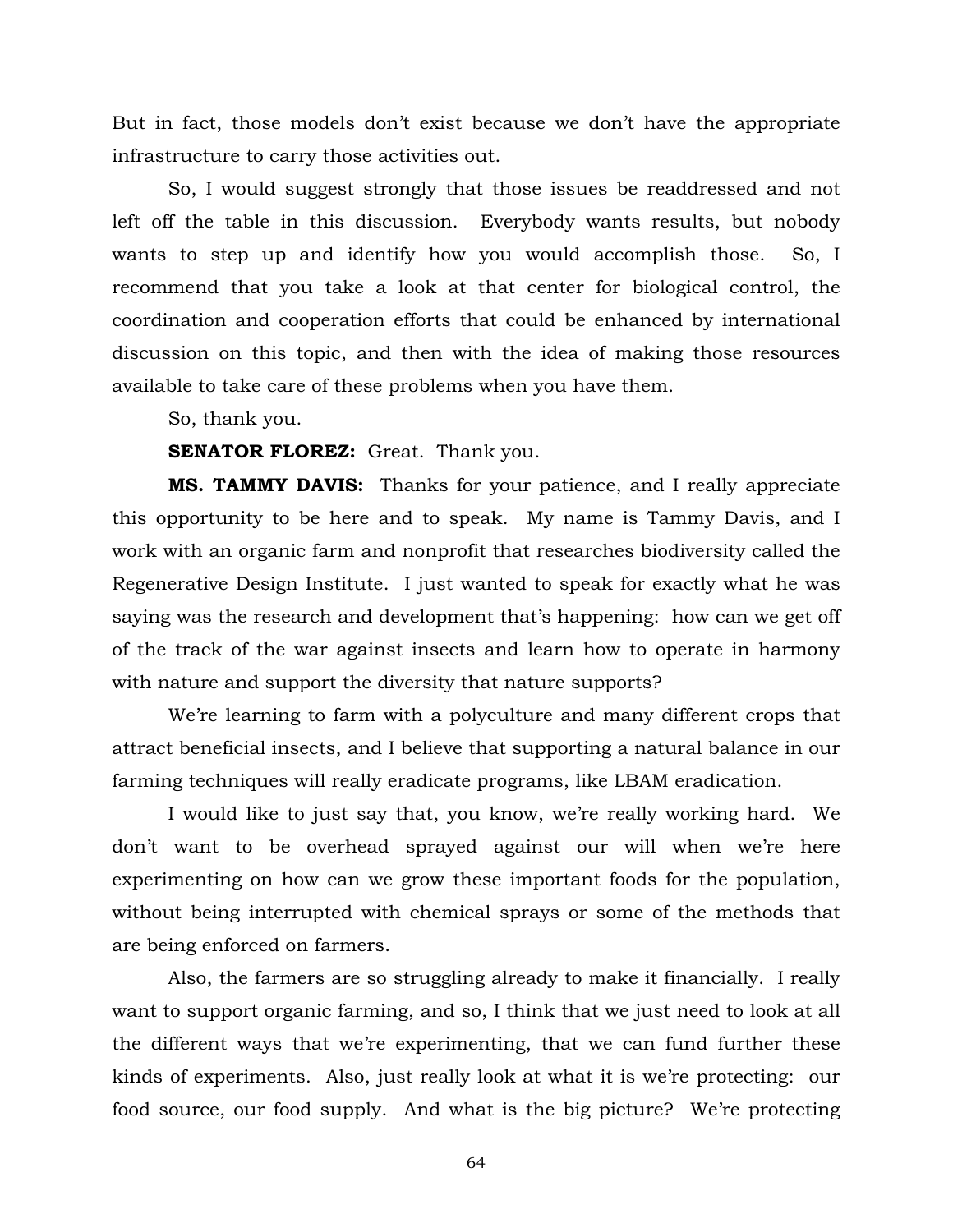our food supply by forcing farmers to spray poison on our land, and I think that's a big mistake.

So, I really appreciate your support and the testimony here today.

Thank you.

 **MS. BARBARA DEUTSCH:** I'm Barbara Deutsch, and I'm very grateful I attended this hearing and heard all of these comments.

 It alarms me to think of biological control, especially a center for it, considering when I hear that people are afraid that a moth, that there's no evidence ever harmed anything, might harm redwoods, and I think about how the redwoods have disappeared. And then I hear how the goal of this program is to make it possible to keep shipping products worldwide, but the reason that the moth is a danger is because of modern transportation. There are a lot of contradictions that it seems to me it would be good for us to look more closely at, including the language we use about insects. I would like to recommend to those who are working to resolve these contradictions that they read Edmund Russell's *War and Nature*, which carries on the work of Rachel Carson and shows how, since we have been able to get engines into the air, we have, more and more, viewed insects as enemies and enemies as insects.

 One predator of insects, especially of caterpillars, that has not been mentioned today are songbirds. I garden for butterflies, and anyone who gardens for butterflies will tell you that the problem is you don't have caterpillars, because if you garden for butterflies, your garden is full of songbirds, and they have to have the caterpillars to form the eggshells and they have to have the caterpillars, many of them, to feed the young. And it may be, with the environmental destruction that our species is so good at, we're going to be grateful for caterpillars of almost any species if we do what Peter Steinhart has recommended we do. He said, "If we are intelligent tinkerers, the first thing we will do is to keep among us whatever species of songbirds are still present." I brought some photographs of songbirds in our apple tree, and I thought I would just let you look at them.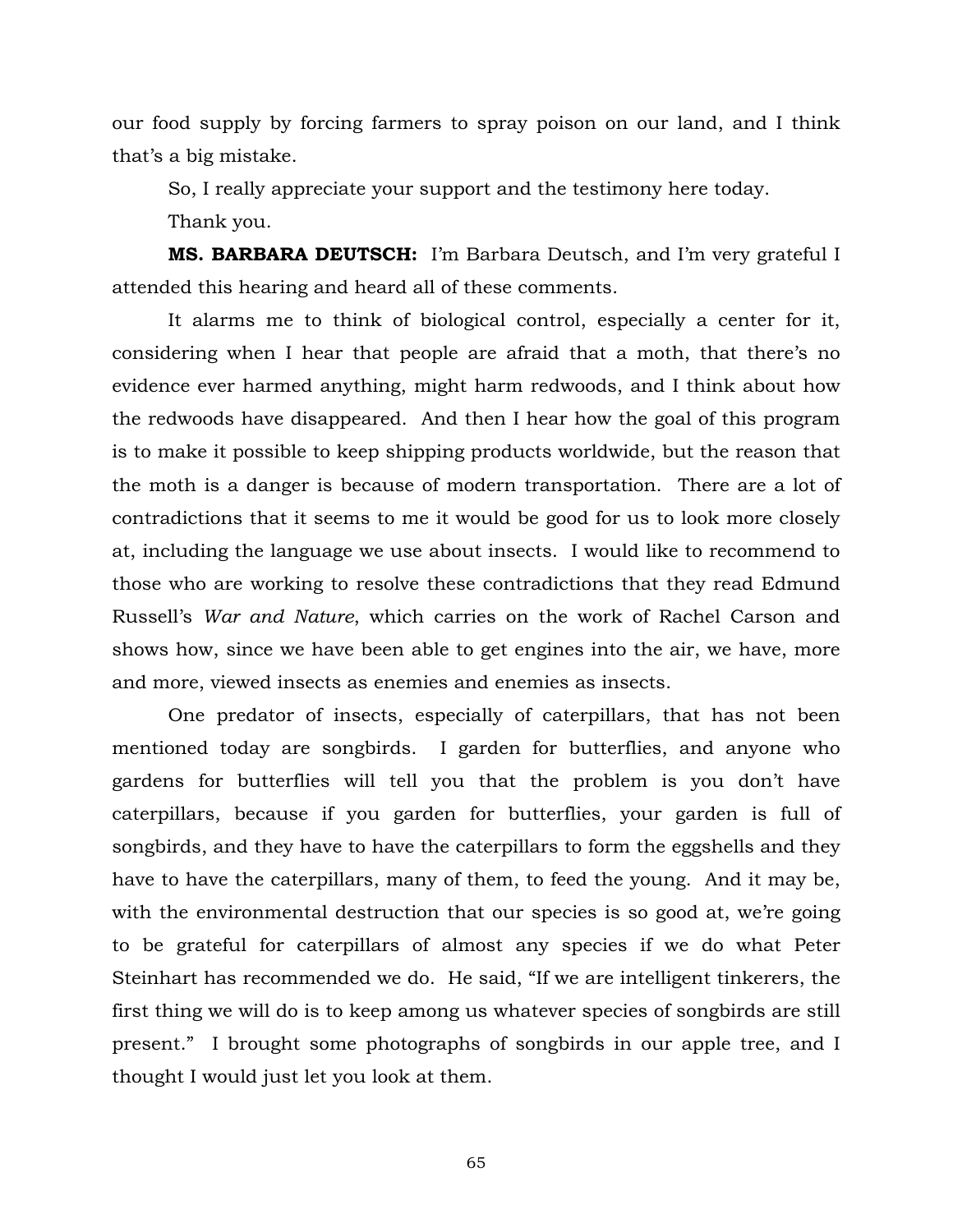I wanted to make a recommendation, on no scientific basis, but on the basis of having spent a little time on a farm where horses were an essential part of the workforce when I was a girl. And I think farmers, if they are brought into the decision making, which it seems to me is the only way to do it right, would be open to the suggestion that caterpillars be encouraged and there be hedge rows; and they work with the project that Wes Jackson and Wendell Berry are advocating of the 50-year farm bill; and we develop, as food sources, perennial plants that are natural in California. Because when you have all your crops from Europe and other places, of course the associates of those plants are going to be here, and instead of managing and eradicating— James O. Luken is the one who said, "'Invasive' is not a scientific term, 'pest' is not a scientific term." These are words that have psychological coloration.

 If you change back from the ethic of eradication, that he says we went to without a discussion, to the ethic of conservation, then it seems to me you'll be creating a center for biological diversity, which would protect us, a very new species compared to moths and butterflies which are over 100 million years in existence. It would protect us much better than the programs that are underway at the moment.

**SENATOR FLOREZ:** Thank you.

Anyone else?

**MS. YANNIK PHILLIPS:** Hello, Senator Florez. Thank you very much for holding this hearing. My name is Yannik Phillips. I've written my comment—I think probably rewritten it about five times, but great testimony today from everybody and the panelists.

 Again, my name is Yannik Phillips. I'm a third generation Californian, and my grandparents farmed citrus in San Diego. So, I greatly appreciate Erin coming up today from the San Diego area and testifying.

 In the fall of 2009, I began to work with California farmers and growers and business people after hearing concerns from those farmers on the LBAM program, not the moth. So together, in an effort to get sign-ons to a letter, which asked that the LBAM program quarantines be ended, the funding for the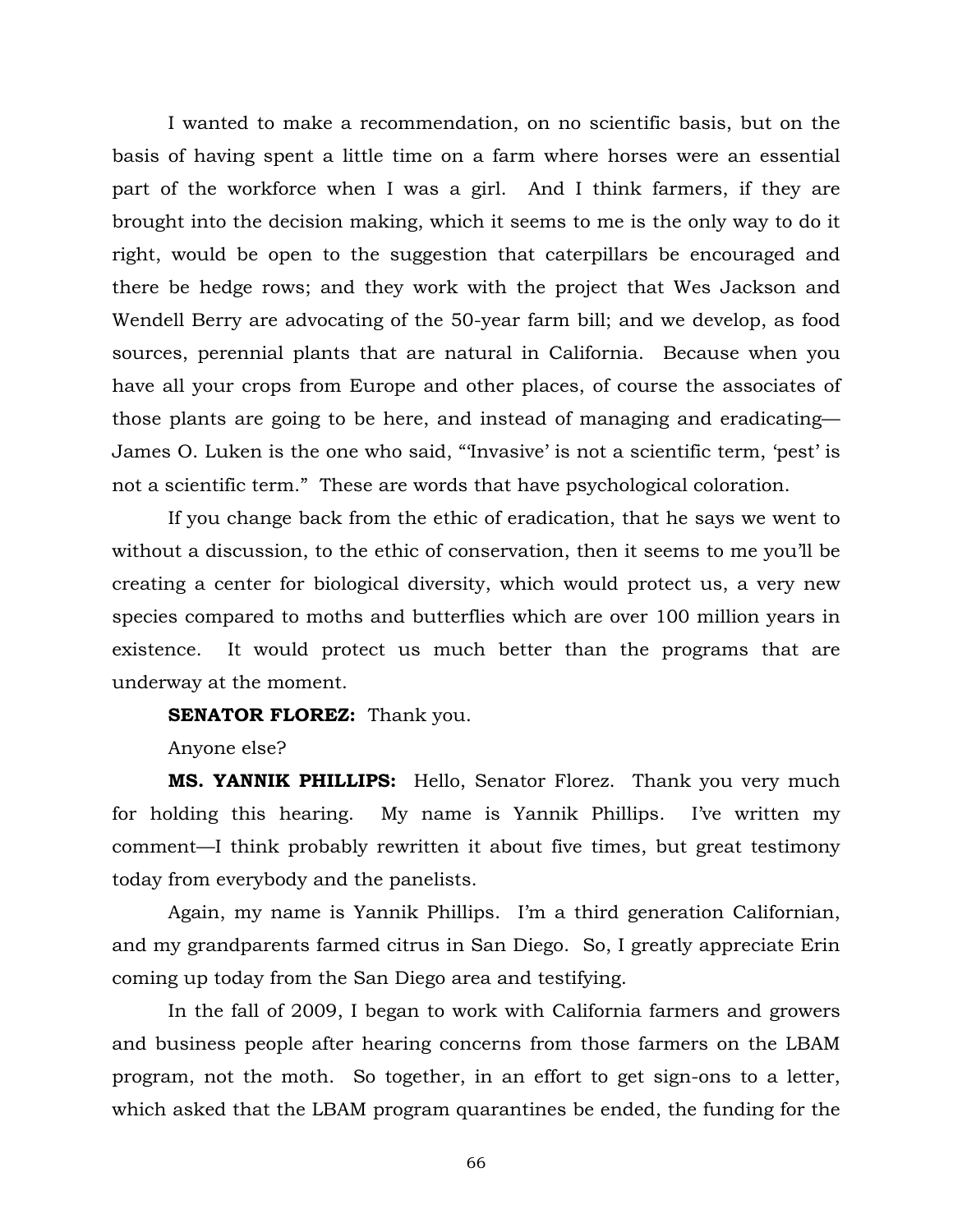program be cut, and the moth itself be reclassified—I wanted to read part—I'm not going to read the whole thing because I know it's been a long meeting—but I wanted to read parts of it.

 This is basically an excerpt of the Farmers Press Release: "Together, farmers, growers, nursery owners, plant wholesalers, produce distributors, restaurant owners, and business proprietors from around California have signed a letter asking that the light brown apple moth eradication program be ended, along with its quarantines, and that the classification of the moth be changed from a Class A (serious pest) to Class C (of minor concern)."

 Farm Bureau member and conventional apple grower Dave Hale, from Sonoma County, says, "The current program accomplishes nothing except more paperwork for farmers." Signatories from Sonoma Valley to the Yolo County, to the Monterey Bay area, to Fresno want the program ended because it wastes taxpayer dollars and its quarantines hurt local producers. The economic damage from LBAM has stemmed solely from these government mandated sanctions and not from the insect itself.

 Peggy Da Silva, of Veritable Vegetables from San Francisco, the oldest distributor of organic produce in the United States, says that, "For more than 35 years, our company has supported farmers who approach pest problems in ecologically sound ways." Many smaller, independent farmers have been hurt by regulations that do not respect the great skill farmers have in managing their farms, producing healthy crops, and contributing to our state's economy.

 The LBAM eradication program with its zero tolerance policy has meant that a single potential sighting of LBAM in a field or nursery can shut down an entire operation for weeks.

 Former California Farm Bureau Federation president Doug Mosebar has said that, "Trading restrictions pose a particular burden for organic farmers and for small-scale farms." And he's absolutely right on that.

 Almost 100 conventional and organic farms and nurseries, both large and small, have signed the letter, and an equal number of business supporters of the farmers have also signed on. I'm submitting for the record the two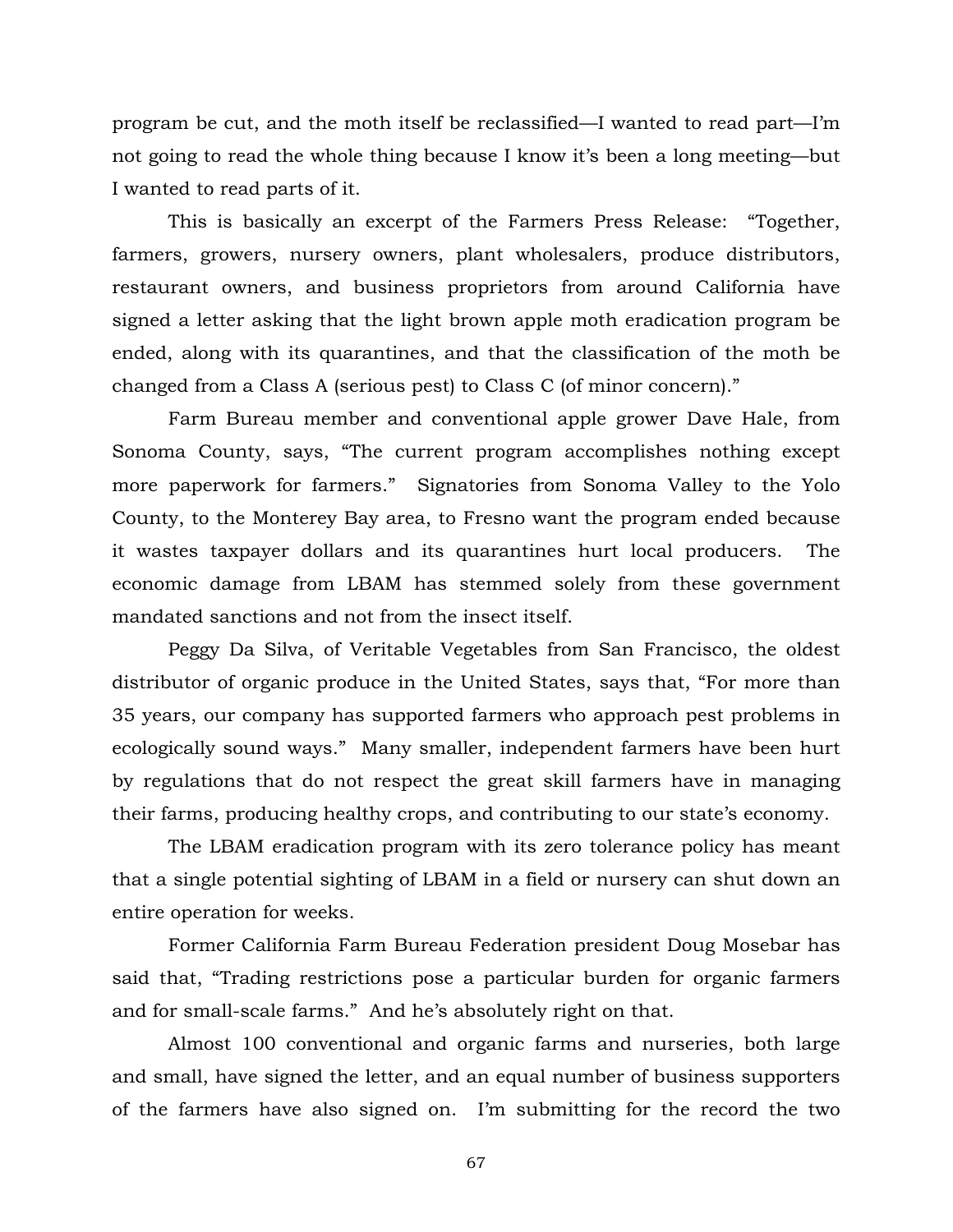separate blank letters mentioned. Originally, all the names of the farmers were going to be released to the CDFA and USDA, Secretary Kawamura and Vilsack, but after much concern and fear from the farmers that were signing on, the decision to keep their names confidential was chosen. But I did bring the signatures with me as proof. You're happy to go through it. It's the witness here, so a hundred farmers are here today on paper.

 I find this really a tragedy that our farmers so clearly are scared of CDFA. I collected a lot of these signatures individually from farmers, excruciatingly, painfully slow, but I got to hear their story one by one. As a Californian, as somebody whose grandparents farmed, this is really so scandalous.

 So, if I kind of understand this well, our tax dollars go to an agency that is supposed to be supportive of farmers, but it has become clear that farmers are terrified of this agency. And in addition, in the urban areas, CDFA, with a warrant, can cross over our private properties and force this program. This is just really truly scandalous. This should be an embarrassment to CDFA and to every Californian who knows these facts.

 Since this press release, that was released on March 8th, more farmers and growers and business people have signed on, and a few who could not attend really wanted me to read their short statement.

 We have Sonoma County Karen Van Kayne, agricultural lender/rancher/ farmer. She says, "This LBAM issue is negatively impacting California's farmers' ability to obtain financing." She lost the selling of a property because of LBAM.

 Napa County world-renowned French Laundry Restaurant: "Our entire restaurant group, which is the French Laundry, Bouchon, Bouchon Bakery, and ad hoc, support our farmers in an effort to reclassify LBAM and lift the quarantines."

 Sonoma County Giorgetto(?) Seed Bank sells seeds nationwide, with the majority of the business occurring in California. They actually are based in Missouri and have moved one of their businesses in California because it's so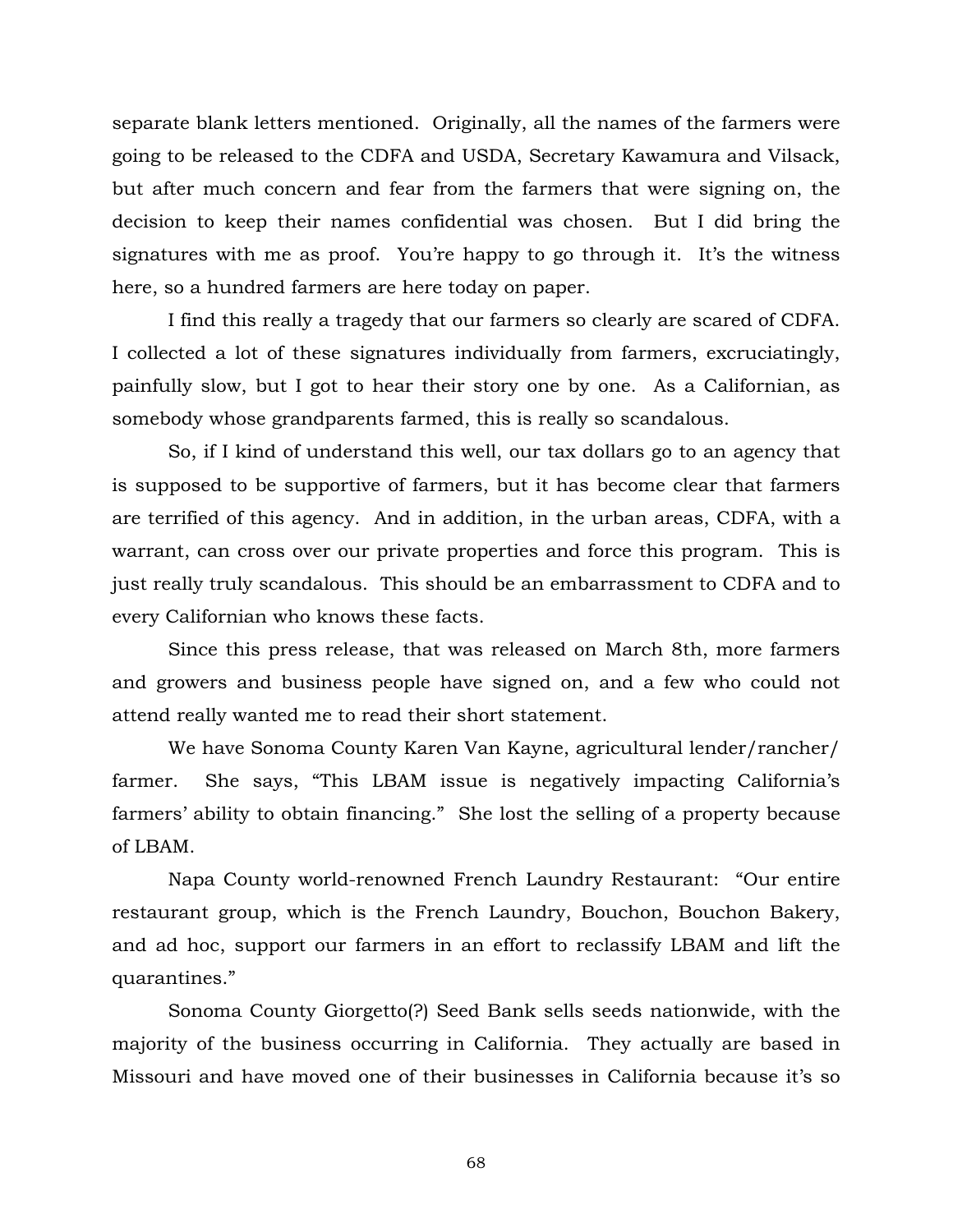heavily supported: "We feel that the LBAM quarantines are hurting not only our California farmers but businesses like us and all taxpayers."

 A Farm Bureau member, quarantined apple grower, who would not give his name, just simply said, "The program doesn't stop the pest, and this costs a lot of money."

And we recently had Alice Waters from Chez Panisse sign on as well.

 We will not stop collecting names until the program is ended. I would like to humbly suggest that if CDFA will not call off the LBAM program once and for all, that this committee, if possible, demand congressional members to hold a hearing. You know, after all the testimony today, it's clear that there does need to be a shift on how insects are dealt with, and a paradigm shift is needed.

So, I thank you very much.

**SENATOR FLOREZ:** Thank you for submitting that. Any more public comment at this time?

**MR. GUTIERREZ:** My name is Andrew Gutierrez. I have just a very brief follow-up.

 It's obvious that the public's against it. There is no scientific evidence that it really is a serious pest. It's going to be a limited distribution. As I recall my first case of dealing with CDFA, they were trying to eradicate a thing called grapeleaf skeletonizer. This was back in 1976. The CDFA people were approaching the California Wine Advisory Board to seek their support to continue an eradication campaign. The map that they showed of all the places they had eradicated this particular pest were red dots on a map of California. It looked like the state of California had measles. What they were doing was not eradication. What they were doing was spot pest control, and it appears that the tactics that they finally have adopted for light brown apple moth is more of the same.

 The science does not support what they're trying to do. If they're only doing control, that means the organism will probably achieve its maximum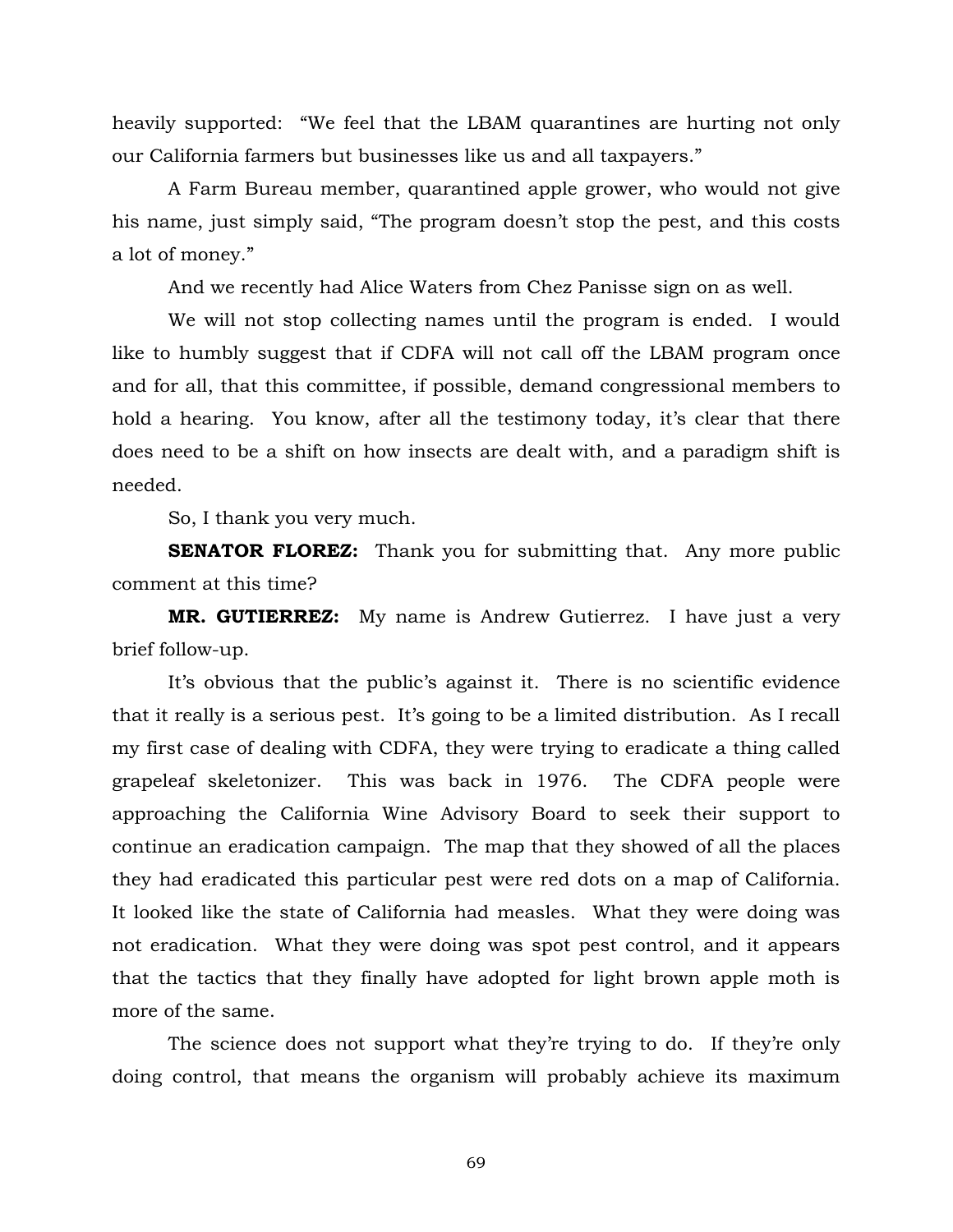geographic space, which will be determined by weather and by natural enemies.

I would urge the committee to stop the program.

**MS. MARY BETH BRANGAN**: My name is Mary Beth Brangan from the Ecological Options Network. I'm so blessed to be from beautiful west Marin. We're surrounded by organic farms, dairies, and ranches.

 I brought several things here. I have a letter from our Bolinas Community Public Utility District that is addressed to the CDFA, and I won't read the whole thing but just one point that the Bolinas community—well, they say, first of all, that the draft Programmatic Environmental Impact Report is fatally limited in scope because, among other things, it doesn't adequately analyze the potential adverse effects of the light brown apple moth eradication program on nontarget species. We're all very aware of the need for a balance in our ecosystems. Caterpillars are food for the birds and the spiders. That's why they're really not a problem.

 The Bolinas community remains adamantly opposed to aerial or ground spray application of any pesticides within this county to control the LBAM, and we repeat our position that there is substantial evidence that eradication of the species is neither feasible nor achievable, and now, of course, APHIS agrees with them.

 They also copied this letter to the fellow water districts in Marin County and the Point Reyes National Seashore, who is a significant landholder in West Marin, asking them to join in opposition to the LBAM control program. So, they're asking that you could do everything in your power to prevent that program from ever being implemented.

 I also have a letter from the board of supervisors of Marin to the officials at CDFA, and I'll just mention one of the points which hasn't really come up here yet, and that is that the public comment period to respond to the draft PEIR for the LBAM closed on September 28, 2009. However, comments on the final PEIR released in February 2010 were restricted to only public agencies that commented on the draft PEIR, with no provision for comments by the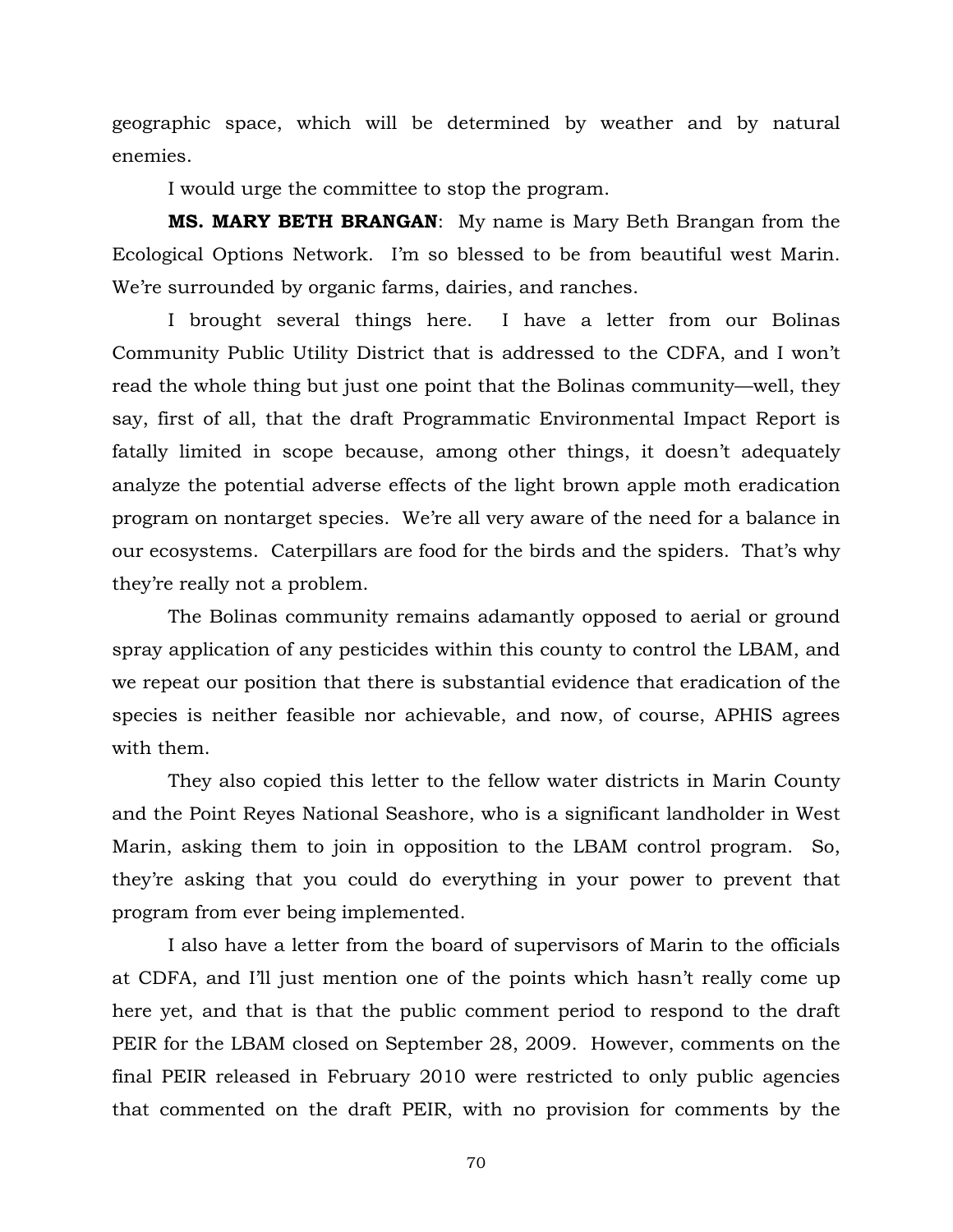general public. We believe that comments from all members of the public should not be excluded from consideration in such an important public policy issue as the control and eradication of LBAM from California, and they recommended that the public comment period be extended for 30 days and that all comments received be reviewed and responded to before the final PEIR is certified. I don't know if there's anything that's possible now that it is.

 I have, also, a resolution from the Bolinas Community Center opposing the California Department of Food and Agriculture's aerial and ground application program to control the light brown apple moth. I won't read that whole thing, but it's making all of the points that have been made here today.

 But I do want to read a letter in behalf of folks from the Don't Spray California group who couldn't be here today:

 "Dear Senator Florez and members of the Senate Food and Agriculture Committee: We are unfortunately unable to attend today's hearing, as most of the members of Don't Spray California are disabled by chemical and injuries. It is difficult for us to access many public meetings.

 "There are far too many errors in CDFA's final Programmatic EIR to address in a brief public comment, including repetitive pictures of alleged damage. In one case, the same exact photo three times.

 "CDFA has set aside no public comment period to respond to how commenters have been misquoted and misrepresented in CDFA's responses," which is, I think, one of the points that the board of supervisors was making as well.

 "It is especially disturbing that CDFA refused to respond to comments made at the hearing of this committee on August 25, 2009, which was specifically called to evaluate the sufficiency and factualness of the LBAM EIR.

 "In the FPEIR, CDFA responded that the transcript, which was submitted by legal counsel for Santa Cruz County, was disregarded because it does (quote) 'not constitute comments on the EIR itself' (end quote), even though Senator Florez clearly stated that the intention of the hearing was to build an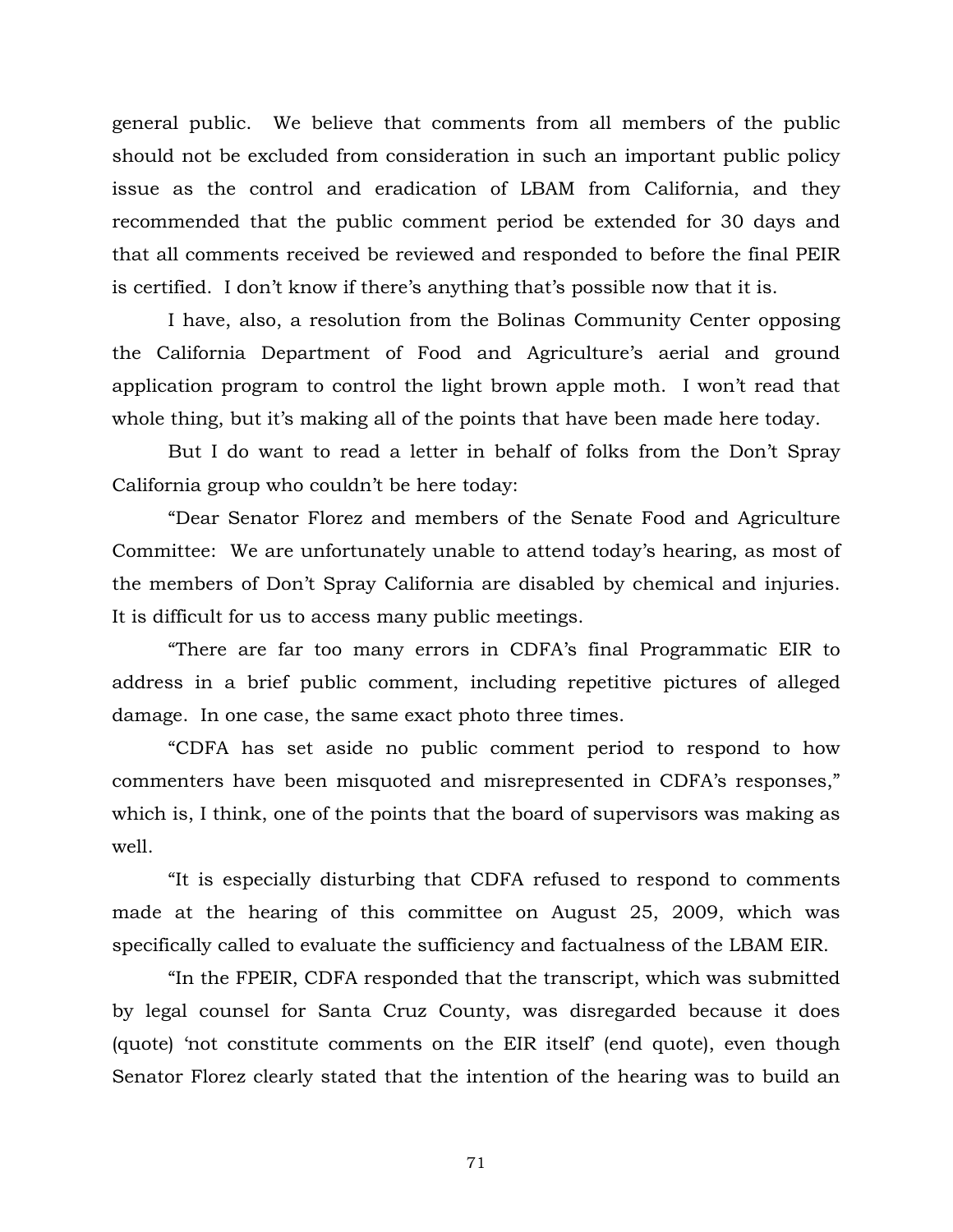official record to be submitted to the CDFA's process and that this committee has oversight over CDFA.

 "We are outraged that Secretary Kawamura certified the FPEIR yesterday and a Notice of Determination was posted preempting this hearing.

 "Even though the FPEIR document that has been certified continues to refer to the LBAM program as an eradication program, in the CEQA findings that preface Secretary Kawamura's certification letter, CDFA states that the agency is now implementing a (quote) 'systematic statewide program' to control and suppress, and in some cases, eradicate LBAM.

 "Since LBAM continues to be classified as an actionable pest, which requires quarantines, the implication is that this program will likely become another permanent program similar to the Gypsy Moth Slow The Spread Program that has been poisoning states back East for over a decade, following many decades of failed eradication programs.

 "Such a gypsy moth program visited California a year ago when CDFA bullied elders and disabled people in the Ojai Valley, injuring several with forced pesticide applications. Actions with the FPEIR described says, 'potentially necessary in the LBAM program as well.'"

 And I have to say—these are my own words—this is what all our communities are really concerned about, Senator Florez. We're not reassured by no aerial spraying because they can come after us with the high-pressured spray hoses from a truck or a backpack.

 "While many have been most concerned about the aerial pesticide applications of the LBAM program, please understand that the so-called pheromone pesticides are specifically designed to be constantly present in the environment regardless of the application method. Both the industry and USDA described this process as 'saturating areas with the chemicals.' This constitutes long-term chronic exposure.

 "The acute tests that were done on the synthetic LBAM pheromone resulted in alarming effects on the organs and immune systems of test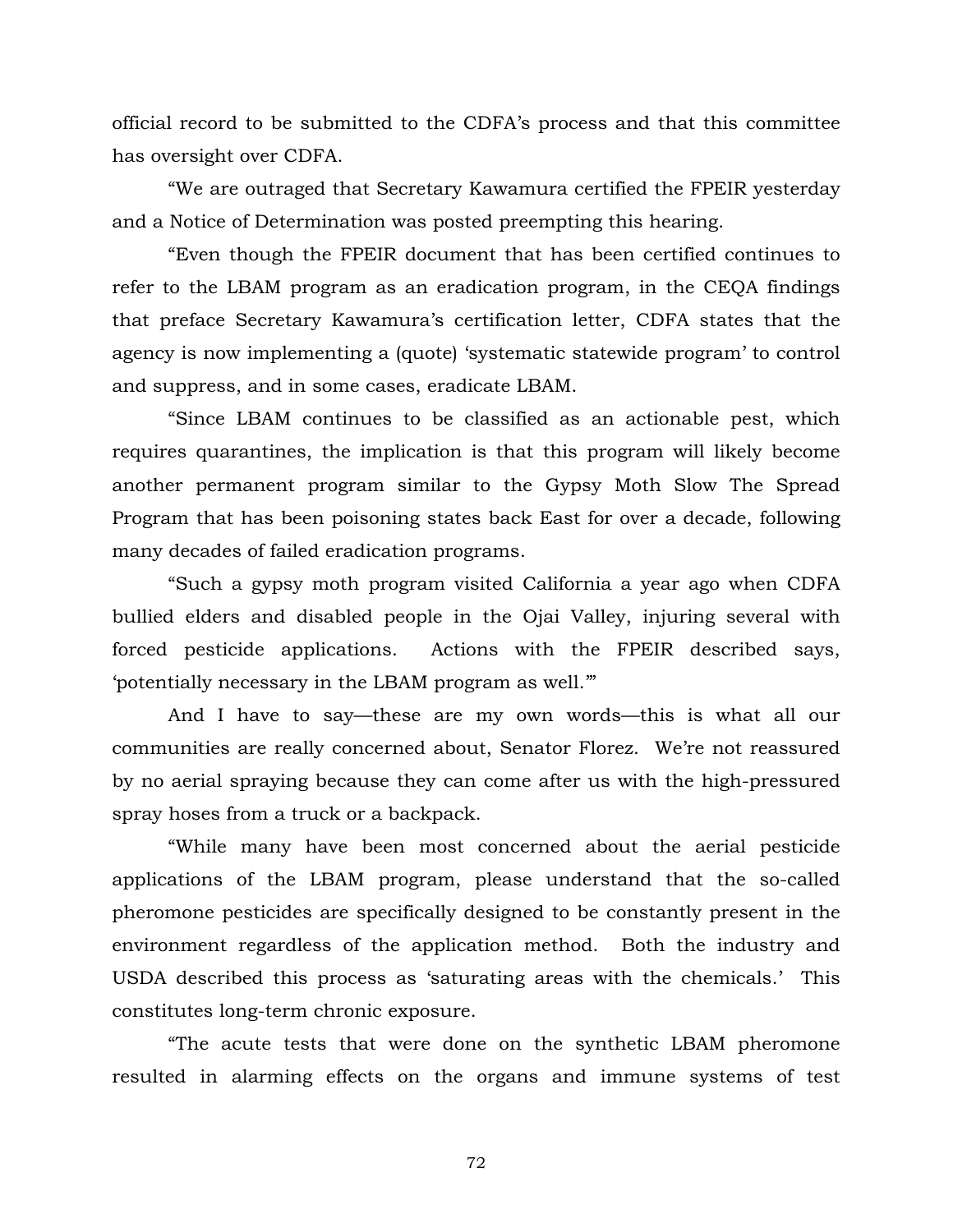animals. Another synthetic pheromone—disparlure—for gypsy moths has been shown to persist in the human body for a least 17 years.

 "More information about this and other aspects of this program can be found on our website at [dontspraycalifornia.org](http://dontspraycalifornia.org/). These are serious concerns which CDFA's risk assessment approach regards is negligible and acceptable risk. Those of us who have been injured by these and other pesticides regard such callous determinations that some segments of the population are expendable as violations of our human rights and as threats to our lives.

 "We ask that you step in and exert your power as a committee with oversight over CDFA and prevent this agency from moving forward with this fraudulent and toxic program.

"Thank you."

 And I have to say that all of this discussion makes me so much more compassionate to the farm workers' situation, which is hideous, just hideous, and totally unacceptable in a supposedly civilized society.

Thank you.

## **SENATOR FLOREZ:** Thank you.

Any other public comment?

 It's now nearing 5 p.m. I do want to thank everyone for coming. I'd like to say, give us an opportunity to digest all of the good recommendations that have been made here. We probably will have another hearing just to close on this issue, to get some closure. We may possibly have legislation that gets to some of the things that were mentioned here. I think we want to make sure that when we all leave this place—and that means some of us who are leaving, and the Governor and others—that we try to have a closure on this as an issue so that we're not redoing some of this. I'm very sensitive to the fact that one pesticide was mentioned today, and I really appreciate people bringing that up as well.

 So, we will take this very good hearing and we will take all information. We should have a transcript of this in the next two or three weeks. Let us go